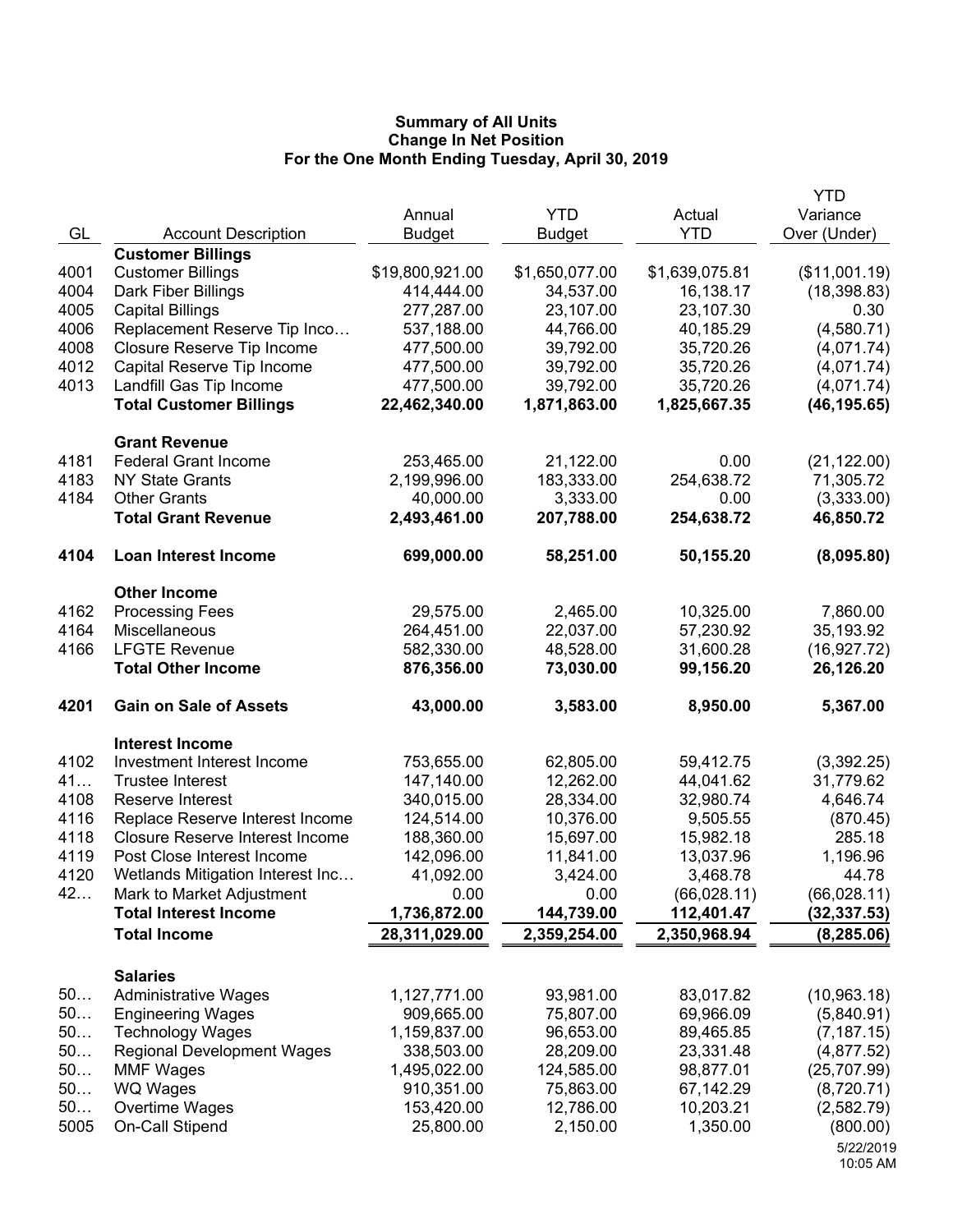|      |                                           |               |               |            | YTD          |
|------|-------------------------------------------|---------------|---------------|------------|--------------|
|      |                                           | Annual        | <b>YTD</b>    | Actual     | Variance     |
| GL   | <b>Account Description</b>                | <b>Budget</b> | <b>Budget</b> | <b>YTD</b> | Over (Under) |
|      | <b>Total Salaries</b>                     | 6,120,369.00  | 510,034.00    | 443,353.75 | (66, 680.25) |
|      |                                           |               |               |            |              |
|      | <b>Fringe Benefits</b>                    |               |               |            |              |
| 50   | <b>FICA Expense</b>                       | 467,941.00    | 38,996.00     | 31,433.66  | (7, 562.34)  |
| 50   | <b>Pension Expense</b>                    | 839,448.00    | 69,952.00     | 59,324.64  | (10,627.36)  |
| 50   | Health Insurance                          | 775,655.00    | 64,638.00     | 55,236.50  | (9,401.50)   |
| 50   | Retiree Health Insurance                  | 56,380.00     | 4,698.00      | 4,571.52   | (126.48)     |
| 50   | <b>Workers Comp</b>                       | 220,984.00    | 18,416.00     | 17,038.36  | (1,377.64)   |
| 50   | <b>Disability Insurance</b>               | 3,893.00      | 326.00        | 324.43     | (1.57)       |
| 5036 | Unemployment                              | 10,000.00     | 833.00        | 0.00       | (833.00)     |
| 50   | Post Retire Overhead                      | 478,401.00    | 39,869.00     | 36,432.36  | (3,436.64)   |
| 5051 | <b>Benefit Admin. Fees</b>                | 10,000.00     | 833.00        | 484.00     | (349.00)     |
| 5054 | <b>Employee Physicals &amp; Screening</b> | 15,375.00     | 1,282.00      | 0.00       | (1,282.00)   |
|      | <b>Total Fringe Benefits</b>              | 2,878,077.00  | 239,843.00    | 204,845.47 | (34, 997.53) |
|      | <b>Operations &amp; Maintenance</b>       |               |               |            |              |
| 5062 | Third Party Temporary - O&M               | 49,000.00     | 4,083.00      | 3,679.65   | (403.35)     |
| 5133 | Equipment Maintenance Contr               | 340,000.00    | 28,333.00     | 69,854.71  | 41,521.71    |
| 5134 | <b>Maintenance Contracts</b>              | 178,692.00    | 14,891.00     | 2,859.03   | (12,031.97)  |
| 5135 | <b>Underground Locating</b>               | 95,000.00     | 7,917.00      | 0.00       | (7,917.00)   |
| 5403 | <b>Safety Equipment &amp; Supplies</b>    | 38,400.00     | 3,200.00      | 3,378.24   | 178.24       |
| 5702 | Large Parts                               | 95,000.00     | 7,917.00      | 9,283.20   | 1,366.20     |
| 5703 | <b>Small Equipment</b>                    | 30,000.00     | 2,500.00      | 0.00       | (2,500.00)   |
| 5704 | <b>O&amp;M Supplies</b>                   | 25,000.00     | 2,084.00      | 1,720.26   | (363.74)     |
| 5706 | Shop Tools                                | 16,540.00     | 1,379.00      | 17.21      | (1,361.79)   |
| 5708 | Fuels                                     | 248,000.00    | 20,667.00     | 19,017.57  | (1,649.43)   |
| 5710 | Lubricants                                | 20,000.00     | 1,667.00      | 0.00       | (1,667.00)   |
| 5712 | Purchased Maintenance & Repair            | 115,000.00    | 9,583.00      | 1,399.25   | (8, 183.75)  |
| 5716 | <b>Equipment Rental</b>                   | 10,000.00     | 833.00        | 0.00       | (833.00)     |
| 5718 | Tires                                     | 46,000.00     | 3,833.00      | 0.00       | (3,833.00)   |
| 5720 | <b>Offnet Circuit Lease</b>               | 600,000.00    | 50,000.00     | 43,729.35  | (6,270.65)   |
| 5770 | Other Tool, Equip & O&M                   | 9,000.00      | 750.00        | 833.33     | 83.33        |
| 5815 | Chemicals                                 | 117,040.00    | 9,754.00      | 5,265.51   | (4,488.49)   |
| 5820 | <b>LFG Maintenance</b>                    | 75,000.00     | 6,250.00      | 1,225.35   | (5,024.65)   |
| 5830 | Collo Expense                             | 185,000.00    | 15,417.00     | 12,223.27  | (3, 193.73)  |
| 5834 | Permitting                                | 3,000.00      | 250.00        | 0.00       | (250.00)     |
| 5836 | <b>Pole Attachment Fees</b>               | 279,479.00    | 23,290.00     | 9,670.12   | (13,619.88)  |
| 5838 | <b>Conduit Lease</b>                      | 24,696.00     | 2,058.00      | 392.24     | (1,665.76)   |
| 5902 | Lab Fees                                  | 9,100.00      | 759.00        | 0.00       | (759.00)     |
| 5904 | <b>SCADA</b>                              | 28,820.00     | 2,402.00      | (0.05)     | (2,402.05)   |
| 5932 | <b>Monitoring &amp; Testing</b>           | 115,600.00    | 9,633.00      | 3,825.00   | (5,808.00)   |
| 6008 | <b>Contract Hauling</b>                   | 27,500.00     | 2,292.00      | 0.00       | (2,292.00)   |
| 6010 | <b>Cape Vincent Reserve</b>               | 700.00        | 58.00         | 0.00       | (58.00)      |
| 6106 | <b>Annual Report</b>                      | 5,000.00      | 417.00        | 0.00       | (417.00)     |
| 6110 | Marketing                                 | 5,000.00      | 417.00        | 0.00       | (417.00)     |
| 8090 | <b>Purchases for Resale</b>               | 104,000.00    | 8,667.00      | 5,551.63   | (3, 115.37)  |
|      | Total O & M                               | 2,895,567.00  | 241,301.00    | 193,924.87 | (47, 376.13) |
|      |                                           |               |               |            |              |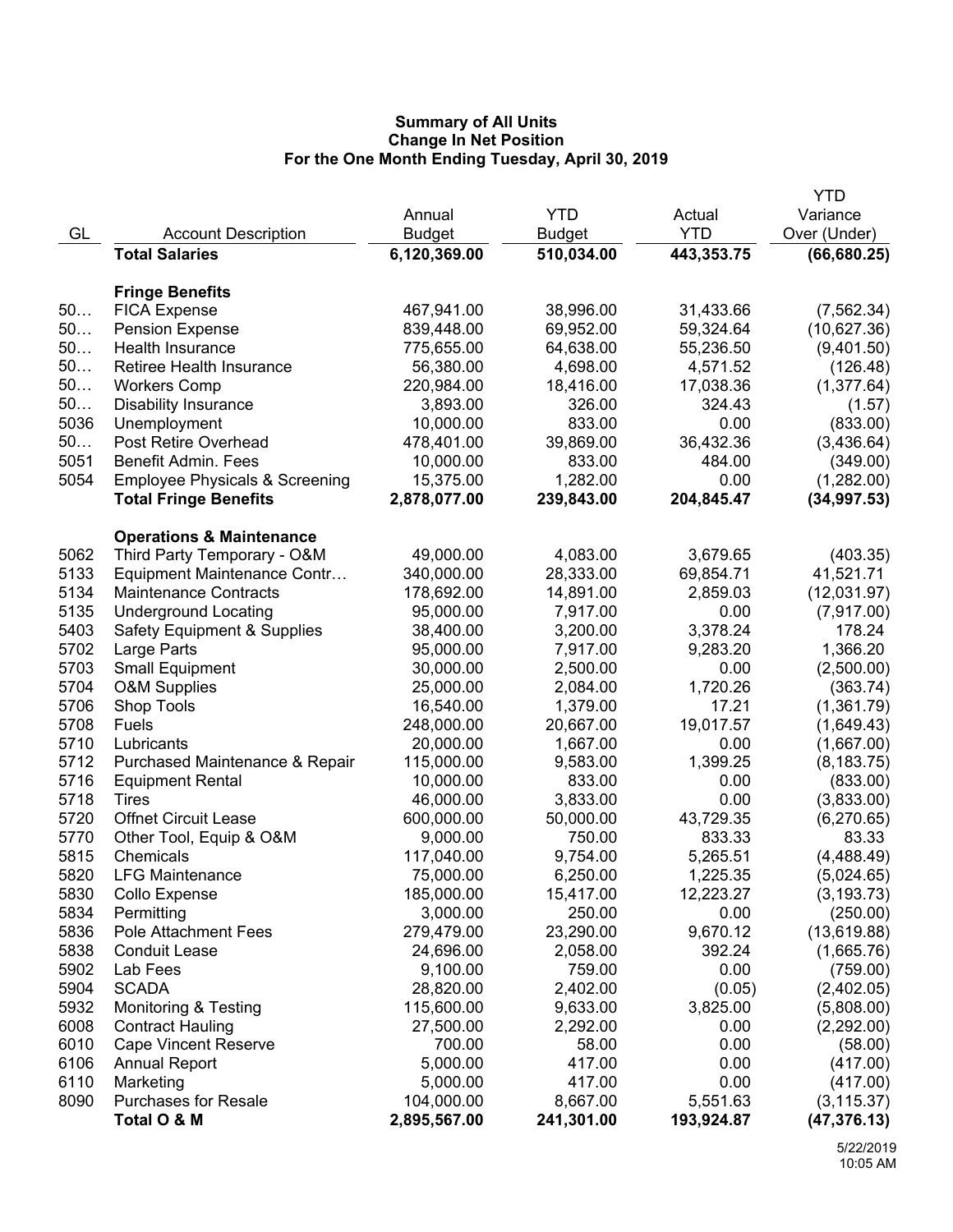|              |                                             |                      |                  |              | YTD                  |
|--------------|---------------------------------------------|----------------------|------------------|--------------|----------------------|
|              |                                             | Annual               | <b>YTD</b>       | Actual       | Variance             |
| GL           | <b>Account Description</b>                  | <b>Budget</b>        | <b>Budget</b>    | <b>YTD</b>   | Over (Under)         |
|              |                                             |                      |                  |              |                      |
|              | <b>Recycling Transfer Station</b>           |                      |                  |              |                      |
| 50           | <b>Material Reprocessing Wages</b>          | 86,757.00            | 7,230.00         | 0.00         | (7,230.00)           |
| 50           | <b>FICA Expense</b>                         | 6,637.00             | 553.00           | 0.00         | (553.00)             |
| 50           | <b>Pension Expense</b>                      | 8,068.00             | 672.00           | 0.00         | (672.00)             |
| 50           | Health Insurance                            | 23,120.00            | 1,927.00         | 0.00         | (1,927.00)           |
| 50           | <b>Workers Comp</b>                         | 9,552.00             | 796.00           | 0.00         | (796.00)             |
| 50           | <b>Disability Insurance</b>                 | 49.00                | 4.00             | 0.00         | (4.00)               |
| 50           | <b>Post Retire Overhead</b>                 | 11,040.00            | 920.00           | 0.00         | (920.00)             |
| 6300         | RTS -Safety Equipment & Sup                 | 1,350.00             | 113.00           | 0.00         | (113.00)             |
| 6305<br>6310 | RTS - Large Parts                           | 7,500.00<br>4,005.00 | 625.00<br>334.00 | 0.00<br>0.00 | (625.00)<br>(334.00) |
| 6315         | RTS - Small Equipment<br>RTS - O&M Supplies | 14,000.00            | 1,167.00         | 0.00         | (1, 167.00)          |
| 6320         | RTS - Fuels                                 | 3,500.00             | 292.00           | 0.00         | (292.00)             |
| 6325         | RTS - Purchased Maintenance                 | 7,500.00             | 625.00           | 0.00         | (625.00)             |
| 6330         | <b>RTS - Contract Hauling</b>               | 185,000.00           | 15,417.00        | 0.00         | (15, 417.00)         |
| 6335         | RTS - Office Supplies                       | 250.00               | 21.00            | 0.00         | (21.00)              |
| 6340         | <b>RTS - Cellular Services</b>              | 1,020.00             | 85.00            | 0.00         | (85.00)              |
| 6345         | RTS - Other Communications                  | 2,400.00             | 200.00           | 0.00         | (200.00)             |
| 6350         | RTS - Office Equipment Mainte               | 500.00               | 42.00            | 0.00         | (42.00)              |
| 6355         | RTS - Employee Mileage Reim                 | 150.00               | 13.00            | 0.00         | (13.00)              |
| 6360         | RTS - Employee Uniforms                     | 150.00               | 13.00            | 0.00         | (13.00)              |
| 6365         | RTS - Gas & Electric                        | 5,000.00             | 417.00           | 0.00         | (417.00)             |
| 6370         | RTS - Propane                               | 2,500.00             | 208.00           | 0.00         | (208.00)             |
| 6375         | RTS - Building Supplies                     | 1,000.00             | 83.00            | 0.00         | (83.00)              |
| 6380         | RTS - Site Supplies                         | 1,000.00             | 83.00            | 0.00         | (83.00)              |
| 6385         | RTS - Building Maintenance &                | 1,500.00             | 125.00           | 0.00         | (125.00)             |
| 6390         | RTS - Site Maintenance & Repair             | 4,000.00             | 333.00           | 0.00         | (333.00)             |
| 6395         | RTS - Auto/Light Truck Rep. &               | 2,000.00             | 167.00           | 0.00         | (167.00)             |
| 6400         | RTS - Auto/Light Truck Fuel                 | 1,500.00             | 125.00           | 0.00         | (125.00)             |
| 6410         | RTS - Programming & Software                | 5,000.00             | 417.00           | 0.00         | (417.00)             |
|              | <b>Total Recycling Transfer Stati</b>       | 396,048.00           | 33,007.00        | 0.00         | (33,007.00)          |
|              |                                             |                      |                  |              |                      |
|              | <b>Waste Diversion</b>                      |                      |                  |              |                      |
| 5125         | <b>Promotional Materials - RRR</b>          | 75,000.00            | 6,250.00         | 74.49        | (6, 175.51)          |
| 6009         | Household Hazardous Waste                   | 70,000.00            | 5,833.00         | 0.00         | (5,833.00)           |
| 6011         | Recycling Incentive                         | 67,755.00            | 5,646.00         | 0.00         | (5,646.00)           |
| 6012         | Recycling Incentive-County Ca               | 600,000.00           | 50,000.00        | 0.00         | (50,000.00)          |
| 6013         | <b>CRT Recycling</b>                        | 115,000.00           | 9,583.00         | 0.00         | (9,583.00)           |
| 6015         | Ag Plastics Recycling                       | 25,000.00            | 2,083.00         | 0.00         | (2,083.00)           |
| 6017         | <b>Book Debinding</b>                       | 7,500.00             | 625.00           | 239.13       | (385.87)             |
| 6018         | <b>Mattress Recycling - All Counties</b>    | 102,500.00           | 8,542.00         | 13,112.00    | 4,570.00             |
| 6020         | <b>Waste Audit</b>                          | 35,000.00            | 2,917.00         | 0.00         | (2,917.00)           |
|              | <b>Total Waste Diversion</b>                | 1,097,755.00         | 91,479.00        | 13,425.62    | (78,053.38)          |
| 6002         | <b>Sewage Treatment</b>                     | 1,510,963.00         | 125,914.00       | 125,913.58   | (0.42)               |
| 6004         | <b>Water Purchases</b>                      | 706,548.00           | 58,880.00        | 56,110.91    | (2,769.09)           |
|              |                                             |                      |                  |              |                      |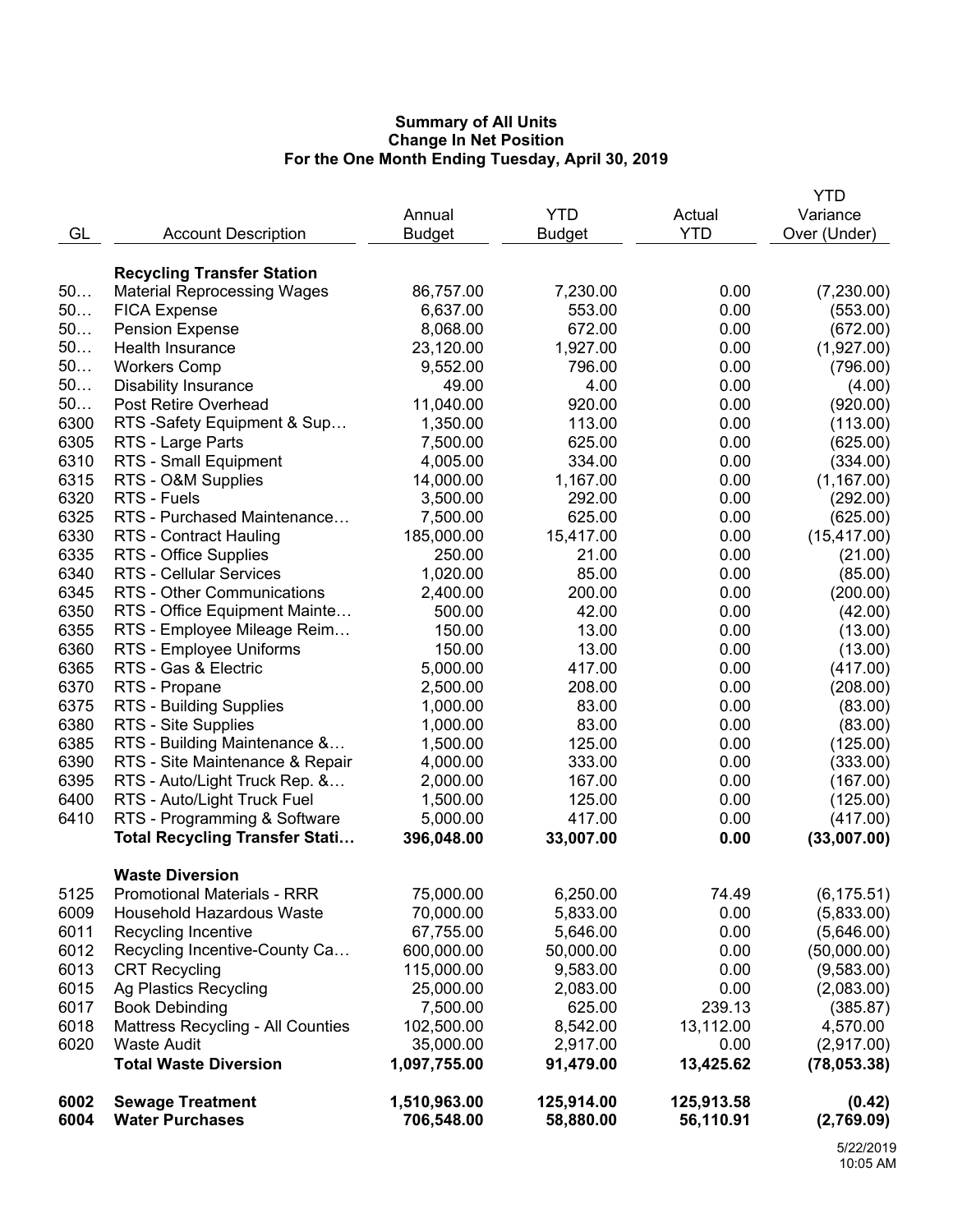|              |                                        |                         |                       |              | <b>YTD</b>   |
|--------------|----------------------------------------|-------------------------|-----------------------|--------------|--------------|
|              |                                        | Annual                  | <b>YTD</b>            | Actual       | Variance     |
| GL           | <b>Account Description</b>             | Budget                  | Budget                | <b>YTD</b>   | Over (Under) |
| 60           | <b>Closure &amp; Post Closure Care</b> | 807,956.00              | 67,330.00             | 38,401.25    | (28, 928.75) |
| 6006         | <b>Host Community Benefits</b>         | 902,316.00              | 75,193.00             | 60,367.24    | (14, 825.76) |
| 6007         | <b>LFGTE Revenue Sharing</b>           | 10,000.00               | 833.00                | 0.00         | (833.00)     |
|              | <b>Office &amp; Administrative</b>     |                         |                       |              |              |
| 5053         | Misc Employee Costs                    | 10,170.00               | 847.00                | 3.00         | (844.00)     |
| 5102         | <b>Office Rent</b>                     | 119,040.00              | 9,920.00              | 9,920.00     | 0.00         |
| 5104         | <b>Office Supplies</b>                 | 25,750.00               | 2,145.00              | 358.06       | (1,786.94)   |
| 5110         | Postage & Shipping                     | 8,500.00                | 708.00                | 20.28        | (687.72)     |
| 5112         | Telephone                              | 32,240.00               | 2,687.00              | 3,900.46     | 1,213.46     |
| 5114         | <b>Cellular Services</b>               | 38,500.00               | 3,208.00              | 561.98       | (2,646.02)   |
| 5118         | <b>Other Communications</b>            | 11,600.00               | 966.00                | 594.40       | (371.60)     |
| 5120         | Dues & Subscriptions                   | 12,125.00               | 1,011.00              | 219.00       | (792.00)     |
| 5122         | Public Info & Advertising              | 11,750.00               | 979.00                | 160.96       | (818.04)     |
| 5123         | <b>Promotional Materials</b>           | 19,000.00               | 1,584.00              | 325.00       | (1,259.00)   |
| 5130         | <b>Office Equipment</b>                | 15,500.00               | 1,291.00              | (4.94)       | (1,295.94)   |
| 5132         | <b>Office Equip Maintenance</b>        | 1,200.00                | 100.00                | 0.00         | (100.00)     |
| 5170         | <b>Other Office Expenses</b>           | 6,600.00                | 550.00                | 75.37        | (474.63)     |
| 5172         | <b>Filing Fees</b>                     | 11,300.00               | 942.00                | 0.00         | (942.00)     |
| 5173         | <b>Credit Card Processing Fees</b>     | 1,200.00                | 100.00                | 41.55        | (58.45)      |
| 5202         | Employee Mileage Reimburse             | 31,162.00               | 2,597.00              | 0.00         | (2,597.00)   |
| 5204         | Empl. Meals & Incidental               | 21,175.00               | 1,765.00              | 213.25       | (1,551.75)   |
| 5206         | Empl. Lodging                          | 43,800.00               | 3,650.00              | 523.76       | (3, 126.24)  |
| 5270         | <b>Travel &amp; Meeting Expense</b>    | 8,200.00                | 685.00                | 390.63       | (294.37)     |
| 5312         | <b>Continuing Education</b>            | 8,000.00                | 667.00                | 0.00         | (667.00)     |
| 5370         | Training & Development                 | 57,100.00               | 4,758.00              | 0.00         | (4,758.00)   |
| 5402         | <b>Employee Uniforms</b>               | 33,075.00               | 2,757.00              | 596.79       | (2,160.21)   |
| 5508         | <b>Cleaning Services</b>               | 27,000.00               | 2,250.00              | 915.00       | (1,335.00)   |
| 5570         | <b>Other General Expense</b>           | 3,500.00                | 292.00                | 0.00         | (292.00)     |
| 6102         | Board Member Travel & Expen            | 1,750.00                | 146.00                | 69.60        | (76.40)      |
| 6104         | Sponsorships                           | 6,000.00                | 500.00                | 3,500.00     | 3,000.00     |
| 6210         | <b>Trustee Fees</b>                    | 8,500.00                | 708.00                | 0.00         | (708.00)     |
|              | <b>Total Office &amp; Admin</b>        | 573,737.00              | 47,813.00             | 22,384.15    | (25, 428.85) |
|              | <b>Utilities</b>                       |                         |                       |              |              |
| 5802         | Gas & Electric                         | 150,400.00              | 12,533.00             | 4,392.63     | (8, 140.37)  |
| 5803         | Propane                                | 25,000.00               | 2,083.00              | 1,401.47     | (681.53)     |
|              | <b>Total Utilities</b>                 | 175,400.00              | 14,616.00             | 5,794.10     | (8,821.90)   |
|              | <b>Materials &amp; Supplies</b>        |                         |                       |              |              |
| 5806         | <b>Building Supplies</b>               | 7,000.00                | 583.00                | 0.00         | (583.00)     |
| 5810<br>5824 | <b>Site Supplies</b>                   | 40,000.00               | 3,333.00              | 1,482.04     | (1,850.96)   |
| 5826         | Sand, Gravel & Stone<br>Seed & Mulch   | 200,000.00<br>30,000.00 | 16,667.00<br>2,500.00 | 0.00<br>0.00 | (16,667.00)  |
|              |                                        |                         |                       |              | (2,500.00)   |
|              | <b>Total Materials &amp; Supplies</b>  | 277,000.00              | 23,083.00             | 1,482.04     | (21,600.96)  |

**Professional Fees**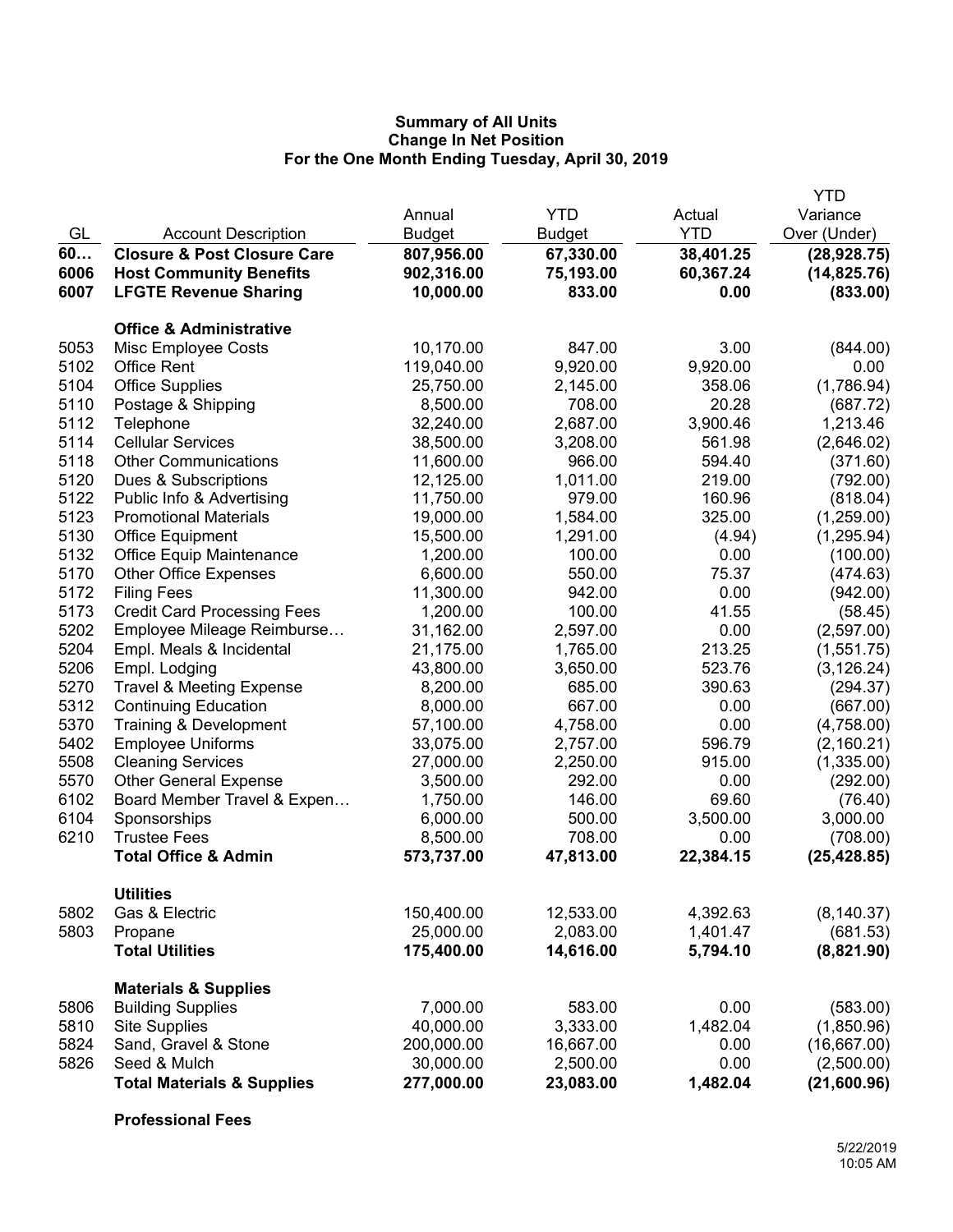|      |                                          |                  |               |              | <b>YTD</b>    |
|------|------------------------------------------|------------------|---------------|--------------|---------------|
|      |                                          | Annual           | <b>YTD</b>    | Actual       | Variance      |
| GL   | <b>Account Description</b>               | <b>Budget</b>    | <b>Budget</b> | <b>YTD</b>   | Over (Under)  |
| 5924 | Legal                                    | 68,000.00        | 5,668.00      | 650.00       | (5,018.00)    |
| 5926 | <b>Investment Banking Fees</b>           | 47,159.00        | 3,931.00      | 9,962.70     | 6,031.70      |
| 59   | <b>Accounting Fees</b>                   | 41,700.00        | 3,475.00      | 0.00         | (3,475.00)    |
| 5970 | Consulting                               | 284,000.00       | 23,667.00     | 17,725.00    | (5,942.00)    |
|      | <b>Total Professional Fees</b>           | 440,859.00       | 36,741.00     | 28,337.70    | (8,403.30)    |
|      | <b>Repairs &amp; Maintenance</b>         |                  |               |              |               |
| 5804 | <b>Building Maintenance &amp; Repair</b> | 60,500.00        | 5,041.00      | 1,214.34     | (3,826.66)    |
| 5808 | Site Maint & Repair                      | 35,500.00        | 2,958.00      | 1,093.51     | (1,864.49)    |
| 5812 | Pipeline Maintenance                     | 85,000.00        | 7,084.00      | 3,726.27     | (3,357.73)    |
|      | <b>Total Repairs &amp; Maintenance</b>   | 181,000.00       | 15,083.00     | 6,034.12     | (9,048.88)    |
|      | <b>Automobile</b>                        |                  |               |              |               |
| 5601 | Auto/Light Truck Rep. & Maint.           | 34,877.00        | 2,906.00      | 589.75       | (2,316.25)    |
| 5602 | <b>Auto/Light Truck Fuel</b>             | 89,500.00        | 7,458.00      | 0.00         | (7,458.00)    |
| 5603 | Auto/Light Truck Rental/Lease            | 206,200.00       | 17,184.00     | 16,201.14    | (982.86)      |
| 5605 | Vehicle Ins                              | 44,500.00        | 3,708.00      | 3,708.33     | 0.33          |
|      | <b>Total Automobile</b>                  | 375,077.00       | 31,256.00     | 20,499.22    | (10, 756.78)  |
|      | Computer                                 |                  |               |              |               |
| 5124 | <b>Computer Equipment</b>                | 60,740.00        | 5,063.00      | 951.50       | (4, 111.50)   |
| 5126 | <b>Computer Maintenance</b>              | 13,000.00        | 1,083.00      | 0.00         | (1,083.00)    |
| 5128 | Programming & Software                   | 191,029.00       | 15,919.00     | 2,800.47     | (13, 118.53)  |
| 5129 | <b>ECMS Expense</b>                      | 18,656.00        | 1,555.00      | 18,655.92    | 17,100.92     |
| 6108 | Web Page Design & Maintenance            | 2,690.00         | 224.00        | 0.00         | (224.00)      |
| 5906 | <b>GIS</b>                               | 42,450.00        | 3,538.00      | 20,372.81    | 16,834.81     |
|      | <b>Total Computer</b>                    | 328,565.00       | 27,382.00     | 42,780.70    | 15,398.70     |
| 6114 | <b>Insurance</b>                         | 388,600.00       | 32,384.00     | 32,383.34    | (0.66)        |
| 6120 | <b>Grants</b>                            | 812,500.00       | 67,708.00     | 157,763.11   | 90,055.11     |
| 61   | <b>Engineering Allocation</b>            | 0.00             | (1.00)        | 0.00         | 1.00          |
| 6208 | <b>NYS Administrative Assessm</b>        | 125,047.00       | 10,421.00     | 0.00         | (10, 421.00)  |
| 7032 | <b>Depreciation</b>                      | 8,806,100.00     | 733,842.00    | 677,776.51   | (56,065.49)   |
| 7002 | Amortization                             | 24,400.00        | 2,033.00      | 2,030.56     | (2.44)        |
| 6202 | <b>Interest Expense</b>                  | 646,199.00       | 53,850.00     | 20,307.32    | (33, 542.68)  |
| 6901 | <b>Contingency</b>                       | 80,000.00        | 6,666.00      | 0.00         | (6,666.00)    |
|      | <b>Total Expenses</b>                    | 30,560,083.00    | 2,546,691.00  | 2,153,915.56 | (392, 775.44) |
|      | <b>Change in Net Position</b>            | (2, 249, 054.00) | (187, 437.00) | 197,053.38   | 384,490.38    |
|      |                                          |                  |               |              |               |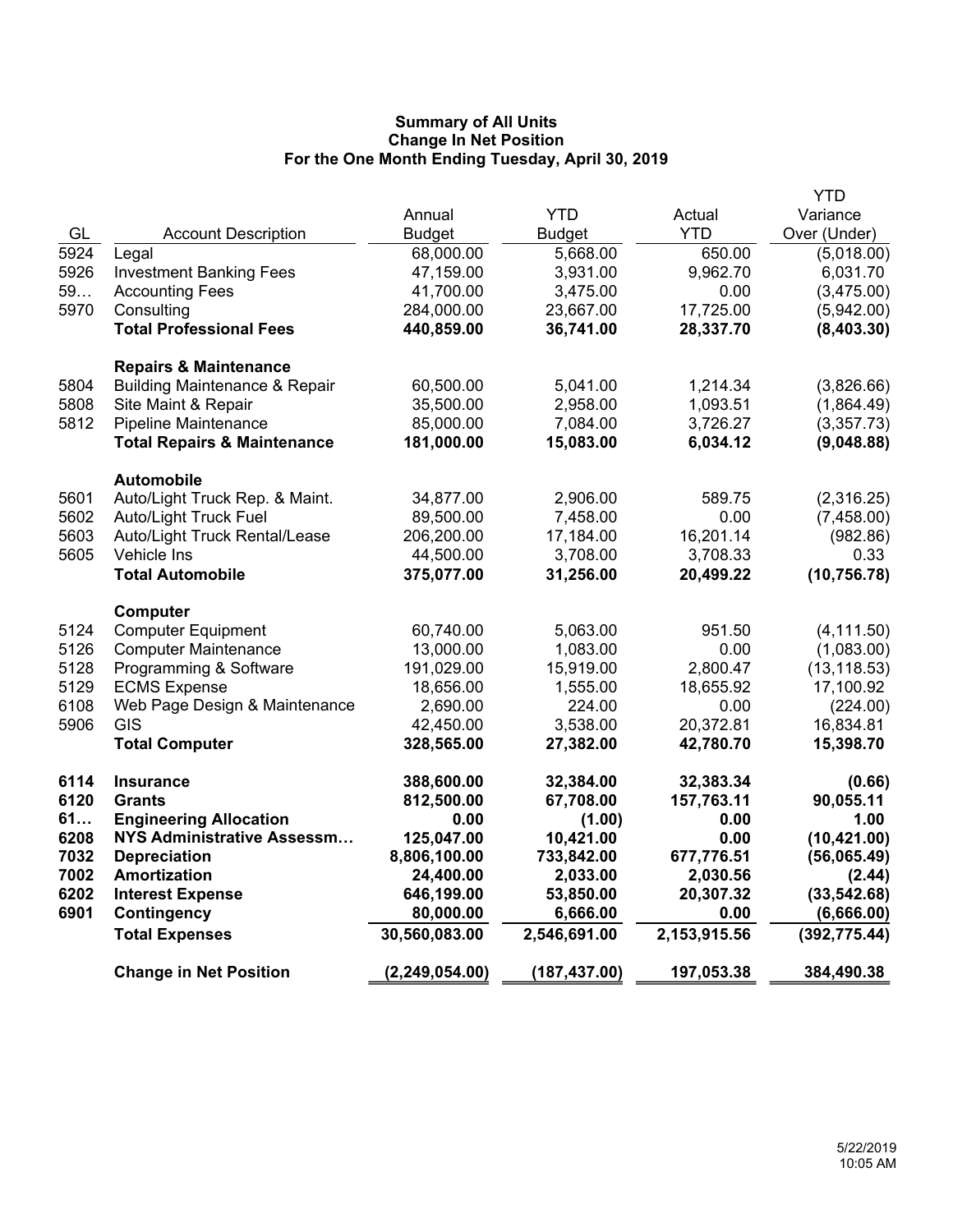# **Administration Change In Net Position For the One Month Ending Tuesday, April 30, 2019**

| GL       | <b>Account Description</b>                          | Annual<br><b>Budget</b>  | <b>YTD</b><br><b>Budget</b> | Actual<br><b>YTD</b>   | <b>YTD</b><br>Variance<br>Over (Under) |
|----------|-----------------------------------------------------|--------------------------|-----------------------------|------------------------|----------------------------------------|
| 4183     | <b>Grant Revenue</b><br><b>NY State Grants</b>      | \$10,000.00<br>10,000.00 | \$833.00                    | \$0.00<br>0.00         | (\$833.00)                             |
|          | <b>Total Grant Revenue</b>                          |                          | 833.00                      |                        | (833.00)                               |
|          | <b>Other Income</b>                                 |                          |                             |                        |                                        |
| 4164     | Miscellaneous                                       | 172,900.00               | 14,408.00                   | 16,201.14              | 1,793.14                               |
|          | <b>Total Other Income</b>                           | 172,900.00               | 14,408.00                   | 16,201.14              | 1,793.14                               |
| 4201     | <b>Gain on Sale of Assets</b>                       | 28,000.00                | 2,333.00                    | 4,650.00               | 2,317.00                               |
|          | <b>Interest Income</b>                              |                          |                             |                        |                                        |
| 4102     | Investment Interest Income                          | 313,200.00               | 26,100.00                   | 23,534.08              | (2,565.92)                             |
| 42       | Mark to Market Adjustment                           | 0.00                     | 0.00                        | (12, 277.80)           | (12, 277.80)                           |
|          | <b>Total Interest Income</b><br><b>Total Income</b> | 313,200.00<br>524,100.00 | 26,100.00<br>43,674.00      | 11,256.28<br>32,107.42 | (14, 843.72)<br>(11, 566.58)           |
|          |                                                     |                          |                             |                        |                                        |
|          | <b>Salaries</b>                                     |                          |                             |                        |                                        |
| 50<br>50 | <b>Administrative Wages</b><br>Overtime Wages       | 1,116,610.00<br>0.00     | 93,051.00<br>0.00           | 81,912.26<br>35.64     | (11, 138.74)<br>35.64                  |
|          | <b>Total Salaries</b>                               | 1,116,610.00             | 93,051.00                   | 81,947.90              | (11, 103.10)                           |
|          |                                                     |                          |                             |                        |                                        |
| 50       | <b>Fringe Benefits</b>                              | 85,421.00                | 7,118.00                    | 5,383.99               |                                        |
| 50       | <b>FICA Expense</b><br><b>Pension Expense</b>       | 156,928.00               | 13,077.00                   | 10,685.71              | (1,734.01)<br>(2,391.29)               |
| 50       | Health Insurance                                    | 115,730.00               | 9,644.00                    | 7,634.22               | (2,009.78)                             |
| 50       | Retiree Health Insurance                            | 56,380.00                | 4,698.00                    | 4,571.52               | (126.48)                               |
| 50       | <b>Workers Comp</b>                                 | 2,094.00                 | 175.00                      | 154.61                 | (20.39)                                |
| 50       | <b>Disability Insurance</b>                         | 965.00                   | 80.00                       | 80.42                  | 0.42                                   |
| 5036     | Unemployment                                        | 10,000.00                | 833.00                      | 0.00                   | (833.00)                               |
| 50       | Post Retire Overhead                                | 76,231.00                | 6,353.00                    | 5,754.96               | (598.04)                               |
| 5051     | <b>Benefit Admin. Fees</b>                          | 10,000.00                | 833.00                      | 484.00                 | (349.00)                               |
| 5054     | <b>Employee Physicals &amp; Screening</b>           | 875.00                   | 73.00                       | 0.00                   | (73.00)                                |
|          | <b>Total Fringe Benefits</b>                        | 514,624.00               | 42,884.00                   | 34,749.43              | (8, 134.57)                            |
|          | <b>Operations &amp; Maintenance</b>                 |                          |                             |                        |                                        |
| 5134     | <b>Maintenance Contracts</b>                        | 3,692.00                 | 308.00                      | (8.00)                 | (316.00)                               |
| 5403     | <b>Safety Equipment &amp; Supplies</b>              | 7,500.00                 | 625.00                      | 2,571.90               | 1,946.90                               |
| 6106     | <b>Annual Report</b><br>Total O & M                 | 5,000.00<br>16,192.00    | 417.00<br>1,350.00          | 0.00<br>2,563.90       | (417.00)<br>1,213.90                   |
|          |                                                     |                          |                             |                        |                                        |
|          | <b>Office &amp; Administrative</b>                  |                          |                             |                        |                                        |
| 5053     | Misc Employee Costs                                 | 5,670.00                 | 473.00                      | 0.00                   | (473.00)                               |
| 5102     | <b>Office Rent</b>                                  | 64,000.00                | 5,333.00                    | 5,333.33               | 0.33                                   |
| 5104     | <b>Office Supplies</b>                              | 10,000.00                | 833.00                      | 0.00                   | (833.00)                               |
| 5110     | Postage & Shipping                                  | 6,000.00                 | 500.00                      | 0.00                   | (500.00)                               |
| 5112     | Telephone                                           | 3,240.00                 | 270.00                      | 664.86                 | 394.86                                 |
|          |                                                     |                          |                             |                        | 5/22/2019<br>10:05 AM                  |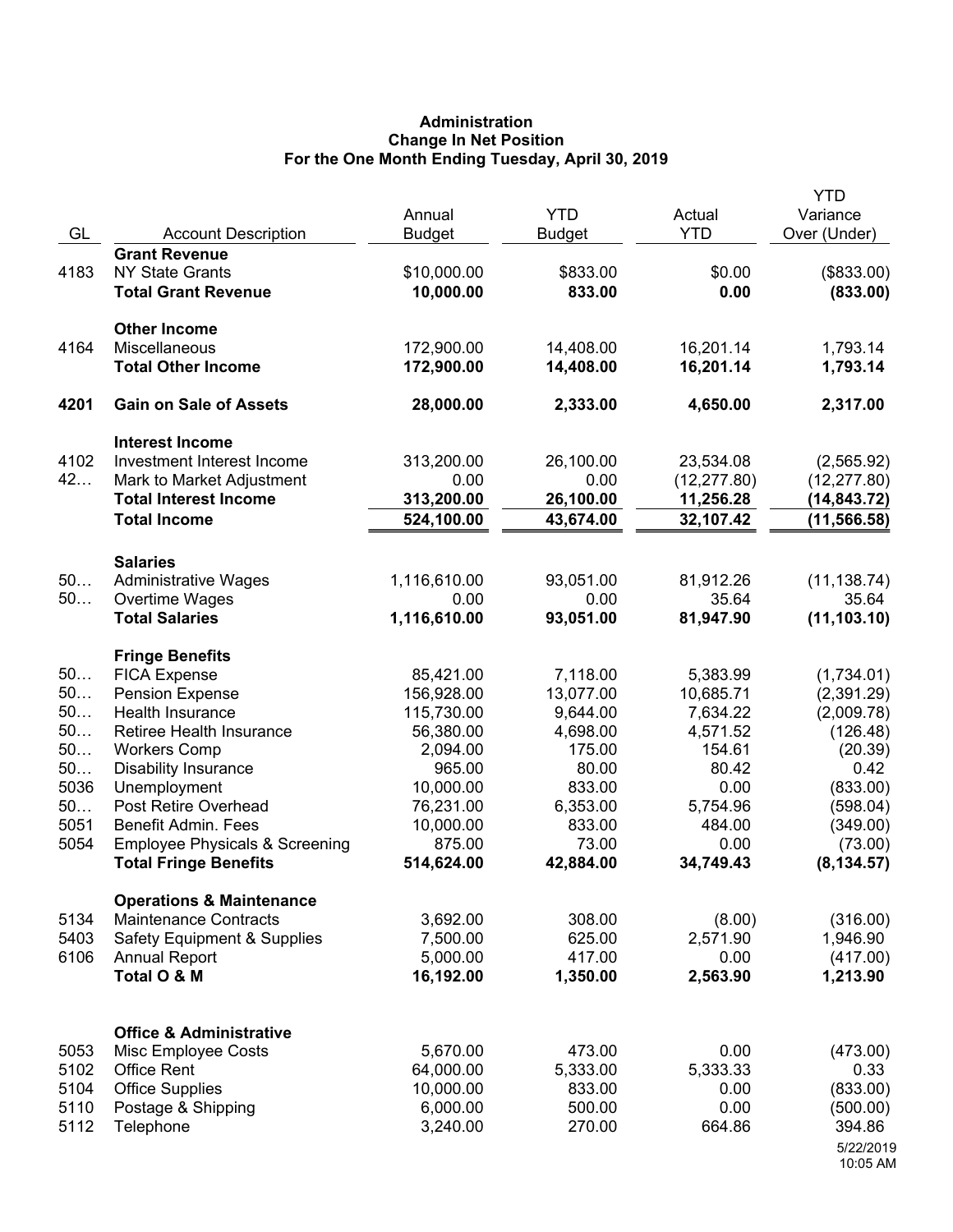# **Administration Change In Net Position For the One Month Ending Tuesday, April 30, 2019**

|      |                                                     |                        |                    |                      | <b>YTD</b>           |
|------|-----------------------------------------------------|------------------------|--------------------|----------------------|----------------------|
|      |                                                     | Annual                 | <b>YTD</b>         | Actual               | Variance             |
| GL   | <b>Account Description</b>                          | <b>Budget</b>          | <b>Budget</b>      | <b>YTD</b>           | Over (Under)         |
| 5114 | <b>Cellular Services</b>                            | 4,000.00               | 333.00             | 0.00                 | (333.00)             |
| 5118 | <b>Other Communications</b>                         | 10,000.00              | 833.00             | 489.95               | (343.05)             |
| 5120 | Dues & Subscriptions                                | 5,000.00               | 417.00             | 219.00               | (198.00)             |
| 5122 | Public Info & Advertising                           | 1,500.00               | 125.00             | 0.00                 | (125.00)             |
| 5123 | <b>Promotional Materials</b>                        | 6,000.00               | 500.00             | 325.00               | (175.00)             |
| 5130 | <b>Office Equipment</b>                             | 2,500.00               | 208.00             | 0.00                 | (208.00)             |
| 5170 | <b>Other Office Expenses</b>                        | 1,600.00               | 133.00             | 45.00                | (88.00)              |
| 5173 | <b>Credit Card Processing Fees</b>                  | 1,200.00               | 100.00             | 41.55                | (58.45)              |
| 5202 | Employee Mileage Reimburse                          | 6,000.00               | 500.00             | 0.00                 | (500.00)             |
| 5204 | Empl. Meals & Incidental                            | 2,150.00               | 179.00             | 10.00                | (169.00)             |
| 5206 | Empl. Lodging                                       | 2,700.00               | 225.00             | 0.00                 | (225.00)             |
| 5270 | <b>Travel &amp; Meeting Expense</b>                 | 2,850.00               | 238.00             | 390.63               | 152.63               |
| 5370 | Training & Development                              | 13,000.00              | 1,083.00           | 0.00                 | (1,083.00)           |
| 5402 | <b>Employee Uniforms</b>                            | 1,350.00               | 113.00             | 0.00                 | (113.00)             |
| 5508 | <b>Cleaning Services</b>                            | 5,000.00               | 417.00             | 0.00                 | (417.00)             |
| 6102 | Board Member Travel & Expen                         | 1,750.00               | 146.00             | 69.60                | (76.40)              |
| 6104 | Sponsorships                                        | 6,000.00               | 500.00             | 3,500.00             | 3,000.00             |
|      | <b>Total Office &amp; Admin</b>                     | 161,510.00             | 13,459.00          | 11,088.92            | (2,370.08)           |
|      | <b>Professional Fees</b>                            |                        |                    |                      |                      |
| 5924 | Legal                                               | 30,000.00              | 2,500.00           | 500.00               | (2,000.00)           |
| 5926 | <b>Investment Banking Fees</b>                      | 8,900.00               | 742.00             | 2,344.48             | 1,602.48             |
| 59   | <b>Accounting Fees</b>                              | 41,700.00              | 3,475.00           | 0.00                 | (3,475.00)           |
| 5970 | Consulting<br><b>Total Professional Fees</b>        | 10,000.00<br>90,600.00 | 833.00<br>7,550.00 | 5,825.00<br>8,669.48 | 4,992.00<br>1,119.48 |
|      |                                                     |                        |                    |                      |                      |
| 5601 | <b>Automobile</b><br>Auto/Light Truck Rep. & Maint. | 1,000.00               | 83.00              | 19.99                | (63.01)              |
| 5602 | Auto/Light Truck Fuel                               | 1,500.00               | 125.00             | 0.00                 | (125.00)             |
|      | <b>Total Automobile</b>                             | 2,500.00               | 208.00             | 19.99                | (188.01)             |
|      | <b>Computer</b>                                     |                        |                    |                      |                      |
| 5124 | <b>Computer Equipment</b>                           | 25,640.00              | 2,137.00           | 34.92                | (2, 102.08)          |
| 5126 | <b>Computer Maintenance</b>                         | 13,000.00              | 1,083.00           | 0.00                 | (1,083.00)           |
| 5128 | Programming & Software                              | 126,506.00             | 10,542.00          | 1,885.80             | (8,656.20)           |
| 5129 | <b>ECMS Expense</b>                                 | 18,656.00              | 1,555.00           | 18,655.92            | 17,100.92            |
| 6108 | Web Page Design & Maintenance                       | 2,690.00               | 224.00             | 0.00                 | (224.00)             |
|      | <b>Total Computer</b>                               | 186,492.00             | 15,541.00          | 20,576.64            | 5,035.64             |
| 6114 | <b>Insurance</b>                                    | 17,800.00              | 1,483.00           | 1,483.33             | 0.33                 |
| 61   | <b>Admin Allocation</b>                             | (1,995,799.00)         | (166, 317.00)      | (156, 486.66)        | 9,830.34             |
| 7032 | <b>Depreciation</b>                                 | 255,800.00             | 21,317.00          | 18,983.21            | (2, 333.79)          |
| 6901 | Contingency                                         | 25,000.00              | 2,083.00           | 0.00                 | (2,083.00)           |
|      | <b>Total Expenses</b>                               | 391,329.00             | 32,609.00          | 23,596.14            | (9,012.86)           |
|      | <b>Change in Net Position</b>                       | 132,771.00             | 11,065.00          | 8,511.28             | (2, 553.72)          |
|      |                                                     |                        |                    |                      |                      |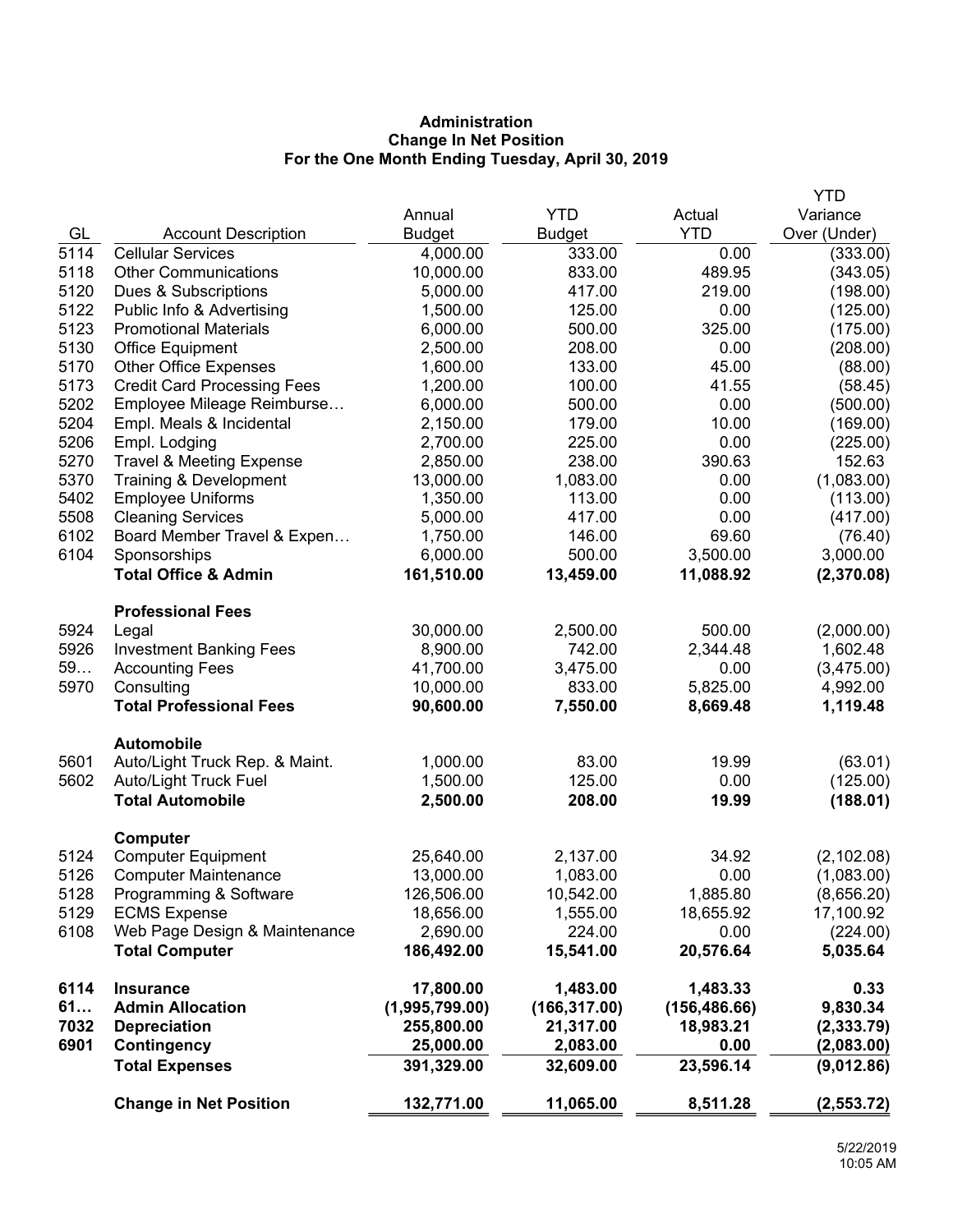|              |                                                                           |                |               |              | <b>YTD</b>    |
|--------------|---------------------------------------------------------------------------|----------------|---------------|--------------|---------------|
|              |                                                                           | Annual         | <b>YTD</b>    | Actual       | Variance      |
| GL           | <b>Account Description</b>                                                | <b>Budget</b>  | <b>Budget</b> | <b>YTD</b>   | Over (Under)  |
|              | <b>Customer Billings</b>                                                  |                |               |              |               |
| 4001         | <b>Customer Billings</b>                                                  | \$7,331,188.00 | \$610,932.00  | \$589,047.82 | (\$21,884.18) |
| 4006         | Replacement Reserve Tip Inco                                              | 537,188.00     | 44,766.00     | 40,185.29    | (4,580.71)    |
| 4008         | Closure Reserve Tip Income                                                | 477,500.00     | 39,792.00     | 35,720.26    | (4,071.74)    |
| 4012         | Capital Reserve Tip Income                                                | 477,500.00     | 39,792.00     | 35,720.26    | (4,071.74)    |
| 4013         | Landfill Gas Tip Income                                                   | 477,500.00     | 39,792.00     | 35,720.26    | (4,071.74)    |
|              | <b>Total Customer Billings</b>                                            | 9,300,876.00   | 775,074.00    | 736,393.89   | (38,680.11)   |
|              | <b>Grant Revenue</b>                                                      |                |               |              |               |
| 4183         | <b>NY State Grants</b>                                                    | 120,000.00     | 10,000.00     | 0.00         | (10,000.00)   |
|              | <b>Total Grant Revenue</b>                                                | 120,000.00     | 10,000.00     | 0.00         | (10,000.00)   |
|              | <b>Other Income</b>                                                       |                |               |              |               |
| 4164         | Miscellaneous                                                             | 15,000.00      | 1,250.00      | 29,394.24    | 28,144.24     |
| 4166         | <b>LFGTE Revenue</b>                                                      | 582,330.00     | 48,528.00     | 31,600.28    | (16, 927.72)  |
|              | <b>Total Other Income</b>                                                 | 597,330.00     | 49,778.00     | 60,994.52    | 11,216.52     |
| 4201         | <b>Gain on Sale of Assets</b>                                             | 15,000.00      | 1,250.00      | 4,300.00     | 3,050.00      |
|              |                                                                           |                |               |              |               |
| 41           | <b>Interest Income</b><br><b>Trustee Interest</b>                         |                |               |              |               |
|              |                                                                           | 147,140.00     | 12,262.00     | 44,041.62    | 31,779.62     |
| 4108<br>4116 | Reserve Interest                                                          | 116,222.00     | 9,685.00      | 8,927.47     | (757.53)      |
| 4118         | Replace Reserve Interest Income<br><b>Closure Reserve Interest Income</b> | 124,514.00     | 10,376.00     | 9,505.55     | (870.45)      |
|              |                                                                           | 188,360.00     | 15,697.00     | 15,982.18    | 285.18        |
| 4119         | Post Close Interest Income                                                | 142,096.00     | 11,841.00     | 13,037.96    | 1,196.96      |
| 4120         | Wetlands Mitigation Interest Inc                                          | 41,092.00      | 3,424.00      | 3,468.78     | 44.78         |
| 42           | Mark to Market Adjustment                                                 | 0.00           | 0.00          | (44, 940.55) | (44, 940.55)  |
|              | <b>Total Interest Income</b>                                              | 759,424.00     | 63,285.00     | 50,023.01    | (13, 261.99)  |
|              | <b>Total Income</b>                                                       | 10,792,630.00  | 899,387.00    | 851,711.42   | (47, 675.58)  |
|              | <b>Salaries</b>                                                           |                |               |              |               |
| 50           | <b>Engineering Wages</b>                                                  | 101,488.00     | 8,457.00      | 4,800.01     | (3,656.99)    |
| 50           | <b>Technology Wages</b>                                                   | 0.00           | 0.00          | 721.45       | 721.45        |
| 50           | <b>MMF Wages</b>                                                          | 1,495,022.00   | 124,585.00    | 98,643.28    | (25, 941.72)  |
| 50           | Overtime Wages                                                            | 35,438.00      | 2,953.00      | 436.97       | (2,516.03)    |
| 5005         | On-Call Stipend                                                           | 7,800.00       | 650.00        | 450.00       | (200.00)      |
|              | <b>Total Salaries</b>                                                     | 1,639,748.00   | 136,645.00    | 105,051.71   | (31, 593.29)  |
|              | <b>Fringe Benefits</b>                                                    |                |               |              |               |
| 50           | <b>FICA Expense</b>                                                       | 125,397.00     | 10,450.00     | 7,538.44     | (2,911.56)    |
| 50           | <b>Pension Expense</b>                                                    | 230,211.00     | 19,184.00     | 14,937.84    | (4,246.16)    |
| 50           | Health Insurance                                                          | 248,331.00     | 20,694.00     | 16,375.46    | (4,318.54)    |
| 50           | <b>Workers Comp</b>                                                       | 113,726.00     | 9,477.00      | 7,766.45     | (1,710.55)    |
| 50           | <b>Disability Insurance</b>                                               | 1,168.00       | 97.00         | 97.33        | 0.33          |
| 50           | Post Retire Overhead                                                      | 156,547.00     | 13,046.00     | 10,801.65    | (2, 244.35)   |
| 5054         | <b>Employee Physicals &amp; Screening</b>                                 | 8,000.00       | 667.00        | 0.00         | (667.00)      |
|              | <b>Total Fringe Benefits</b>                                              | 883,380.00     | 73,615.00     | 57,517.17    | (16,097.83)   |
|              |                                                                           |                |               |              | 5/22/2019     |

<sup>10:05</sup> AM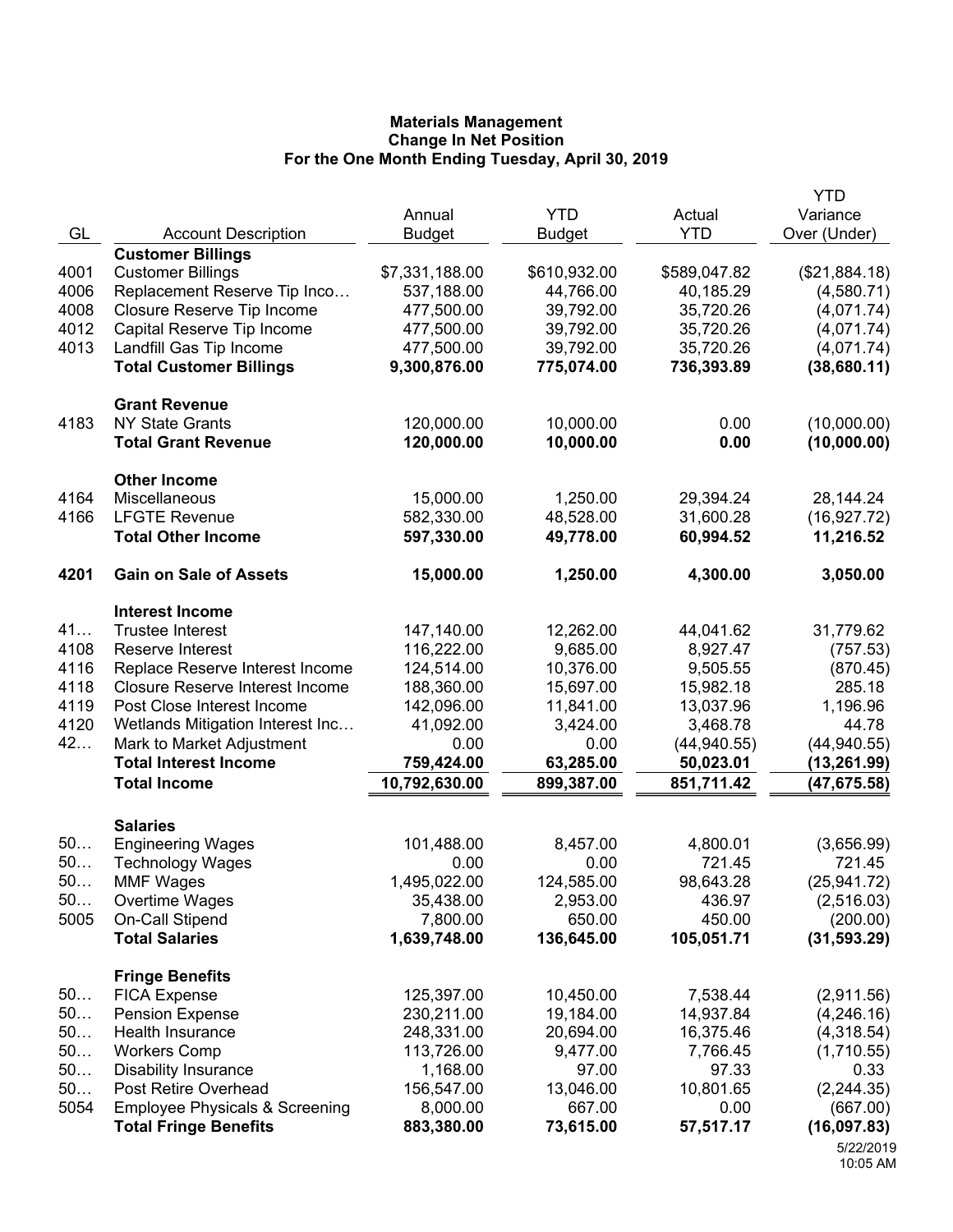|      |                                        |               |               |            | YTD          |
|------|----------------------------------------|---------------|---------------|------------|--------------|
|      |                                        | Annual        | <b>YTD</b>    | Actual     | Variance     |
| GL   | <b>Account Description</b>             | <b>Budget</b> | <b>Budget</b> | <b>YTD</b> | Over (Under) |
|      |                                        |               |               |            |              |
|      | <b>Operations &amp; Maintenance</b>    |               |               |            |              |
| 5062 | Third Party Temporary - O&M            | 36,000.00     | 3,000.00      | 3,679.65   | 679.65       |
| 5403 | <b>Safety Equipment &amp; Supplies</b> | 14,000.00     | 1,167.00      | 369.99     | (797.01)     |
| 5702 | Large Parts                            | 95,000.00     | 7,917.00      | 9,283.20   | 1,366.20     |
| 5703 | <b>Small Equipment</b>                 | 30,000.00     | 2,500.00      | 0.00       | (2,500.00)   |
| 5704 | <b>O&amp;M Supplies</b>                | 20,000.00     | 1,667.00      | 928.90     | (738.10)     |
| 5708 | Fuels                                  | 248,000.00    | 20,667.00     | 19,017.57  | (1,649.43)   |
| 5710 | Lubricants                             | 20,000.00     | 1,667.00      | 0.00       | (1,667.00)   |
| 5712 | Purchased Maintenance & Repair         | 70,000.00     | 5,833.00      | 1,399.25   | (4, 433.75)  |
| 5716 | <b>Equipment Rental</b>                | 10,000.00     | 833.00        | 0.00       | (833.00)     |
| 5718 | Tires                                  | 46,000.00     | 3,833.00      | 0.00       | (3,833.00)   |
| 5770 | Other Tool, Equip & O&M                | 2,500.00      | 208.00        | 833.33     | 625.33       |
| 5815 | Chemicals                              | 20,000.00     | 1,667.00      | 1,795.51   | 128.51       |
| 5820 | <b>LFG Maintenance</b>                 | 75,000.00     | 6,250.00      | 1,225.35   | (5,024.65)   |
| 5932 | <b>Monitoring &amp; Testing</b>        | 115,600.00    | 9,633.00      | 3,825.00   | (5,808.00)   |
| 6008 | <b>Contract Hauling</b>                | 27,500.00     | 2,292.00      | 0.00       | (2,292.00)   |
|      | Total O & M                            | 829,600.00    | 69,134.00     | 42,357.75  | (26, 776.25) |
|      |                                        |               |               |            |              |
|      | <b>Recycling Transfer Station</b>      |               |               |            |              |
| 50   | <b>Material Reprocessing Wages</b>     | 86,757.00     | 7,230.00      | 0.00       | (7,230.00)   |
| 50   | <b>FICA Expense</b>                    | 6,637.00      | 553.00        | 0.00       | (553.00)     |
| 50   | <b>Pension Expense</b>                 | 8,068.00      | 672.00        | 0.00       | (672.00)     |
| 50   | Health Insurance                       | 23,120.00     | 1,927.00      | 0.00       | (1,927.00)   |
| 50   | <b>Workers Comp</b>                    | 9,552.00      | 796.00        | 0.00       | (796.00)     |
| 50   | <b>Disability Insurance</b>            | 49.00         | 4.00          | 0.00       | (4.00)       |
| 50   | Post Retire Overhead                   | 11,040.00     | 920.00        | 0.00       | (920.00)     |
| 6300 | RTS -Safety Equipment & Sup            | 1,350.00      | 113.00        | 0.00       | (113.00)     |
| 6305 | RTS - Large Parts                      | 7,500.00      | 625.00        | 0.00       | (625.00)     |
| 6310 | RTS - Small Equipment                  | 4,005.00      | 334.00        | 0.00       | (334.00)     |
| 6315 | RTS - O&M Supplies                     | 14,000.00     | 1,167.00      | 0.00       | (1, 167.00)  |
| 6320 | RTS - Fuels                            | 3,500.00      | 292.00        | 0.00       | (292.00)     |
| 6325 | RTS - Purchased Maintenance            | 7,500.00      | 625.00        | 0.00       | (625.00)     |
| 6330 | RTS - Contract Hauling                 | 185,000.00    | 15,417.00     | 0.00       | (15, 417.00) |
| 6335 | RTS - Office Supplies                  | 250.00        | 21.00         | 0.00       | (21.00)      |
| 6340 | RTS - Cellular Services                | 1,020.00      | 85.00         | 0.00       | (85.00)      |
| 6345 | RTS - Other Communications             | 2,400.00      | 200.00        | 0.00       | (200.00)     |
| 6350 | RTS - Office Equipment Mainte          | 500.00        | 42.00         | 0.00       | (42.00)      |
| 6355 |                                        |               |               |            |              |
| 6360 | RTS - Employee Mileage Reim            | 150.00        | 13.00         | 0.00       | (13.00)      |
|      | RTS - Employee Uniforms                | 150.00        | 13.00         | 0.00       | (13.00)      |
| 6365 | RTS - Gas & Electric                   | 5,000.00      | 417.00        | 0.00       | (417.00)     |
| 6370 | RTS - Propane                          | 2,500.00      | 208.00        | 0.00       | (208.00)     |
| 6375 | <b>RTS - Building Supplies</b>         | 1,000.00      | 83.00         | 0.00       | (83.00)      |
| 6380 | RTS - Site Supplies                    | 1,000.00      | 83.00         | 0.00       | (83.00)      |
| 6385 | RTS - Building Maintenance &           | 1,500.00      | 125.00        | 0.00       | (125.00)     |
| 6390 | RTS - Site Maintenance & Repair        | 4,000.00      | 333.00        | 0.00       | (333.00)     |
| 6395 | RTS - Auto/Light Truck Rep. &          | 2,000.00      | 167.00        | 0.00       | (167.00)     |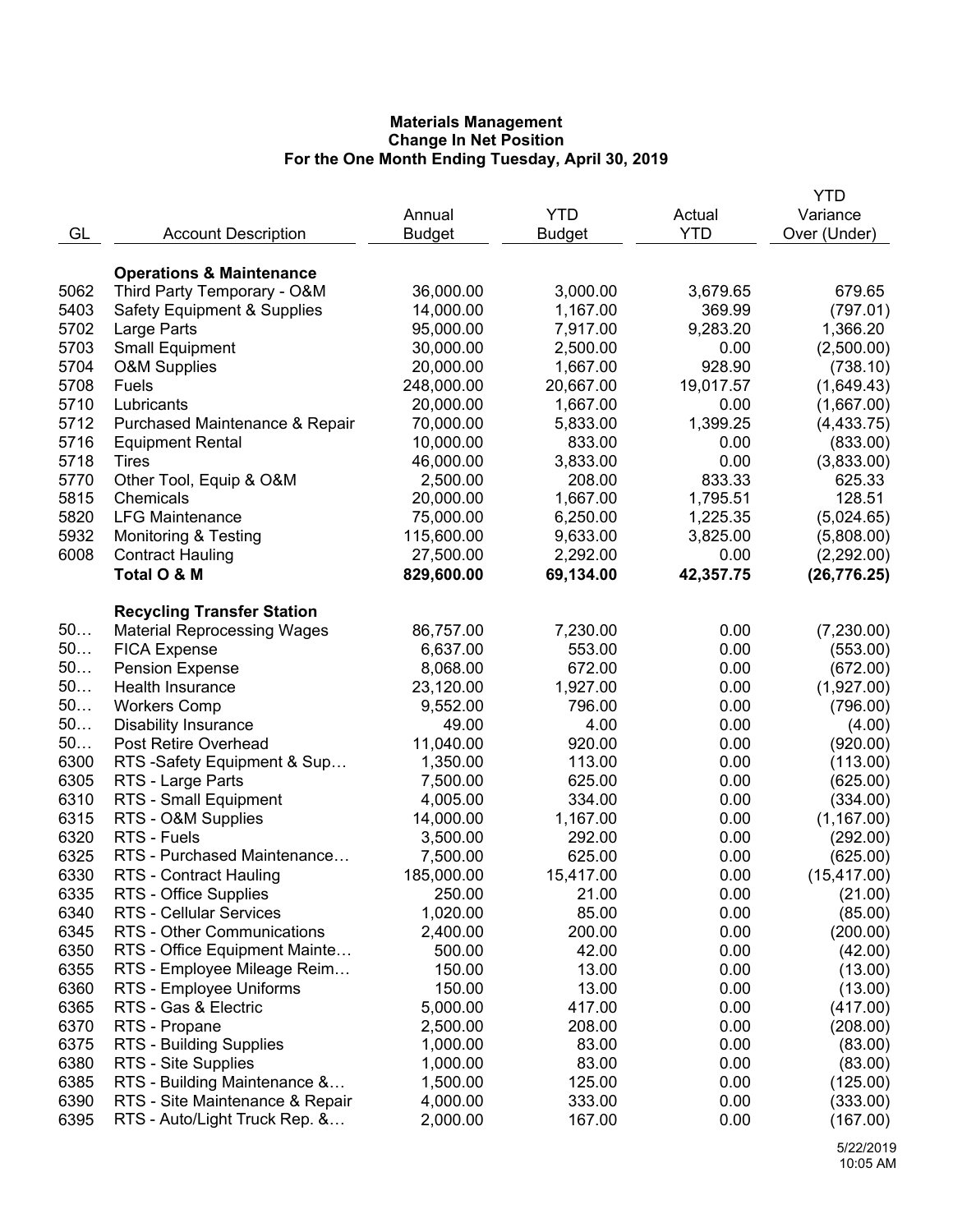|      |                                          |               |               |            | YTD          |
|------|------------------------------------------|---------------|---------------|------------|--------------|
|      |                                          | Annual        | <b>YTD</b>    | Actual     | Variance     |
| GL   | <b>Account Description</b>               | <b>Budget</b> | <b>Budget</b> | <b>YTD</b> | Over (Under) |
| 6400 | RTS - Auto/Light Truck Fuel              | 1,500.00      | 125.00        | 0.00       | (125.00)     |
| 6410 | RTS - Programming & Software             | 5,000.00      | 417.00        | 0.00       | (417.00)     |
|      | <b>Total Recycling Transfer Stati</b>    | 396,048.00    | 33,007.00     | 0.00       | (33,007.00)  |
|      |                                          |               |               |            |              |
|      | <b>Waste Diversion</b>                   |               |               |            |              |
| 5125 | <b>Promotional Materials - RRR</b>       | 75,000.00     | 6,250.00      | 74.49      | (6, 175.51)  |
| 6009 | Household Hazardous Waste                | 70,000.00     | 5,833.00      | 0.00       | (5,833.00)   |
| 6011 | Recycling Incentive                      | 67,755.00     | 5,646.00      | 0.00       | (5,646.00)   |
| 6012 | Recycling Incentive-County Ca            | 600,000.00    | 50,000.00     | 0.00       | (50,000.00)  |
| 6013 | <b>CRT Recycling</b>                     | 115,000.00    | 9,583.00      | 0.00       | (9,583.00)   |
| 6015 | Ag Plastics Recycling                    | 25,000.00     | 2,083.00      | 0.00       | (2,083.00)   |
| 6017 | <b>Book Debinding</b>                    | 7,500.00      | 625.00        | 239.13     | (385.87)     |
| 6018 | <b>Mattress Recycling - All Counties</b> | 102,500.00    | 8,542.00      | 13,112.00  | 4,570.00     |
| 6020 | <b>Waste Audit</b>                       | 35,000.00     | 2,917.00      | 0.00       | (2,917.00)   |
|      | <b>Total Waste Diversion</b>             | 1,097,755.00  | 91,479.00     | 13,425.62  | (78,053.38)  |
| 6002 | <b>Sewage Treatment</b>                  | 398,443.00    | 33,204.00     | 33,203.58  | (0.42)       |
| 60   | <b>Closure &amp; Post Closure Care</b>   | 807,956.00    | 67,330.00     | 38,401.25  | (28, 928.75) |
| 6006 | <b>Host Community Benefits</b>           | 813,373.00    | 67,781.00     | 60,367.24  | (7, 413.76)  |
| 6007 | <b>LFGTE Revenue Sharing</b>             | 10,000.00     | 833.00        | 0.00       | (833.00)     |
|      |                                          |               |               |            |              |
|      | <b>Office &amp; Administrative</b>       |               |               |            |              |
| 5053 | Misc Employee Costs                      | 1,000.00      | 83.00         | 0.00       | (83.00)      |
| 5104 | <b>Office Supplies</b>                   | 5,000.00      | 417.00        | 0.00       | (417.00)     |
| 5112 | Telephone                                | 7,640.00      | 637.00        | 984.78     | 347.78       |
| 5114 | <b>Cellular Services</b>                 | 9,100.00      | 758.00        | 115.52     | (642.48)     |
| 5120 | Dues & Subscriptions                     | 3,000.00      | 250.00        | 0.00       | (250.00)     |
| 5122 | Public Info & Advertising                | 2,500.00      | 208.00        | 74.60      | (133.40)     |
| 5123 | <b>Promotional Materials</b>             | 8,000.00      | 667.00        | 0.00       | (667.00)     |
| 5130 | Office Equipment                         | 1,000.00      | 83.00         | 0.00       | (83.00)      |
| 5132 | <b>Office Equip Maintenance</b>          | 1,200.00      | 100.00        | 0.00       | (100.00)     |
| 5202 | Employee Mileage Reimburse               | 5,000.00      | 417.00        | 0.00       | (417.00)     |
| 5204 | Empl. Meals & Incidental                 | 1,800.00      | 150.00        | 0.00       | (150.00)     |
| 5206 | Empl. Lodging                            | 4,800.00      | 400.00        | 0.00       | (400.00)     |
| 5270 | <b>Travel &amp; Meeting Expense</b>      | 750.00        | 63.00         | 0.00       | (63.00)      |
| 5312 | <b>Continuing Education</b>              | 3,000.00      | 250.00        | 0.00       | (250.00)     |
| 5370 | Training & Development                   | 8,000.00      | 667.00        | 0.00       | (667.00)     |
| 5402 | <b>Employee Uniforms</b>                 | 20,100.00     | 1,675.00      | 596.79     | (1,078.21)   |
| 5508 | <b>Cleaning Services</b>                 | 10,000.00     | 833.00        | 0.00       | (833.00)     |
| 6210 | <b>Trustee Fees</b>                      | 8,500.00      | 708.00        | 0.00       | (708.00)     |
|      | <b>Total Office &amp; Admin</b>          | 100,390.00    | 8,366.00      | 1,771.69   | (6, 594.31)  |
|      | <b>Utilities</b>                         |               |               |            |              |
| 5802 | Gas & Electric                           | 40,000.00     | 3,333.00      | 2,891.69   | (441.31)     |
| 5803 | Propane                                  | 25,000.00     | 2,083.00      | 1,401.47   | (681.53)     |
|      | <b>Total Utilities</b>                   | 65,000.00     | 5,416.00      | 4,293.16   | (1, 122.84)  |
|      |                                          |               |               |            |              |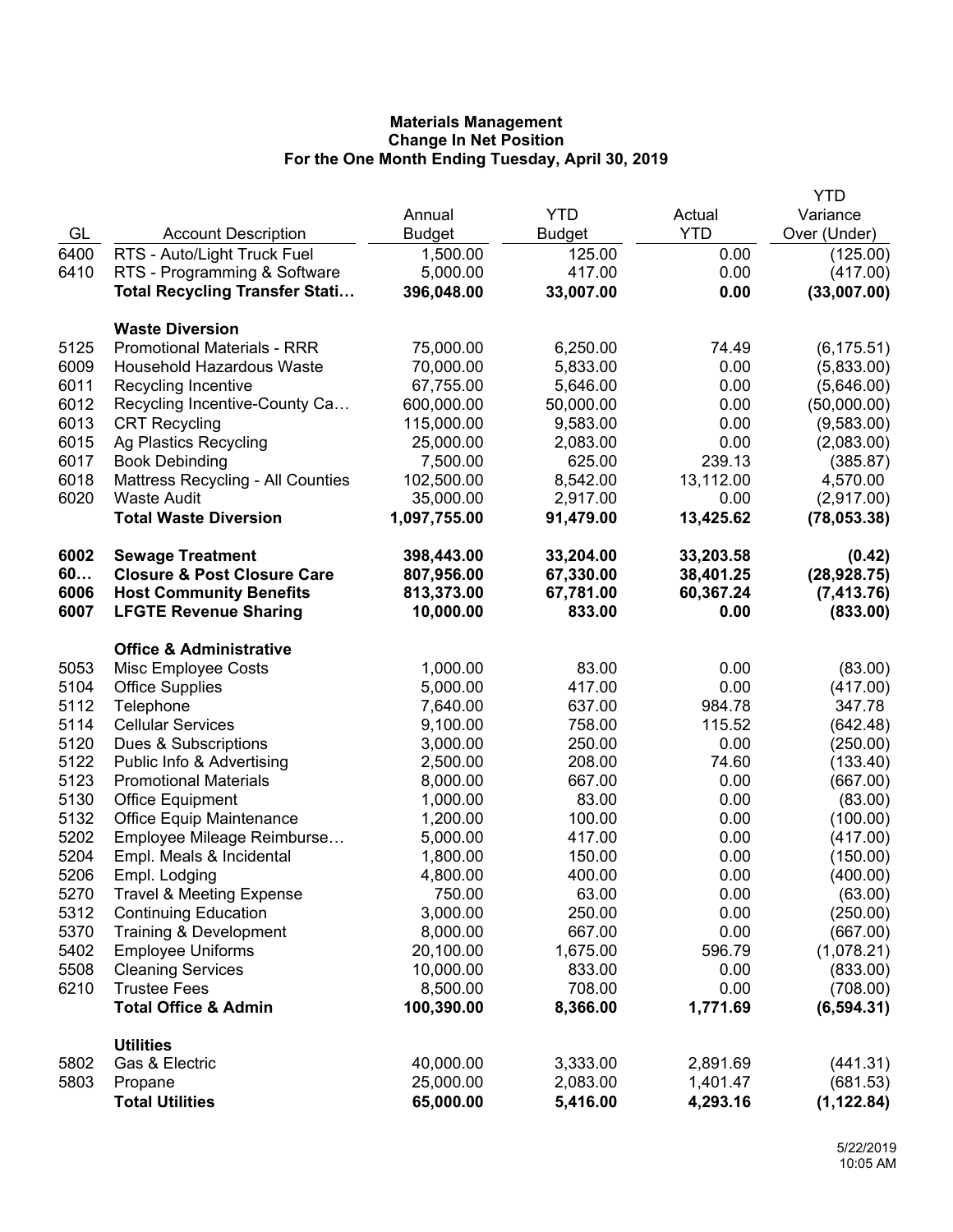|      |                                          |                |               |            | <b>YTD</b>    |
|------|------------------------------------------|----------------|---------------|------------|---------------|
|      |                                          | Annual         | <b>YTD</b>    | Actual     | Variance      |
| GL   | <b>Account Description</b>               | <b>Budget</b>  | <b>Budget</b> | <b>YTD</b> | Over (Under)  |
|      | <b>Materials &amp; Supplies</b>          |                |               |            |               |
| 5806 | <b>Building Supplies</b>                 | 7,000.00       | 583.00        | 0.00       | (583.00)      |
| 5810 | <b>Site Supplies</b>                     | 40,000.00      | 3,333.00      | 1,482.04   | (1,850.96)    |
| 5824 | Sand, Gravel & Stone                     | 200,000.00     | 16,667.00     | 0.00       | (16,667.00)   |
| 5826 | Seed & Mulch                             | 30,000.00      | 2,500.00      | 0.00       | (2,500.00)    |
|      | <b>Total Materials &amp; Supplies</b>    | 277,000.00     | 23,083.00     | 1,482.04   | (21,600.96)   |
|      | <b>Professional Fees</b>                 |                |               |            |               |
| 5924 | Legal                                    | 5,500.00       | 458.00        | 0.00       | (458.00)      |
| 5926 | <b>Investment Banking Fees</b>           | 18,034.00      | 1,503.00      | 3,704.90   | 2,201.90      |
| 5970 | Consulting                               | 3,500.00       | 292.00        | 0.00       | (292.00)      |
|      | <b>Total Professional Fees</b>           | 27,034.00      | 2,253.00      | 3,704.90   | 1,451.90      |
|      |                                          |                |               |            |               |
| 5804 | <b>Repairs &amp; Maintenance</b>         |                |               | 309.64     |               |
|      | <b>Building Maintenance &amp; Repair</b> | 25,000.00      | 2,083.00      |            | (1,773.36)    |
|      | <b>Total Repairs &amp; Maintenance</b>   | 25,000.00      | 2,083.00      | 309.64     | (1,773.36)    |
|      | <b>Automobile</b>                        |                |               |            |               |
| 5603 | Auto/Light Truck Rental/Lease            | 23,400.00      | 1,950.00      | 2,645.32   | 695.32        |
|      | <b>Total Automobile</b>                  | 23,400.00      | 1,950.00      | 2,645.32   | 695.32        |
|      | Computer                                 |                |               |            |               |
| 5124 | <b>Computer Equipment</b>                | 8,300.00       | 692.00        | 0.00       | (692.00)      |
| 5128 | Programming & Software                   | 5,000.00       | 417.00        | 0.00       | (417.00)      |
|      | <b>Total Computer</b>                    | 13,300.00      | 1,109.00      | 0.00       | (1, 109.00)   |
|      |                                          |                |               |            |               |
| 6114 | <b>Insurance</b>                         | 146,000.00     | 12,167.00     | 12,166.67  | (0.33)        |
| 61   | <b>Admin Allocation</b>                  | 769,515.00     | 64,126.00     | 60,325.61  | (3,800.39)    |
| 61   | <b>Engineering Allocation</b>            | 32,073.00      | 2,673.00      | 4,655.75   | 1,982.75      |
| 6208 | NYS Administrative Assessm               | 51,703.00      | 4,309.00      | 0.00       | (4,309.00)    |
| 7032 | <b>Depreciation</b>                      | 4,162,900.00   | 346,908.00    | 323,934.86 | (22, 973.14)  |
| 6202 | <b>Interest Expense</b>                  | 580,297.00     | 48,358.00     | 20,307.32  | (28,050.68)   |
| 6901 | Contingency                              | 30,000.00      | 2,500.00      | 0.00       | (2,500.00)    |
|      | <b>Total Expenses</b>                    | 13,179,915.00  | 1,098,329.00  | 785,921.28 | (312, 407.72) |
|      | <b>Change in Net Position</b>            | (2,387,285.00) | (198, 942.00) | 65,790.14  | 264,732.14    |
|      |                                          |                |               |            |               |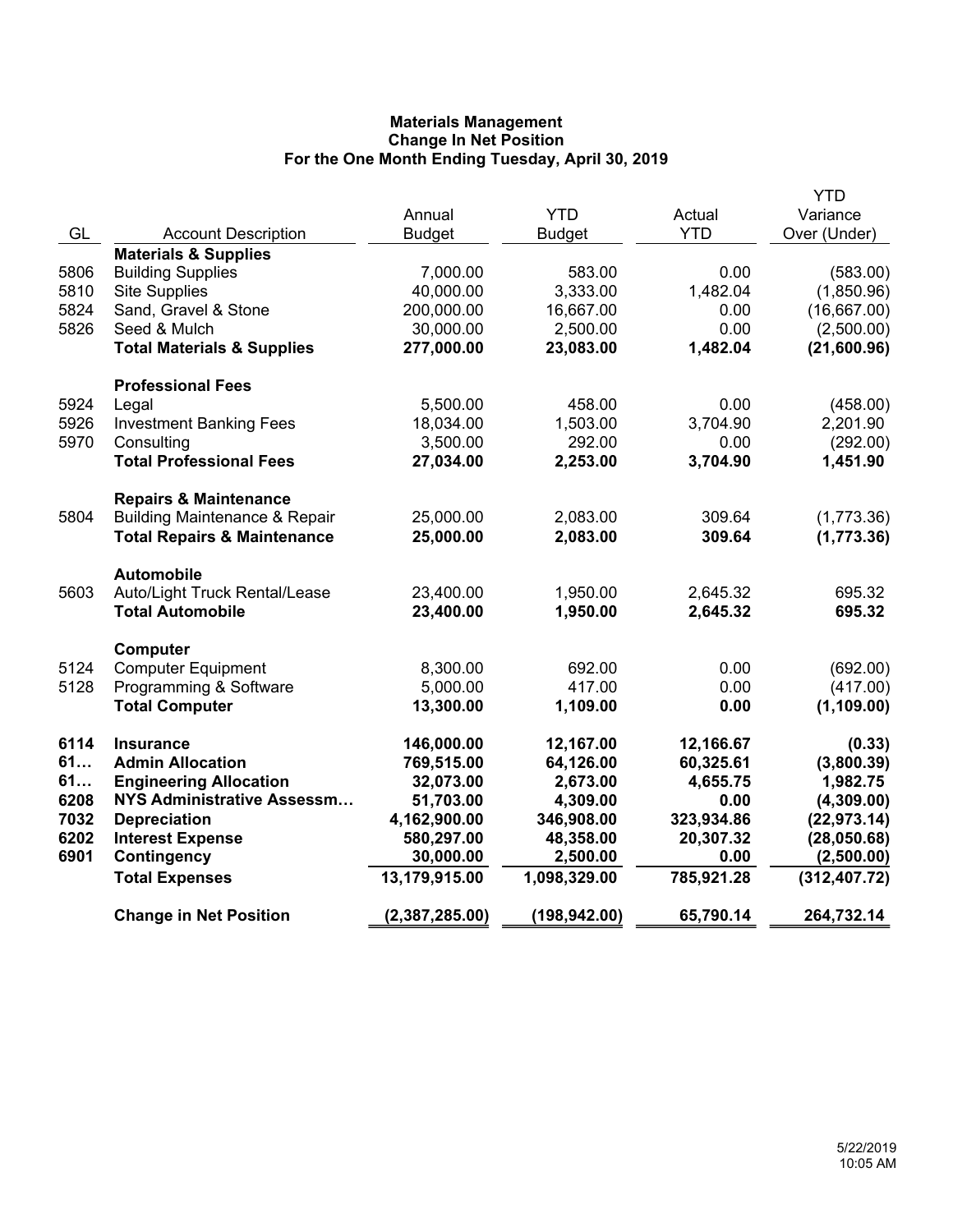## **Telecommunications Change In Net Position For the One Month Ending Tuesday, April 30, 2019**

| GL       | <b>Account Description</b>                          | Annual<br><b>Budget</b> | <b>YTD</b><br><b>Budget</b> | Actual<br><b>YTD</b> | <b>YTD</b><br>Variance<br>Over (Under) |
|----------|-----------------------------------------------------|-------------------------|-----------------------------|----------------------|----------------------------------------|
|          | <b>Customer Billings</b>                            |                         |                             |                      |                                        |
| 4001     | <b>Customer Billings</b>                            | \$5,782,654.00          | \$481,888.00                | \$472,355.27         | (\$9,532.73)                           |
| 4004     | Dark Fiber Billings                                 | 414,444.00              | 34,537.00                   | 16,138.17            | (18, 398.83)                           |
|          | <b>Total Customer Billings</b>                      | 6,197,098.00            | 516,425.00                  | 488,493.44           | (27, 931.56)                           |
|          | <b>Other Income</b>                                 |                         |                             |                      |                                        |
| 4164     | Miscellaneous<br><b>Total Other Income</b>          | 47,050.00<br>47,050.00  | 3,921.00<br>3,921.00        | 3,862.18<br>3,862.18 | (58.82)<br>(58.82)                     |
|          | <b>Interest Income</b>                              |                         |                             |                      |                                        |
| 4102     | Investment Interest Income                          | 2,915.00                | 243.00                      | 243.02               | 0.02                                   |
| 4108     | Reserve Interest                                    | 160,193.00              | 13,349.00                   | 19,254.96            | 5,905.96                               |
| 42       | Mark to Market Adjustment                           | 0.00                    | 0.00                        | (11, 394.89)         | (11, 394.89)                           |
|          | <b>Total Interest Income</b>                        | 163,108.00              | 13,592.00                   | 8,103.09             | (5,488.91)                             |
|          | <b>Total Income</b>                                 | 6,407,256.00            | 533,938.00                  | 500,458.71           | (33, 479.29)                           |
|          | <b>Salaries</b>                                     |                         |                             |                      |                                        |
| 50       | <b>Engineering Wages</b>                            | 37,944.00               | 3,162.00                    | 2,216.92             | (945.08)                               |
| 50       | <b>Technology Wages</b>                             | 1,159,837.00            | 96,653.00                   | 87,662.23            | (8,990.77)                             |
| 50       | <b>MMF Wages</b>                                    | 0.00                    | 0.00                        | 66.78                | 66.78                                  |
| 50       | Overtime Wages                                      | 2,350.00                | 196.00                      | 423.52               | 227.52                                 |
|          | <b>Total Salaries</b>                               | 1,200,131.00            | 100,011.00                  | 90,369.45            | (9,641.55)                             |
|          | <b>Fringe Benefits</b>                              |                         |                             |                      |                                        |
| 50       | <b>FICA Expense</b>                                 | 91,631.00               | 7,636.00                    | 6,825.51             | (810.49)                               |
| 50       | <b>Pension Expense</b>                              | 174,617.00              | 14,551.00                   | 11,991.25            | (2,559.75)                             |
| 50<br>50 | Health Insurance                                    | 111,155.00              | 9,263.00                    | 6,839.65             | (2,423.35)                             |
| 50       | <b>Workers Comp</b>                                 | 2,900.00<br>429.00      | 242.00<br>36.00             | 211.26<br>35.75      | (30.74)                                |
| 50       | <b>Disability Insurance</b><br>Post Retire Overhead | 72,036.00               | 6,003.00                    | 5,811.63             | (0.25)<br>(191.37)                     |
| 5054     | <b>Employee Physicals &amp; Screening</b>           | 500.00                  | 42.00                       | 0.00                 | (42.00)                                |
|          | <b>Total Fringe Benefits</b>                        | 453,268.00              | 37,773.00                   | 31,715.05            | (6,057.95)                             |
|          | <b>Operations &amp; Maintenance</b>                 |                         |                             |                      |                                        |
| 5062     | Third Party Temporary - O&M                         | 5,500.00                | 458.00                      | 0.00                 | (458.00)                               |
| 5133     | Equipment Maintenance Contr                         | 340,000.00              | 28,333.00                   | 69,854.71            | 41,521.71                              |
| 5134     | <b>Maintenance Contracts</b>                        | 175,000.00              | 14,583.00                   | 2,867.03             | (11, 715.97)                           |
| 5135     | <b>Underground Locating</b>                         | 95,000.00               | 7,917.00                    | 0.00                 | (7,917.00)                             |
| 5403     | <b>Safety Equipment &amp; Supplies</b>              | 900.00                  | 75.00                       | 0.00                 | (75.00)                                |
| 5704     | <b>O&amp;M Supplies</b>                             | 4,500.00                | 375.00                      | 791.36               | 416.36                                 |
| 5712     | Purchased Maintenance & Repair                      | 45,000.00               | 3,750.00                    | 0.00                 | (3,750.00)                             |
| 5720     | Offnet Circuit Lease                                | 600,000.00              | 50,000.00                   | 43,729.35            | (6,270.65)                             |
| 5770     | Other Tool, Equip & O&M                             | 6,000.00                | 500.00                      | 0.00                 | (500.00)                               |
| 5830     | Collo Expense                                       | 185,000.00              | 15,417.00                   | 12,223.27            | (3, 193.73)                            |
| 5834     | Permitting                                          | 3,000.00                | 250.00                      | 0.00                 | (250.00)                               |
| 5836     | <b>Pole Attachment Fees</b>                         | 279,479.00              | 23,290.00                   | 9,670.12             | (13,619.88)                            |
| 5838     | <b>Conduit Lease</b>                                | 24,696.00               | 2,058.00                    | 392.24               | (1,665.76)                             |
|          |                                                     |                         |                             |                      | 5/22/2019<br>10:05 AM                  |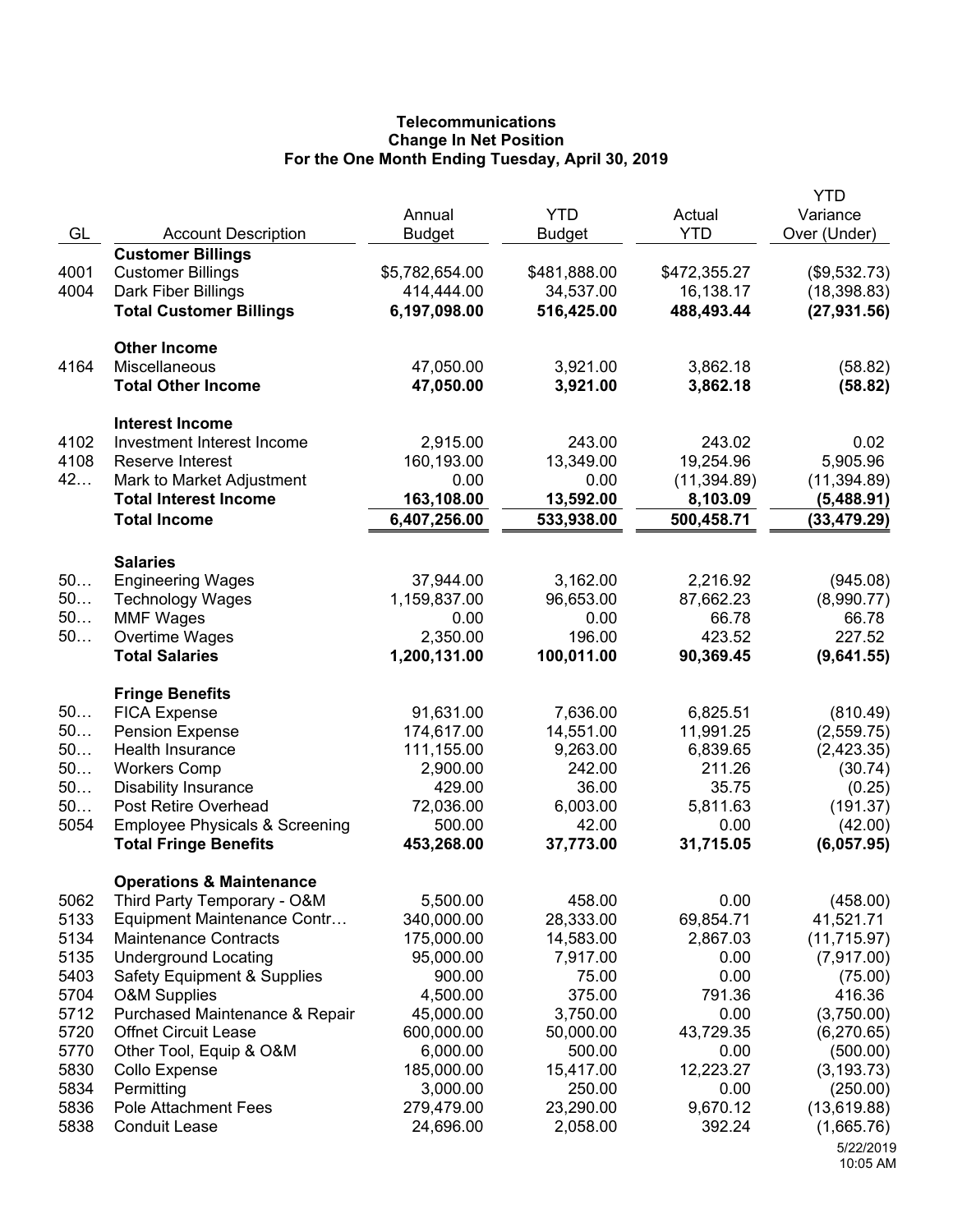# **Telecommunications Change In Net Position For the One Month Ending Tuesday, April 30, 2019**

|      |                                     |               |               |            | <b>YTD</b>   |
|------|-------------------------------------|---------------|---------------|------------|--------------|
|      |                                     | Annual        | <b>YTD</b>    | Actual     | Variance     |
| GL   | <b>Account Description</b>          | <b>Budget</b> | <b>Budget</b> | <b>YTD</b> | Over (Under) |
|      | Total O & M                         | 1,764,075.00  | 147,006.00    | 139,528.08 | (7, 477.92)  |
|      |                                     |               |               |            |              |
|      | <b>Office &amp; Administrative</b>  |               |               |            |              |
| 5053 | Misc Employee Costs                 | 2,400.00      | 200.00        | 3.00       | (197.00)     |
| 5102 | <b>Office Rent</b>                  | 44,279.00     | 3,690.00      | 3,689.92   | (0.08)       |
| 5104 | <b>Office Supplies</b>              | 2,200.00      | 183.00        | 0.00       | (183.00)     |
| 5110 | Postage & Shipping                  | 1,000.00      | 83.00         | 20.28      | (62.72)      |
| 5112 | Telephone                           | 12,000.00     | 1,000.00      | 508.31     | (491.69)     |
| 5114 | <b>Cellular Services</b>            | 5,700.00      | 475.00        | 46.52      | (428.48)     |
| 5118 | <b>Other Communications</b>         | 1,600.00      | 133.00        | 104.45     | (28.55)      |
| 5120 | Dues & Subscriptions                | 500.00        | 42.00         | 0.00       | (42.00)      |
| 5122 | Public Info & Advertising           | 2,000.00      | 167.00        | 0.00       | (167.00)     |
| 5123 | <b>Promotional Materials</b>        | 5,000.00      | 417.00        | 0.00       | (417.00)     |
| 5130 | <b>Office Equipment</b>             | 5,000.00      | 417.00        | 0.00       | (417.00)     |
| 5170 | <b>Other Office Expenses</b>        | 5,000.00      | 417.00        | 30.37      | (386.63)     |
| 5172 | <b>Filing Fees</b>                  | 10,000.00     | 833.00        | 0.00       | (833.00)     |
| 5202 | Employee Mileage Reimburse          | 1,962.00      | 164.00        | 0.00       | (164.00)     |
| 5204 | Empl. Meals & Incidental            | 9,500.00      | 792.00        | 203.25     | (588.75)     |
| 5206 | Empl. Lodging                       | 18,000.00     | 1,500.00      | 426.00     | (1,074.00)   |
| 5270 | <b>Travel &amp; Meeting Expense</b> | 500.00        | 42.00         | 0.00       | (42.00)      |
| 5370 | Training & Development              | 16,300.00     | 1,358.00      | 0.00       | (1,358.00)   |
| 5402 | <b>Employee Uniforms</b>            | 1,450.00      | 121.00        | 0.00       | (121.00)     |
| 5570 | <b>Other General Expense</b>        | 1,000.00      | 83.00         | 0.00       | (83.00)      |
|      | <b>Total Office &amp; Admin</b>     | 145,391.00    | 12,117.00     | 5,032.10   | (7,084.90)   |
|      |                                     |               |               |            |              |
|      | <b>Utilities</b>                    |               |               |            |              |
| 5802 | Gas & Electric                      | 4,400.00      | 367.00        | 0.00       | (367.00)     |
|      | <b>Total Utilities</b>              | 4,400.00      | 367.00        | 0.00       | (367.00)     |
|      | <b>Professional Fees</b>            |               |               |            |              |
| 5924 | Legal                               | 18,500.00     | 1,542.00      | 150.00     | (1,392.00)   |
| 5926 | <b>Investment Banking Fees</b>      | 4,760.00      | 397.00        | 1,220.64   | 823.64       |
| 5970 | Consulting                          | 7,500.00      | 625.00        | 0.00       | (625.00)     |
|      | <b>Total Professional Fees</b>      | 30,760.00     | 2,564.00      | 1,370.64   | (1, 193.36)  |
|      | <b>Automobile</b>                   |               |               |            |              |
| 5601 | Auto/Light Truck Rep. & Maint.      | 12,000.00     | 1,000.00      | 294.43     | (705.57)     |
| 5602 | <b>Auto/Light Truck Fuel</b>        | 22,000.00     | 1,833.00      | 0.00       | (1,833.00)   |
| 5603 | Auto/Light Truck Rental/Lease       | 47,900.00     | 3,992.00      | 2,618.66   | (1,373.34)   |
| 5605 | Vehicle Ins                         | 11,200.00     | 933.00        | 933.33     | 0.33         |
|      | <b>Total Automobile</b>             | 93,100.00     | 7,758.00      | 3,846.42   | (3,911.58)   |
|      | Computer                            |               |               |            |              |
| 5124 | <b>Computer Equipment</b>           | 8,000.00      | 667.00        | 0.00       | (667.00)     |
| 5128 | Programming & Software              | 12,000.00     | 1,000.00      | 914.67     | (85.33)      |
|      | <b>Total Computer</b>               | 20,000.00     | 1,667.00      | 914.67     | (752.33)     |
|      |                                     |               |               |            |              |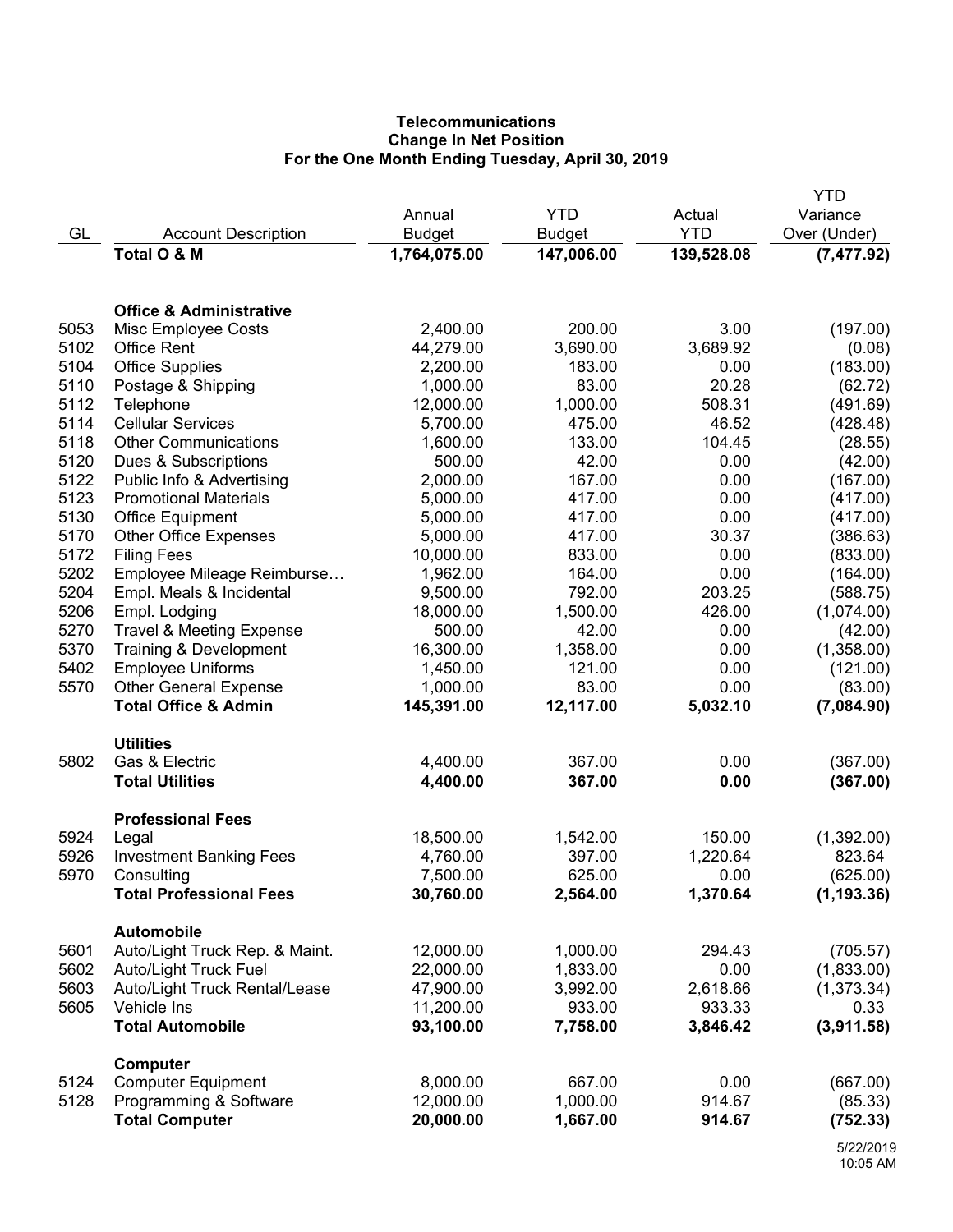# **Telecommunications Change In Net Position For the One Month Ending Tuesday, April 30, 2019**

|      |                               | Annual         | <b>YTD</b>    | Actual       | <b>YTD</b><br>Variance |
|------|-------------------------------|----------------|---------------|--------------|------------------------|
| GL   | <b>Account Description</b>    | <b>Budget</b>  | <b>Budget</b> | YTD          | Over (Under)           |
| 6114 | <b>Insurance</b>              | 116,300.00     | 9,692.00      | 9,691.67     | (0.33)                 |
| 61   | <b>Admin Allocation</b>       | 570,964.00     | 47,580.00     | 44,770.83    | (2,809.17)             |
| 61   | <b>Engineering Allocation</b> | 16,959.00      | 1,413.00      | 5,362.61     | 3,949.61               |
| 6208 | NYS Administrative Assessm    | 34,608.00      | 2,884.00      | 0.00         | (2,884.00)             |
| 7032 | <b>Depreciation</b>           | 3,684,400.00   | 307,033.00    | 286,428.31   | (20, 604.69)           |
| 6901 | Contingency                   | 25,000.00      | 2,083.00      | 0.00         | (2,083.00)             |
|      | <b>Total Expenses</b>         | 8,159,356.00   | 679,948.00    | 619,029.83   | (60, 918.17)           |
|      | <b>Change in Net Position</b> | (1,752,100.00) | (146, 010.00) | (118,571.12) | 27,438.88              |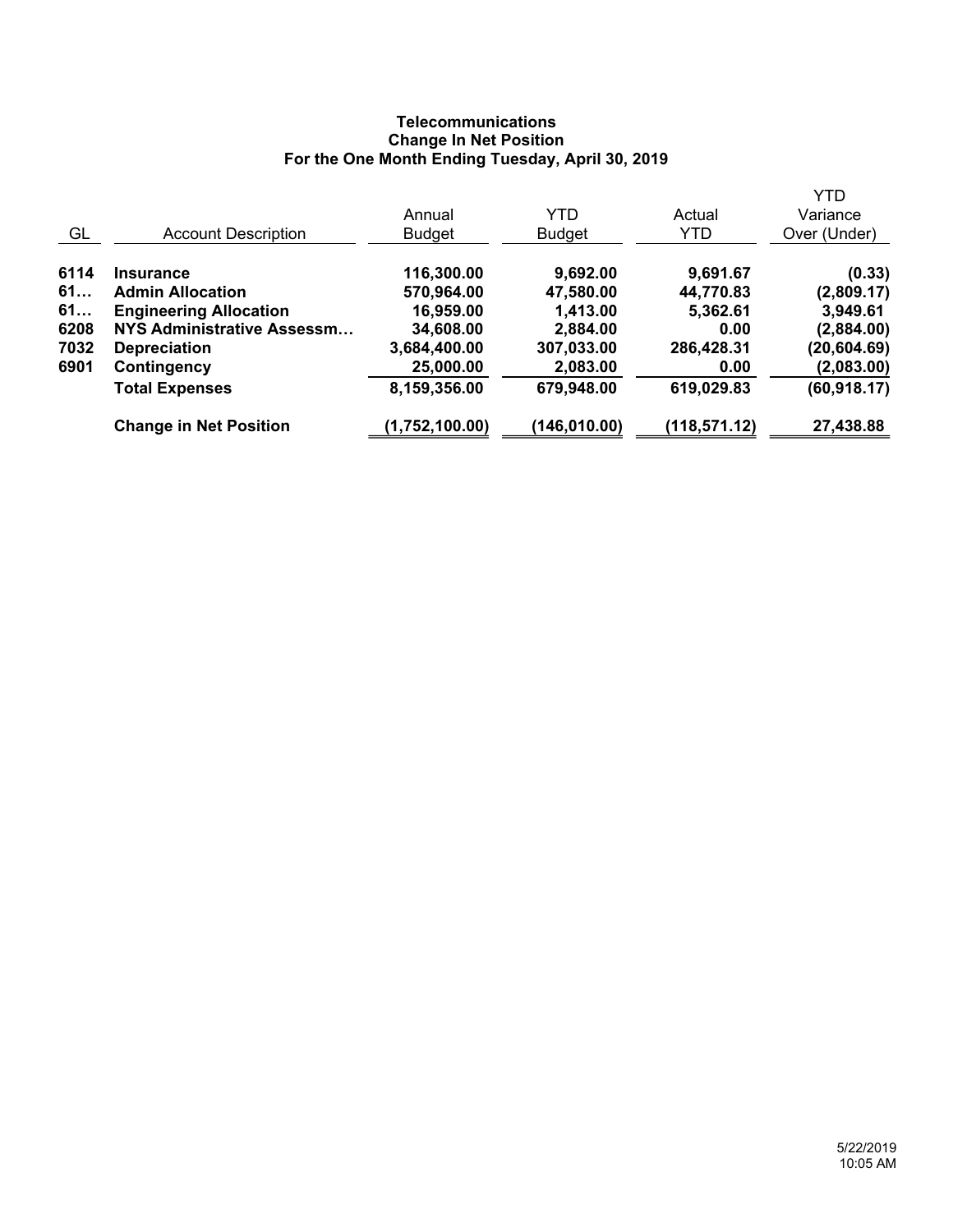## **Water Quality Change In Net Position For the One Month Ending Tuesday, April 30, 2019**

| GL<br><b>YTD</b><br>Over (Under)<br><b>Account Description</b><br><b>Budget</b><br><b>Budget</b><br><b>Customer Billings</b><br>\$5,306,138.00<br>\$20,453.72<br>4001<br><b>Customer Billings</b><br>\$442,178.00<br>\$462,631.72<br>4005<br><b>Capital Billings</b><br>277,287.00<br>23,107.00<br>23,107.30<br>0.30<br><b>Total Customer Billings</b><br>5,583,425.00<br>465,285.00<br>485,739.02<br>20,454.02<br><b>Other Income</b><br>4164<br>Miscellaneous<br>12,501.00<br>1,042.00<br>1,041.74<br>(0.26)<br><b>Total Other Income</b><br>12,501.00<br>1,042.00<br>1,041.74<br>(0.26)<br><b>Interest Income</b><br>4102<br>Investment Interest Income<br>8,600.00<br>717.00<br>758.85<br>41.85<br>4108<br>Reserve Interest<br>63,600.00<br>5,300.00<br>4,798.31<br>(501.69)<br>42<br>Mark to Market Adjustment<br>0.00<br>0.00<br>(3, 124.70)<br>(3, 124.70)<br><b>Total Interest Income</b><br>72,200.00<br>6,017.00<br>2,432.46<br>(3,584.54)<br><b>Total Income</b><br>489,213.22<br>16,869.22<br>5,668,126.00<br>472,344.00<br><b>Salaries</b><br>50<br><b>Engineering Wages</b><br>75,250.00<br>6,272.00<br>3,954.63<br>(2,317.37)<br>50<br>721.45<br>721.45<br><b>Technology Wages</b><br>0.00<br>0.00<br>50<br>0.00<br>0.00<br>166.95<br>166.95<br><b>MMF Wages</b><br>50<br>910,351.00<br>75,863.00<br>67,010.09<br>(8,852.91)<br><b>WQ Wages</b><br>50<br>115,362.00<br>9,614.00<br>9,307.08<br>Overtime Wages<br>(306.92)<br>5005<br>On-Call Stipend<br>18,000.00<br>1,500.00<br>900.00<br>(600.00)<br><b>Total Salaries</b><br>1,118,963.00<br>82,060.20<br>(11, 188.80)<br>93,249.00<br><b>Fringe Benefits</b><br>50<br>85,555.00<br>7,131.00<br>5,905.82<br>(1,225.18)<br><b>FICA Expense</b><br>50<br>147,530.00<br><b>Pension Expense</b><br>12,294.00<br>10,980.76<br>(1,313.24)<br>50<br>Health Insurance<br>153,719.00<br>12,810.00<br>11,909.50<br>(900.50)<br>50<br><b>Workers Comp</b><br>70,100.00<br>5,842.00<br>5,792.45<br>(49.55)<br>50<br>600.00<br><b>Disability Insurance</b><br>50.00<br>50.01<br>0.01<br>50<br>Post Retire Overhead<br>99,527.00<br>8,295.00<br>7,779.18<br>(515.82)<br>5054<br>458.00<br><b>Employee Physicals &amp; Screening</b><br>5,500.00<br>0.00<br>(458.00)<br>562,531.00<br>46,880.00<br>42,417.72<br>(4, 462.28)<br><b>Total Fringe Benefits</b><br><b>Operations &amp; Maintenance</b><br>Third Party Temporary - O&M<br>7,500.00<br>625.00<br>0.00<br>(625.00)<br>5062<br>5403<br>15,000.00<br>1,250.00<br>436.35<br><b>Safety Equipment &amp; Supplies</b><br>(813.65)<br>5704<br>500.00<br>42.00<br><b>O&amp;M Supplies</b><br>0.00<br>(42.00)<br>5706<br>Shop Tools<br>16,540.00<br>1,379.00<br>17.21<br>(1,361.79)<br>5770<br>Other Tool, Equip & O&M<br>0.00<br>500.00<br>42.00<br>(42.00)<br>5815<br>97,040.00<br>8,087.00<br>3,470.00<br>Chemicals<br>(4,617.00)<br>5902<br>Lab Fees<br>9,100.00<br>759.00<br>0.00<br>(759.00)<br>6010<br><b>Cape Vincent Reserve</b><br>58.00<br>0.00<br>700.00<br>(58.00)<br>8090<br><b>Purchases for Resale</b><br>50,000.00<br>4,167.00<br>1,137.09<br>(3,029.91)<br>Total O & M<br>196,880.00<br>16,409.00<br>5,060.65<br>(11, 348.35) |  |        |            |        | <b>YTD</b> |
|----------------------------------------------------------------------------------------------------------------------------------------------------------------------------------------------------------------------------------------------------------------------------------------------------------------------------------------------------------------------------------------------------------------------------------------------------------------------------------------------------------------------------------------------------------------------------------------------------------------------------------------------------------------------------------------------------------------------------------------------------------------------------------------------------------------------------------------------------------------------------------------------------------------------------------------------------------------------------------------------------------------------------------------------------------------------------------------------------------------------------------------------------------------------------------------------------------------------------------------------------------------------------------------------------------------------------------------------------------------------------------------------------------------------------------------------------------------------------------------------------------------------------------------------------------------------------------------------------------------------------------------------------------------------------------------------------------------------------------------------------------------------------------------------------------------------------------------------------------------------------------------------------------------------------------------------------------------------------------------------------------------------------------------------------------------------------------------------------------------------------------------------------------------------------------------------------------------------------------------------------------------------------------------------------------------------------------------------------------------------------------------------------------------------------------------------------------------------------------------------------------------------------------------------------------------------------------------------------------------------------------------------------------------------------------------------------------------------------------------------------------------------------------------------------------------------------------------------------------------------------------------------------------------------------------------------------------------------------------------------------------------------------------------------------------------------------------------------------------------------------------------------------|--|--------|------------|--------|------------|
|                                                                                                                                                                                                                                                                                                                                                                                                                                                                                                                                                                                                                                                                                                                                                                                                                                                                                                                                                                                                                                                                                                                                                                                                                                                                                                                                                                                                                                                                                                                                                                                                                                                                                                                                                                                                                                                                                                                                                                                                                                                                                                                                                                                                                                                                                                                                                                                                                                                                                                                                                                                                                                                                                                                                                                                                                                                                                                                                                                                                                                                                                                                                                    |  | Annual | <b>YTD</b> | Actual | Variance   |
|                                                                                                                                                                                                                                                                                                                                                                                                                                                                                                                                                                                                                                                                                                                                                                                                                                                                                                                                                                                                                                                                                                                                                                                                                                                                                                                                                                                                                                                                                                                                                                                                                                                                                                                                                                                                                                                                                                                                                                                                                                                                                                                                                                                                                                                                                                                                                                                                                                                                                                                                                                                                                                                                                                                                                                                                                                                                                                                                                                                                                                                                                                                                                    |  |        |            |        |            |
|                                                                                                                                                                                                                                                                                                                                                                                                                                                                                                                                                                                                                                                                                                                                                                                                                                                                                                                                                                                                                                                                                                                                                                                                                                                                                                                                                                                                                                                                                                                                                                                                                                                                                                                                                                                                                                                                                                                                                                                                                                                                                                                                                                                                                                                                                                                                                                                                                                                                                                                                                                                                                                                                                                                                                                                                                                                                                                                                                                                                                                                                                                                                                    |  |        |            |        |            |
|                                                                                                                                                                                                                                                                                                                                                                                                                                                                                                                                                                                                                                                                                                                                                                                                                                                                                                                                                                                                                                                                                                                                                                                                                                                                                                                                                                                                                                                                                                                                                                                                                                                                                                                                                                                                                                                                                                                                                                                                                                                                                                                                                                                                                                                                                                                                                                                                                                                                                                                                                                                                                                                                                                                                                                                                                                                                                                                                                                                                                                                                                                                                                    |  |        |            |        |            |
|                                                                                                                                                                                                                                                                                                                                                                                                                                                                                                                                                                                                                                                                                                                                                                                                                                                                                                                                                                                                                                                                                                                                                                                                                                                                                                                                                                                                                                                                                                                                                                                                                                                                                                                                                                                                                                                                                                                                                                                                                                                                                                                                                                                                                                                                                                                                                                                                                                                                                                                                                                                                                                                                                                                                                                                                                                                                                                                                                                                                                                                                                                                                                    |  |        |            |        |            |
|                                                                                                                                                                                                                                                                                                                                                                                                                                                                                                                                                                                                                                                                                                                                                                                                                                                                                                                                                                                                                                                                                                                                                                                                                                                                                                                                                                                                                                                                                                                                                                                                                                                                                                                                                                                                                                                                                                                                                                                                                                                                                                                                                                                                                                                                                                                                                                                                                                                                                                                                                                                                                                                                                                                                                                                                                                                                                                                                                                                                                                                                                                                                                    |  |        |            |        |            |
|                                                                                                                                                                                                                                                                                                                                                                                                                                                                                                                                                                                                                                                                                                                                                                                                                                                                                                                                                                                                                                                                                                                                                                                                                                                                                                                                                                                                                                                                                                                                                                                                                                                                                                                                                                                                                                                                                                                                                                                                                                                                                                                                                                                                                                                                                                                                                                                                                                                                                                                                                                                                                                                                                                                                                                                                                                                                                                                                                                                                                                                                                                                                                    |  |        |            |        |            |
|                                                                                                                                                                                                                                                                                                                                                                                                                                                                                                                                                                                                                                                                                                                                                                                                                                                                                                                                                                                                                                                                                                                                                                                                                                                                                                                                                                                                                                                                                                                                                                                                                                                                                                                                                                                                                                                                                                                                                                                                                                                                                                                                                                                                                                                                                                                                                                                                                                                                                                                                                                                                                                                                                                                                                                                                                                                                                                                                                                                                                                                                                                                                                    |  |        |            |        |            |
|                                                                                                                                                                                                                                                                                                                                                                                                                                                                                                                                                                                                                                                                                                                                                                                                                                                                                                                                                                                                                                                                                                                                                                                                                                                                                                                                                                                                                                                                                                                                                                                                                                                                                                                                                                                                                                                                                                                                                                                                                                                                                                                                                                                                                                                                                                                                                                                                                                                                                                                                                                                                                                                                                                                                                                                                                                                                                                                                                                                                                                                                                                                                                    |  |        |            |        |            |
|                                                                                                                                                                                                                                                                                                                                                                                                                                                                                                                                                                                                                                                                                                                                                                                                                                                                                                                                                                                                                                                                                                                                                                                                                                                                                                                                                                                                                                                                                                                                                                                                                                                                                                                                                                                                                                                                                                                                                                                                                                                                                                                                                                                                                                                                                                                                                                                                                                                                                                                                                                                                                                                                                                                                                                                                                                                                                                                                                                                                                                                                                                                                                    |  |        |            |        |            |
|                                                                                                                                                                                                                                                                                                                                                                                                                                                                                                                                                                                                                                                                                                                                                                                                                                                                                                                                                                                                                                                                                                                                                                                                                                                                                                                                                                                                                                                                                                                                                                                                                                                                                                                                                                                                                                                                                                                                                                                                                                                                                                                                                                                                                                                                                                                                                                                                                                                                                                                                                                                                                                                                                                                                                                                                                                                                                                                                                                                                                                                                                                                                                    |  |        |            |        |            |
|                                                                                                                                                                                                                                                                                                                                                                                                                                                                                                                                                                                                                                                                                                                                                                                                                                                                                                                                                                                                                                                                                                                                                                                                                                                                                                                                                                                                                                                                                                                                                                                                                                                                                                                                                                                                                                                                                                                                                                                                                                                                                                                                                                                                                                                                                                                                                                                                                                                                                                                                                                                                                                                                                                                                                                                                                                                                                                                                                                                                                                                                                                                                                    |  |        |            |        |            |
|                                                                                                                                                                                                                                                                                                                                                                                                                                                                                                                                                                                                                                                                                                                                                                                                                                                                                                                                                                                                                                                                                                                                                                                                                                                                                                                                                                                                                                                                                                                                                                                                                                                                                                                                                                                                                                                                                                                                                                                                                                                                                                                                                                                                                                                                                                                                                                                                                                                                                                                                                                                                                                                                                                                                                                                                                                                                                                                                                                                                                                                                                                                                                    |  |        |            |        |            |
|                                                                                                                                                                                                                                                                                                                                                                                                                                                                                                                                                                                                                                                                                                                                                                                                                                                                                                                                                                                                                                                                                                                                                                                                                                                                                                                                                                                                                                                                                                                                                                                                                                                                                                                                                                                                                                                                                                                                                                                                                                                                                                                                                                                                                                                                                                                                                                                                                                                                                                                                                                                                                                                                                                                                                                                                                                                                                                                                                                                                                                                                                                                                                    |  |        |            |        |            |
|                                                                                                                                                                                                                                                                                                                                                                                                                                                                                                                                                                                                                                                                                                                                                                                                                                                                                                                                                                                                                                                                                                                                                                                                                                                                                                                                                                                                                                                                                                                                                                                                                                                                                                                                                                                                                                                                                                                                                                                                                                                                                                                                                                                                                                                                                                                                                                                                                                                                                                                                                                                                                                                                                                                                                                                                                                                                                                                                                                                                                                                                                                                                                    |  |        |            |        |            |
|                                                                                                                                                                                                                                                                                                                                                                                                                                                                                                                                                                                                                                                                                                                                                                                                                                                                                                                                                                                                                                                                                                                                                                                                                                                                                                                                                                                                                                                                                                                                                                                                                                                                                                                                                                                                                                                                                                                                                                                                                                                                                                                                                                                                                                                                                                                                                                                                                                                                                                                                                                                                                                                                                                                                                                                                                                                                                                                                                                                                                                                                                                                                                    |  |        |            |        |            |
|                                                                                                                                                                                                                                                                                                                                                                                                                                                                                                                                                                                                                                                                                                                                                                                                                                                                                                                                                                                                                                                                                                                                                                                                                                                                                                                                                                                                                                                                                                                                                                                                                                                                                                                                                                                                                                                                                                                                                                                                                                                                                                                                                                                                                                                                                                                                                                                                                                                                                                                                                                                                                                                                                                                                                                                                                                                                                                                                                                                                                                                                                                                                                    |  |        |            |        |            |
|                                                                                                                                                                                                                                                                                                                                                                                                                                                                                                                                                                                                                                                                                                                                                                                                                                                                                                                                                                                                                                                                                                                                                                                                                                                                                                                                                                                                                                                                                                                                                                                                                                                                                                                                                                                                                                                                                                                                                                                                                                                                                                                                                                                                                                                                                                                                                                                                                                                                                                                                                                                                                                                                                                                                                                                                                                                                                                                                                                                                                                                                                                                                                    |  |        |            |        |            |
|                                                                                                                                                                                                                                                                                                                                                                                                                                                                                                                                                                                                                                                                                                                                                                                                                                                                                                                                                                                                                                                                                                                                                                                                                                                                                                                                                                                                                                                                                                                                                                                                                                                                                                                                                                                                                                                                                                                                                                                                                                                                                                                                                                                                                                                                                                                                                                                                                                                                                                                                                                                                                                                                                                                                                                                                                                                                                                                                                                                                                                                                                                                                                    |  |        |            |        |            |
|                                                                                                                                                                                                                                                                                                                                                                                                                                                                                                                                                                                                                                                                                                                                                                                                                                                                                                                                                                                                                                                                                                                                                                                                                                                                                                                                                                                                                                                                                                                                                                                                                                                                                                                                                                                                                                                                                                                                                                                                                                                                                                                                                                                                                                                                                                                                                                                                                                                                                                                                                                                                                                                                                                                                                                                                                                                                                                                                                                                                                                                                                                                                                    |  |        |            |        |            |
|                                                                                                                                                                                                                                                                                                                                                                                                                                                                                                                                                                                                                                                                                                                                                                                                                                                                                                                                                                                                                                                                                                                                                                                                                                                                                                                                                                                                                                                                                                                                                                                                                                                                                                                                                                                                                                                                                                                                                                                                                                                                                                                                                                                                                                                                                                                                                                                                                                                                                                                                                                                                                                                                                                                                                                                                                                                                                                                                                                                                                                                                                                                                                    |  |        |            |        |            |
|                                                                                                                                                                                                                                                                                                                                                                                                                                                                                                                                                                                                                                                                                                                                                                                                                                                                                                                                                                                                                                                                                                                                                                                                                                                                                                                                                                                                                                                                                                                                                                                                                                                                                                                                                                                                                                                                                                                                                                                                                                                                                                                                                                                                                                                                                                                                                                                                                                                                                                                                                                                                                                                                                                                                                                                                                                                                                                                                                                                                                                                                                                                                                    |  |        |            |        |            |
|                                                                                                                                                                                                                                                                                                                                                                                                                                                                                                                                                                                                                                                                                                                                                                                                                                                                                                                                                                                                                                                                                                                                                                                                                                                                                                                                                                                                                                                                                                                                                                                                                                                                                                                                                                                                                                                                                                                                                                                                                                                                                                                                                                                                                                                                                                                                                                                                                                                                                                                                                                                                                                                                                                                                                                                                                                                                                                                                                                                                                                                                                                                                                    |  |        |            |        |            |
|                                                                                                                                                                                                                                                                                                                                                                                                                                                                                                                                                                                                                                                                                                                                                                                                                                                                                                                                                                                                                                                                                                                                                                                                                                                                                                                                                                                                                                                                                                                                                                                                                                                                                                                                                                                                                                                                                                                                                                                                                                                                                                                                                                                                                                                                                                                                                                                                                                                                                                                                                                                                                                                                                                                                                                                                                                                                                                                                                                                                                                                                                                                                                    |  |        |            |        |            |
|                                                                                                                                                                                                                                                                                                                                                                                                                                                                                                                                                                                                                                                                                                                                                                                                                                                                                                                                                                                                                                                                                                                                                                                                                                                                                                                                                                                                                                                                                                                                                                                                                                                                                                                                                                                                                                                                                                                                                                                                                                                                                                                                                                                                                                                                                                                                                                                                                                                                                                                                                                                                                                                                                                                                                                                                                                                                                                                                                                                                                                                                                                                                                    |  |        |            |        |            |
|                                                                                                                                                                                                                                                                                                                                                                                                                                                                                                                                                                                                                                                                                                                                                                                                                                                                                                                                                                                                                                                                                                                                                                                                                                                                                                                                                                                                                                                                                                                                                                                                                                                                                                                                                                                                                                                                                                                                                                                                                                                                                                                                                                                                                                                                                                                                                                                                                                                                                                                                                                                                                                                                                                                                                                                                                                                                                                                                                                                                                                                                                                                                                    |  |        |            |        |            |
|                                                                                                                                                                                                                                                                                                                                                                                                                                                                                                                                                                                                                                                                                                                                                                                                                                                                                                                                                                                                                                                                                                                                                                                                                                                                                                                                                                                                                                                                                                                                                                                                                                                                                                                                                                                                                                                                                                                                                                                                                                                                                                                                                                                                                                                                                                                                                                                                                                                                                                                                                                                                                                                                                                                                                                                                                                                                                                                                                                                                                                                                                                                                                    |  |        |            |        |            |
|                                                                                                                                                                                                                                                                                                                                                                                                                                                                                                                                                                                                                                                                                                                                                                                                                                                                                                                                                                                                                                                                                                                                                                                                                                                                                                                                                                                                                                                                                                                                                                                                                                                                                                                                                                                                                                                                                                                                                                                                                                                                                                                                                                                                                                                                                                                                                                                                                                                                                                                                                                                                                                                                                                                                                                                                                                                                                                                                                                                                                                                                                                                                                    |  |        |            |        |            |
|                                                                                                                                                                                                                                                                                                                                                                                                                                                                                                                                                                                                                                                                                                                                                                                                                                                                                                                                                                                                                                                                                                                                                                                                                                                                                                                                                                                                                                                                                                                                                                                                                                                                                                                                                                                                                                                                                                                                                                                                                                                                                                                                                                                                                                                                                                                                                                                                                                                                                                                                                                                                                                                                                                                                                                                                                                                                                                                                                                                                                                                                                                                                                    |  |        |            |        |            |
|                                                                                                                                                                                                                                                                                                                                                                                                                                                                                                                                                                                                                                                                                                                                                                                                                                                                                                                                                                                                                                                                                                                                                                                                                                                                                                                                                                                                                                                                                                                                                                                                                                                                                                                                                                                                                                                                                                                                                                                                                                                                                                                                                                                                                                                                                                                                                                                                                                                                                                                                                                                                                                                                                                                                                                                                                                                                                                                                                                                                                                                                                                                                                    |  |        |            |        |            |
|                                                                                                                                                                                                                                                                                                                                                                                                                                                                                                                                                                                                                                                                                                                                                                                                                                                                                                                                                                                                                                                                                                                                                                                                                                                                                                                                                                                                                                                                                                                                                                                                                                                                                                                                                                                                                                                                                                                                                                                                                                                                                                                                                                                                                                                                                                                                                                                                                                                                                                                                                                                                                                                                                                                                                                                                                                                                                                                                                                                                                                                                                                                                                    |  |        |            |        |            |
|                                                                                                                                                                                                                                                                                                                                                                                                                                                                                                                                                                                                                                                                                                                                                                                                                                                                                                                                                                                                                                                                                                                                                                                                                                                                                                                                                                                                                                                                                                                                                                                                                                                                                                                                                                                                                                                                                                                                                                                                                                                                                                                                                                                                                                                                                                                                                                                                                                                                                                                                                                                                                                                                                                                                                                                                                                                                                                                                                                                                                                                                                                                                                    |  |        |            |        |            |
|                                                                                                                                                                                                                                                                                                                                                                                                                                                                                                                                                                                                                                                                                                                                                                                                                                                                                                                                                                                                                                                                                                                                                                                                                                                                                                                                                                                                                                                                                                                                                                                                                                                                                                                                                                                                                                                                                                                                                                                                                                                                                                                                                                                                                                                                                                                                                                                                                                                                                                                                                                                                                                                                                                                                                                                                                                                                                                                                                                                                                                                                                                                                                    |  |        |            |        |            |
|                                                                                                                                                                                                                                                                                                                                                                                                                                                                                                                                                                                                                                                                                                                                                                                                                                                                                                                                                                                                                                                                                                                                                                                                                                                                                                                                                                                                                                                                                                                                                                                                                                                                                                                                                                                                                                                                                                                                                                                                                                                                                                                                                                                                                                                                                                                                                                                                                                                                                                                                                                                                                                                                                                                                                                                                                                                                                                                                                                                                                                                                                                                                                    |  |        |            |        |            |
|                                                                                                                                                                                                                                                                                                                                                                                                                                                                                                                                                                                                                                                                                                                                                                                                                                                                                                                                                                                                                                                                                                                                                                                                                                                                                                                                                                                                                                                                                                                                                                                                                                                                                                                                                                                                                                                                                                                                                                                                                                                                                                                                                                                                                                                                                                                                                                                                                                                                                                                                                                                                                                                                                                                                                                                                                                                                                                                                                                                                                                                                                                                                                    |  |        |            |        |            |
|                                                                                                                                                                                                                                                                                                                                                                                                                                                                                                                                                                                                                                                                                                                                                                                                                                                                                                                                                                                                                                                                                                                                                                                                                                                                                                                                                                                                                                                                                                                                                                                                                                                                                                                                                                                                                                                                                                                                                                                                                                                                                                                                                                                                                                                                                                                                                                                                                                                                                                                                                                                                                                                                                                                                                                                                                                                                                                                                                                                                                                                                                                                                                    |  |        |            |        |            |
|                                                                                                                                                                                                                                                                                                                                                                                                                                                                                                                                                                                                                                                                                                                                                                                                                                                                                                                                                                                                                                                                                                                                                                                                                                                                                                                                                                                                                                                                                                                                                                                                                                                                                                                                                                                                                                                                                                                                                                                                                                                                                                                                                                                                                                                                                                                                                                                                                                                                                                                                                                                                                                                                                                                                                                                                                                                                                                                                                                                                                                                                                                                                                    |  |        |            |        |            |
|                                                                                                                                                                                                                                                                                                                                                                                                                                                                                                                                                                                                                                                                                                                                                                                                                                                                                                                                                                                                                                                                                                                                                                                                                                                                                                                                                                                                                                                                                                                                                                                                                                                                                                                                                                                                                                                                                                                                                                                                                                                                                                                                                                                                                                                                                                                                                                                                                                                                                                                                                                                                                                                                                                                                                                                                                                                                                                                                                                                                                                                                                                                                                    |  |        |            |        |            |
|                                                                                                                                                                                                                                                                                                                                                                                                                                                                                                                                                                                                                                                                                                                                                                                                                                                                                                                                                                                                                                                                                                                                                                                                                                                                                                                                                                                                                                                                                                                                                                                                                                                                                                                                                                                                                                                                                                                                                                                                                                                                                                                                                                                                                                                                                                                                                                                                                                                                                                                                                                                                                                                                                                                                                                                                                                                                                                                                                                                                                                                                                                                                                    |  |        |            |        |            |
|                                                                                                                                                                                                                                                                                                                                                                                                                                                                                                                                                                                                                                                                                                                                                                                                                                                                                                                                                                                                                                                                                                                                                                                                                                                                                                                                                                                                                                                                                                                                                                                                                                                                                                                                                                                                                                                                                                                                                                                                                                                                                                                                                                                                                                                                                                                                                                                                                                                                                                                                                                                                                                                                                                                                                                                                                                                                                                                                                                                                                                                                                                                                                    |  |        |            |        |            |
|                                                                                                                                                                                                                                                                                                                                                                                                                                                                                                                                                                                                                                                                                                                                                                                                                                                                                                                                                                                                                                                                                                                                                                                                                                                                                                                                                                                                                                                                                                                                                                                                                                                                                                                                                                                                                                                                                                                                                                                                                                                                                                                                                                                                                                                                                                                                                                                                                                                                                                                                                                                                                                                                                                                                                                                                                                                                                                                                                                                                                                                                                                                                                    |  |        |            |        |            |
|                                                                                                                                                                                                                                                                                                                                                                                                                                                                                                                                                                                                                                                                                                                                                                                                                                                                                                                                                                                                                                                                                                                                                                                                                                                                                                                                                                                                                                                                                                                                                                                                                                                                                                                                                                                                                                                                                                                                                                                                                                                                                                                                                                                                                                                                                                                                                                                                                                                                                                                                                                                                                                                                                                                                                                                                                                                                                                                                                                                                                                                                                                                                                    |  |        |            |        |            |
|                                                                                                                                                                                                                                                                                                                                                                                                                                                                                                                                                                                                                                                                                                                                                                                                                                                                                                                                                                                                                                                                                                                                                                                                                                                                                                                                                                                                                                                                                                                                                                                                                                                                                                                                                                                                                                                                                                                                                                                                                                                                                                                                                                                                                                                                                                                                                                                                                                                                                                                                                                                                                                                                                                                                                                                                                                                                                                                                                                                                                                                                                                                                                    |  |        |            |        |            |
|                                                                                                                                                                                                                                                                                                                                                                                                                                                                                                                                                                                                                                                                                                                                                                                                                                                                                                                                                                                                                                                                                                                                                                                                                                                                                                                                                                                                                                                                                                                                                                                                                                                                                                                                                                                                                                                                                                                                                                                                                                                                                                                                                                                                                                                                                                                                                                                                                                                                                                                                                                                                                                                                                                                                                                                                                                                                                                                                                                                                                                                                                                                                                    |  |        |            |        |            |
|                                                                                                                                                                                                                                                                                                                                                                                                                                                                                                                                                                                                                                                                                                                                                                                                                                                                                                                                                                                                                                                                                                                                                                                                                                                                                                                                                                                                                                                                                                                                                                                                                                                                                                                                                                                                                                                                                                                                                                                                                                                                                                                                                                                                                                                                                                                                                                                                                                                                                                                                                                                                                                                                                                                                                                                                                                                                                                                                                                                                                                                                                                                                                    |  |        |            |        |            |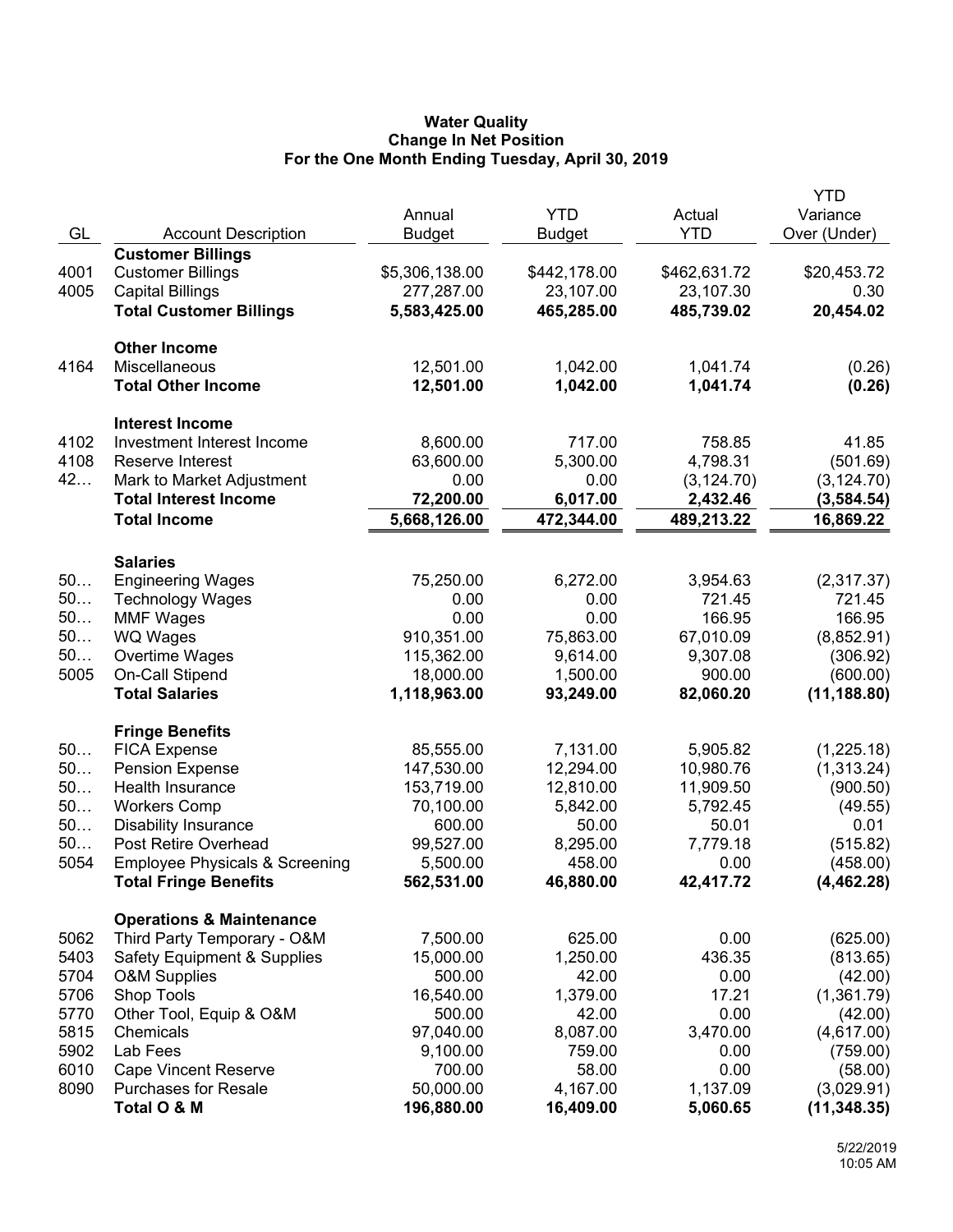## **Water Quality Change In Net Position For the One Month Ending Tuesday, April 30, 2019**

|      |                                                                 |               |               |            | <b>YTD</b>               |
|------|-----------------------------------------------------------------|---------------|---------------|------------|--------------------------|
|      |                                                                 | Annual        | <b>YTD</b>    | Actual     | Variance                 |
| GL   | <b>Account Description</b>                                      | <b>Budget</b> | <b>Budget</b> | <b>YTD</b> | Over (Under)             |
| 6002 | <b>Sewage Treatment</b>                                         | 1,112,520.00  | 92,710.00     | 92,710.00  | 0.00                     |
| 6004 | <b>Water Purchases</b>                                          | 706,548.00    | 58,880.00     | 56,110.91  | (2,769.09)               |
|      | <b>Office &amp; Administrative</b>                              |               |               |            |                          |
| 5053 | Misc Employee Costs                                             | 100.00        | 8.00          | 0.00       | (8.00)                   |
| 5104 | <b>Office Supplies</b>                                          | 5,500.00      | 458.00        | 358.06     | (99.94)                  |
| 5110 | Postage & Shipping                                              | 1,500.00      | 125.00        | 0.00       | (125.00)                 |
| 5112 | Telephone                                                       | 6,120.00      | 510.00        | 1,077.67   | 567.67                   |
| 5114 | <b>Cellular Services</b>                                        | 12,900.00     | 1,075.00      | 359.93     | (715.07)                 |
| 5120 | Dues & Subscriptions                                            | 2,000.00      | 167.00        | 0.00       | (167.00)                 |
| 5122 | Public Info & Advertising                                       | 2,750.00      | 229.00        | 86.36      | (142.64)                 |
| 5130 | <b>Office Equipment</b>                                         | 1,000.00      | 83.00         | 0.00       | (83.00)                  |
| 5202 | Employee Mileage Reimburse                                      | 1,700.00      | 141.00        | 0.00       | (141.00)                 |
| 5204 | Empl. Meals & Incidental                                        | 3,000.00      | 250.00        | 0.00       | (250.00)                 |
| 5206 | Empl. Lodging                                                   | 7,000.00      | 583.00        | 97.76      | (485.24)                 |
| 5270 | <b>Travel &amp; Meeting Expense</b>                             | 300.00        | 25.00         | 0.00       | (25.00)                  |
| 5312 | <b>Continuing Education</b>                                     | 5,000.00      | 417.00        | 0.00       | (417.00)                 |
| 5370 | Training & Development                                          | 10,000.00     | 833.00        | 0.00       | (833.00)                 |
| 5402 | <b>Employee Uniforms</b>                                        | 9,000.00      | 750.00        | 0.00       | (750.00)                 |
| 5508 | <b>Cleaning Services</b>                                        | 12,000.00     | 1,000.00      | 915.00     | (85.00)                  |
|      | <b>Total Office &amp; Admin</b>                                 | 79,870.00     | 6,654.00      | 2,894.78   | (3,759.22)               |
|      |                                                                 |               |               |            |                          |
|      | <b>Utilities</b>                                                |               |               |            |                          |
| 5802 | Gas & Electric                                                  | 106,000.00    | 8,833.00      | 1,500.94   | (7, 332.06)              |
|      | <b>Total Utilities</b>                                          | 106,000.00    | 8,833.00      | 1,500.94   | (7, 332.06)              |
|      | <b>Professional Fees</b>                                        |               |               |            |                          |
| 5924 | Legal                                                           | 5,000.00      | 417.00        | 0.00       | (417.00)                 |
| 5926 | <b>Investment Banking Fees</b>                                  | 1,903.00      | 159.00        | 404.57     | 245.57                   |
|      | <b>Total Professional Fees</b>                                  | 6,903.00      | 576.00        | 404.57     | (171.43)                 |
|      |                                                                 |               |               |            |                          |
| 5804 | <b>Repairs &amp; Maintenance</b>                                | 35,500.00     | 2,958.00      | 904.70     |                          |
| 5808 | <b>Building Maintenance &amp; Repair</b><br>Site Maint & Repair | 35,500.00     | 2,958.00      | 1,093.51   | (2,053.30)<br>(1,864.49) |
| 5812 | <b>Pipeline Maintenance</b>                                     | 85,000.00     | 7,084.00      | 3,726.27   | (3,357.73)               |
|      | <b>Total Repairs &amp; Maintenance</b>                          | 156,000.00    | 13,000.00     | 5,724.48   | (7, 275.52)              |
|      |                                                                 |               |               |            |                          |
|      | Automobile                                                      |               |               |            |                          |
| 5601 | Auto/Light Truck Rep. & Maint.                                  | 19,000.00     | 1,583.00      | 235.35     | (1,347.65)               |
| 5602 | <b>Auto/Light Truck Fuel</b>                                    | 60,000.00     | 5,000.00      | 0.00       | (5,000.00)               |
| 5603 | Auto/Light Truck Rental/Lease                                   | 126,300.00    | 10,525.00     | 9,923.49   | (601.51)                 |
| 5605 | Vehicle Ins                                                     | 30,600.00     | 2,550.00      | 2,550.00   | 0.00                     |
|      | <b>Total Automobile</b>                                         | 235,900.00    | 19,658.00     | 12,708.84  | (6,949.16)               |
|      | Computer                                                        |               |               |            |                          |
| 5124 | <b>Computer Equipment</b>                                       | 15,700.00     | 1,309.00      | 70.28      | (1,238.72)               |
| 5128 | Programming & Software                                          | 46,420.00     | 3,868.00      | 0.00       | (3,868.00)               |
|      |                                                                 |               |               |            | F/22/2046                |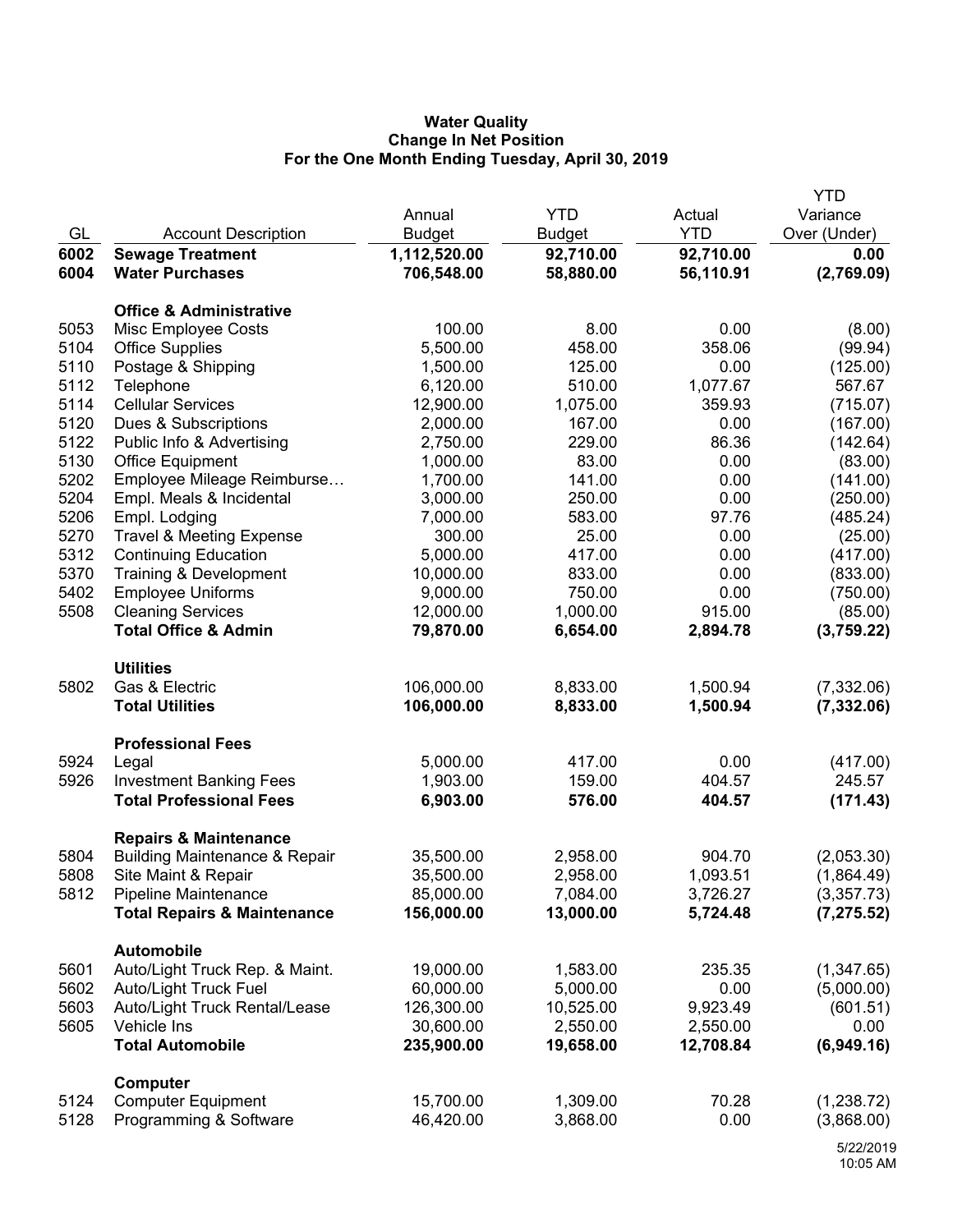## **Water Quality Change In Net Position For the One Month Ending Tuesday, April 30, 2019**

|      |                               |               |               |            | <b>YTD</b>   |
|------|-------------------------------|---------------|---------------|------------|--------------|
|      |                               | Annual        | <b>YTD</b>    | Actual     | Variance     |
| GL   | <b>Account Description</b>    | <b>Budget</b> | <b>Budget</b> | <b>YTD</b> | Over (Under) |
|      | <b>Total Computer</b>         | 62,120.00     | 5,177.00      | 70.28      | (5, 106.72)  |
| 6114 | <b>Insurance</b>              | 82,200.00     | 6,850.00      | 6,850.00   | 0.00         |
| 61   | <b>Admin Allocation</b>       | 457,677.00    | 38,140.00     | 35,882.39  | (2, 257.61)  |
| 61   | <b>Engineering Allocation</b> | 42,616.00     | 3,551.00      | 6,660.88   | 3,109.88     |
| 6208 | NYS Administrative Assessm    | 32,099.00     | 2,675.00      | 0.00       | (2,675.00)   |
| 7032 | <b>Depreciation</b>           | 667,400.00    | 55,617.00     | 45,524.72  | (10,092.28)  |
| 7002 | Amortization                  | 24,400.00     | 2,033.00      | 2,030.56   | (2.44)       |
| 6202 | <b>Interest Expense</b>       | 61,902.00     | 5,159.00      | 0.00       | (5, 159.00)  |
|      | <b>Total Expenses</b>         | 5,712,529.00  | 476,051.00    | 398,611.92 | (77, 439.08) |
|      | <b>Change in Net Position</b> | (44,403.00)   | (3,707.00)    | 90,601.30  | 94,308.30    |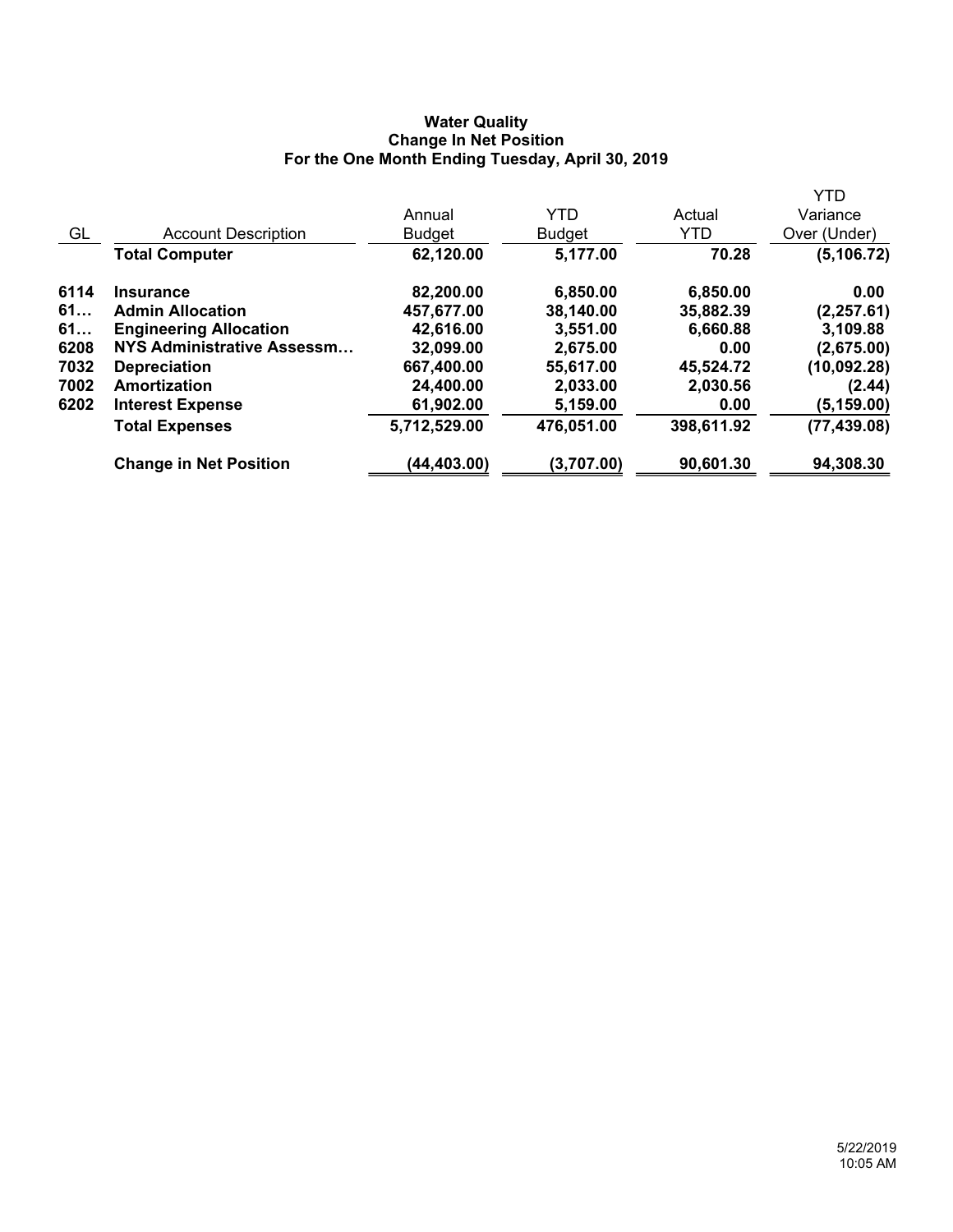### **Army Sewer Change In Net Position For the One Month Ending Tuesday, April 30, 2019**

| GL       | <b>Account Description</b>                 | Annual<br><b>Budget</b> | <b>YTD</b><br><b>Budget</b> | Actual<br><b>YTD</b> | <b>YTD</b><br>Variance<br>Over (Under) |
|----------|--------------------------------------------|-------------------------|-----------------------------|----------------------|----------------------------------------|
|          | <b>Customer Billings</b>                   |                         |                             |                      |                                        |
| 4001     | <b>Customer Billings</b>                   | \$2,452,737.00          | \$204,395.00                | \$229,206.83         | \$24,811.83                            |
|          | <b>Total Customer Billings</b>             | 2,452,737.00            | 204,395.00                  | 229,206.83           | 24,811.83                              |
|          | <b>Other Income</b>                        |                         |                             |                      |                                        |
| 4164     | Miscellaneous                              | 12,501.00               | 1,042.00                    | 1,041.75             | (0.25)                                 |
|          | <b>Total Other Income</b>                  | 12,501.00               | 1,042.00                    | 1,041.75             | (0.25)                                 |
|          | <b>Interest Income</b>                     |                         |                             |                      |                                        |
| 4108     | Reserve Interest                           | 41,200.00               | 3,433.00                    | 3,104.79             | (328.21)                               |
| 42       | Mark to Market Adjustment                  | 0.00                    | 0.00                        | (2,021.87)           | (2,021.87)                             |
|          | <b>Total Interest Income</b>               | 41,200.00               | 3,433.00                    | 1,082.92             | (2,350.08)                             |
|          | <b>Total Income</b>                        | 2,506,438.00            | 208,870.00                  | 231,331.50           | 22,461.50                              |
|          | <b>Salaries</b>                            |                         |                             |                      |                                        |
| 50       | <b>Engineering Wages</b>                   | 24,726.00               | 2,061.00                    | 2,081.86             | 20.86                                  |
| 50       | <b>Technology Wages</b>                    | 0.00                    | 0.00                        | 360.72               | 360.72                                 |
| 50       | <b>MMF Wages</b>                           | 0.00                    | 0.00                        | 66.78                | 66.78                                  |
| 50       | WQ Wages                                   | 333,081.00              | 27,757.00                   | 20,733.02            | (7,023.98)                             |
| 50       | Overtime Wages                             | 26,191.00               | 2,183.00                    | 4,250.39             | 2,067.39                               |
| 5005     | On-Call Stipend                            | 3,840.00                | 320.00                      | 180.00               | (140.00)                               |
|          | <b>Total Salaries</b>                      | 387,838.00              | 32,321.00                   | 27,672.77            | (4,648.23)                             |
|          | <b>Fringe Benefits</b>                     |                         |                             |                      |                                        |
| 50       | <b>FICA Expense</b>                        | 29,670.00               | 2,473.00                    | 2,046.07             | (426.93)                               |
| 50<br>50 | <b>Pension Expense</b><br>Health Insurance | 51,038.00<br>53,475.00  | 4,253.00<br>4,456.00        | 3,710.06             | (542.94)                               |
| 50       | <b>Workers Comp</b>                        | 24,407.00               | 2,034.00                    | 4,382.57<br>2,076.97 | (73.43)<br>42.97                       |
| 50       | <b>Disability Insurance</b>                | 210.00                  | 18.00                       | 17.50                | (0.50)                                 |
| 50       | Post Retire Overhead                       | 34,542.00               | 2,879.00                    | 2,376.81             | (502.19)                               |
| 5054     | <b>Employee Physicals &amp; Screening</b>  | 3,000.00                | 250.00                      | 0.00                 | (250.00)                               |
|          | <b>Total Fringe Benefits</b>               | 196,342.00              | 16,363.00                   | 14,609.98            | (1,753.02)                             |
|          | <b>Operations &amp; Maintenance</b>        |                         |                             |                      |                                        |
| 5062     | Third Party Temporary - O&M                | 7,500.00                | 625.00                      | 0.00                 | (625.00)                               |
| 5403     | <b>Safety Equipment &amp; Supplies</b>     | 15,000.00               | 1,250.00                    | 436.35               | (813.65)                               |
| 5706     | Shop Tools                                 | 12,000.00               | 1,000.00                    | 17.21                | (982.79)                               |
| 5815     | Chemicals                                  | 94,040.00               | 7,837.00                    | 3,470.00             | (4,367.00)                             |
| 5902     | Lab Fees                                   | 500.00                  | 42.00                       | 0.00                 | (42.00)                                |
|          | Total O & M                                | 129,040.00              | 10,754.00                   | 3,923.56             | (6,830.44)                             |
| 6002     | <b>Sewage Treatment</b>                    | 1,112,520.00            | 92,710.00                   | 92,710.00            | 0.00                                   |
| 6004     | <b>Water Purchases</b>                     | 3,200.00                | 267.00                      | 0.00                 | (267.00)                               |
|          | <b>Office &amp; Administrative</b>         |                         |                             |                      |                                        |
| 5053     | Misc Employee Costs                        | 100.00                  | 8.00                        | 0.00                 | (8.00)                                 |
| 5104     | <b>Office Supplies</b>                     | 5,500.00                | 458.00                      | 358.06               | (99.94)                                |
|          |                                            |                         |                             |                      | 5/22/2019<br>10:05 AM                  |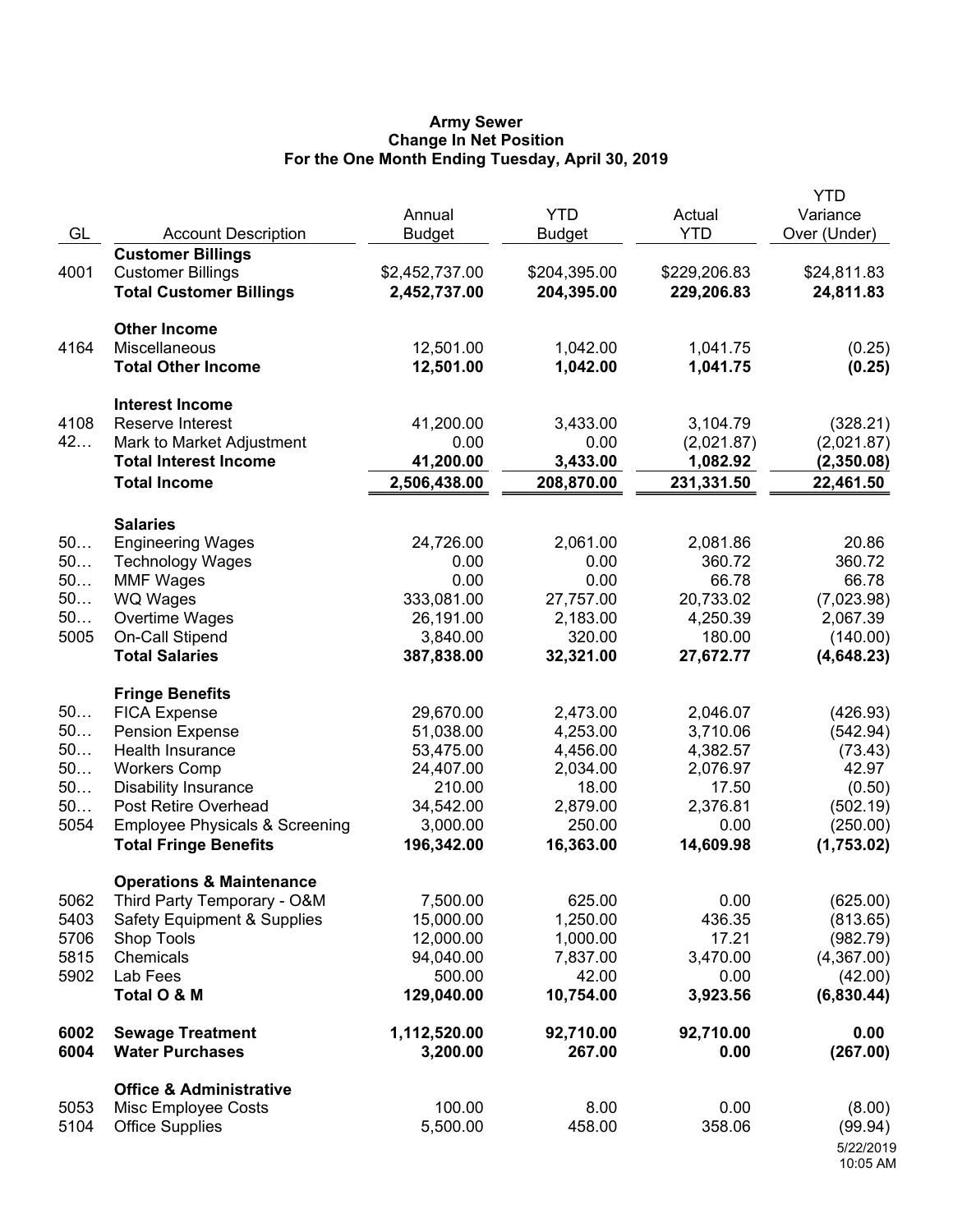## **Army Sewer Change In Net Position For the One Month Ending Tuesday, April 30, 2019**

|      |                                          |               |               |              | <b>YTD</b>   |
|------|------------------------------------------|---------------|---------------|--------------|--------------|
|      |                                          | Annual        | <b>YTD</b>    | Actual       | Variance     |
| GL   | <b>Account Description</b>               | <b>Budget</b> | <b>Budget</b> | <b>YTD</b>   | Over (Under) |
| 5110 | Postage & Shipping                       | 1,500.00      | 125.00        | 0.00         | (125.00)     |
| 5112 | Telephone                                | 6,120.00      | 510.00        | 1,077.67     | 567.67       |
| 5114 | <b>Cellular Services</b>                 | 12,900.00     | 1,075.00      | 359.93       | (715.07)     |
| 5120 | Dues & Subscriptions                     | 2,000.00      | 167.00        | 0.00         | (167.00)     |
| 5122 | Public Info & Advertising                | 1,500.00      | 125.00        | 86.36        | (38.64)      |
| 5130 | Office Equipment                         | 1,000.00      | 83.00         | 0.00         | (83.00)      |
| 5202 | Employee Mileage Reimburse               | 1,000.00      | 83.00         | 0.00         | (83.00)      |
| 5204 | Empl. Meals & Incidental                 | 3,000.00      | 250.00        | 0.00         | (250.00)     |
| 5206 | Empl. Lodging                            | 7,000.00      | 583.00        | 97.76        | (485.24)     |
| 5312 | <b>Continuing Education</b>              | 5,000.00      | 417.00        | 0.00         | (417.00)     |
| 5370 | Training & Development                   | 10,000.00     | 833.00        | 0.00         | (833.00)     |
| 5402 | <b>Employee Uniforms</b>                 | 9,000.00      | 750.00        | 0.00         | (750.00)     |
| 5508 | <b>Cleaning Services</b>                 | 12,000.00     | 1,000.00      | 915.00       | (85.00)      |
|      | <b>Total Office &amp; Admin</b>          | 77,620.00     | 6,467.00      | 2,894.78     | (3, 572.22)  |
|      | <b>Utilities</b>                         |               |               |              |              |
| 5802 | Gas & Electric                           | 59,750.00     | 4,979.00      | 24.27        | (4,954.73)   |
|      | <b>Total Utilities</b>                   | 59,750.00     | 4,979.00      | 24.27        | (4,954.73)   |
|      | <b>Professional Fees</b>                 |               |               |              |              |
| 5924 | Legal                                    | 3,000.00      | 250.00        | 0.00         | (250.00)     |
| 5926 | <b>Investment Banking Fees</b>           | 1,158.00      | 97.00         | 262.97       | 165.97       |
|      | <b>Total Professional Fees</b>           | 4,158.00      | 347.00        | 262.97       | (84.03)      |
|      | <b>Repairs &amp; Maintenance</b>         |               |               |              |              |
| 5804 | <b>Building Maintenance &amp; Repair</b> | 22,500.00     | 1,875.00      | 904.70       | (970.30)     |
| 5808 | Site Maint & Repair                      | 25,000.00     | 2,083.00      | 538.51       | (1,544.49)   |
| 5812 | Pipeline Maintenance                     | 45,000.00     | 3,750.00      | 2,026.47     | (1,723.53)   |
|      | <b>Total Repairs &amp; Maintenance</b>   | 92,500.00     | 7,708.00      | 3,469.68     | (4, 238.32)  |
|      | <b>Automobile</b>                        |               |               |              |              |
| 5601 | Auto/Light Truck Rep. & Maint.           | 19,000.00     | 1,583.00      | 235.35       | (1,347.65)   |
| 5602 | Auto/Light Truck Fuel                    | 60,000.00     | 5,000.00      | 0.00         | (5,000.00)   |
| 5603 | Auto/Light Truck Rental/Lease            | 126,300.00    | 10,525.00     | 9,923.49     | (601.51)     |
| 5605 | Vehicle Ins                              | 30,600.00     | 2,550.00      | 2,550.00     | 0.00         |
|      | <b>Total Automobile</b>                  | 235,900.00    | 19,658.00     | 12,708.84    | (6,949.16)   |
|      | Computer                                 |               |               |              |              |
| 5124 | <b>Computer Equipment</b>                | 14,000.00     | 1,167.00      | 70.28        | (1,096.72)   |
| 5128 | Programming & Software                   | 24,460.00     | 2,038.00      | 0.00         | (2,038.00)   |
|      | <b>Total Computer</b>                    | 38,460.00     | 3,205.00      | 70.28        | (3, 134.72)  |
| 6114 | <b>Insurance</b>                         | 37,500.00     | 3,125.00      | 3,125.00     | 0.00         |
| 61   | <b>Admin Allocation</b>                  | 286,033.00    | 23,836.00     | 22,424.54    | (1,411.46)   |
| 61   | <b>Engineering Allocation</b>            | 10,673.00     | 889.00        | 2,348.87     | 1,459.87     |
| 6208 | <b>NYS Administrative Assessm</b>        | 14,700.00     | 1,225.00      | 0.00         | (1,225.00)   |
| 89   | <b>Water Quality Allocation</b>          | (209, 796.00) | (17, 483.00)  | (14, 207.30) | 3,275.70     |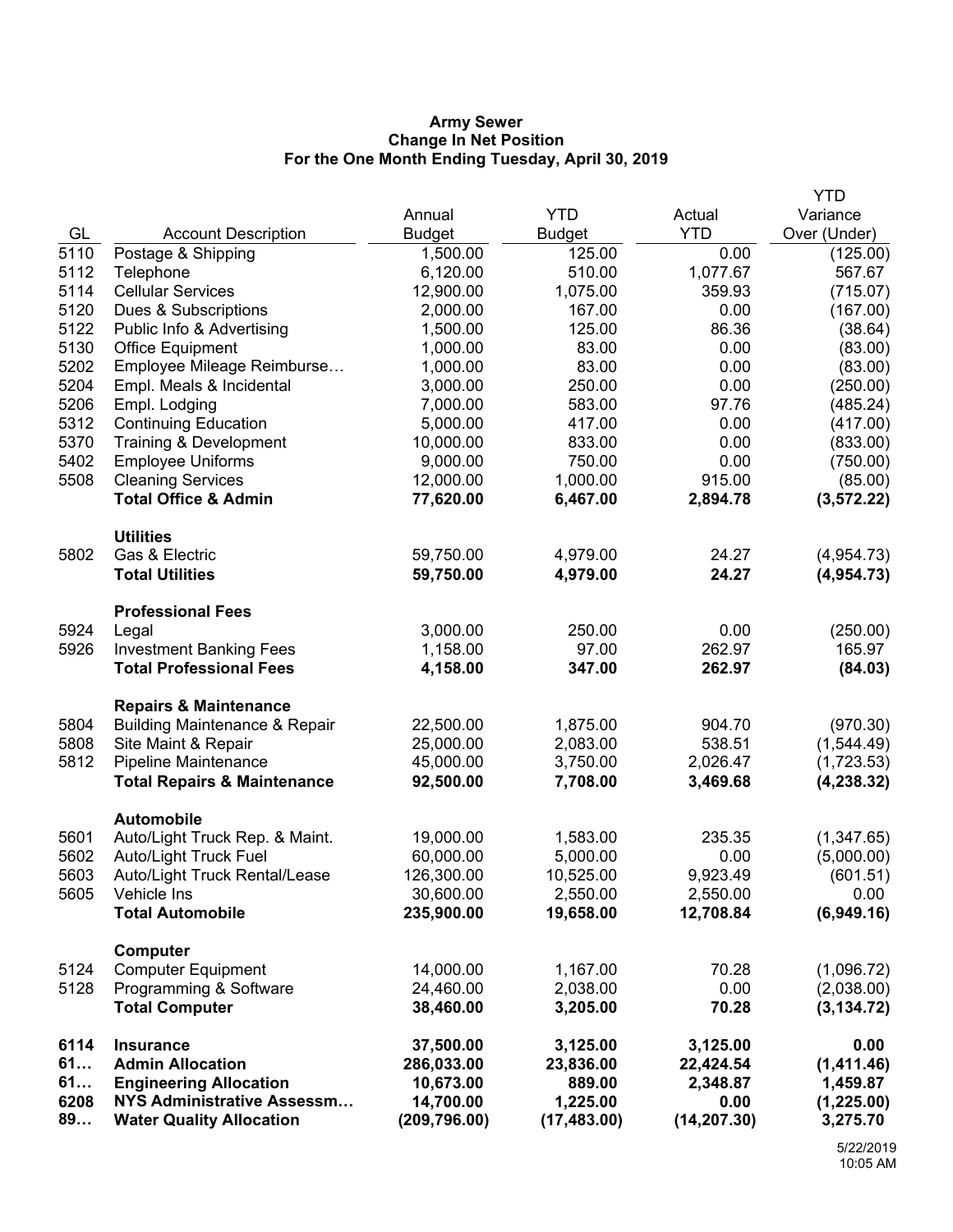## **Army Sewer Change In Net Position For the One Month Ending Tuesday, April 30, 2019**

|      | <b>Change in Net Position</b> | (288,900.00)  | (24,076.00)   | 37,616.86  | 61,692.86    |
|------|-------------------------------|---------------|---------------|------------|--------------|
|      | <b>Total Expenses</b>         | 2,795,338.00  | 232,946.00    | 193,714.64 | (39, 231.36) |
| 7032 | <b>Depreciation</b>           | 318,900.00    | 26,575.00     | 21,676.40  | (4,898.60)   |
| GL   | Account Description           | <b>Budget</b> | <b>Budget</b> | YTD        | Over (Under) |
|      |                               | Annual        | YTD           | Actual     | Variance     |
|      |                               |               |               |            | YTD          |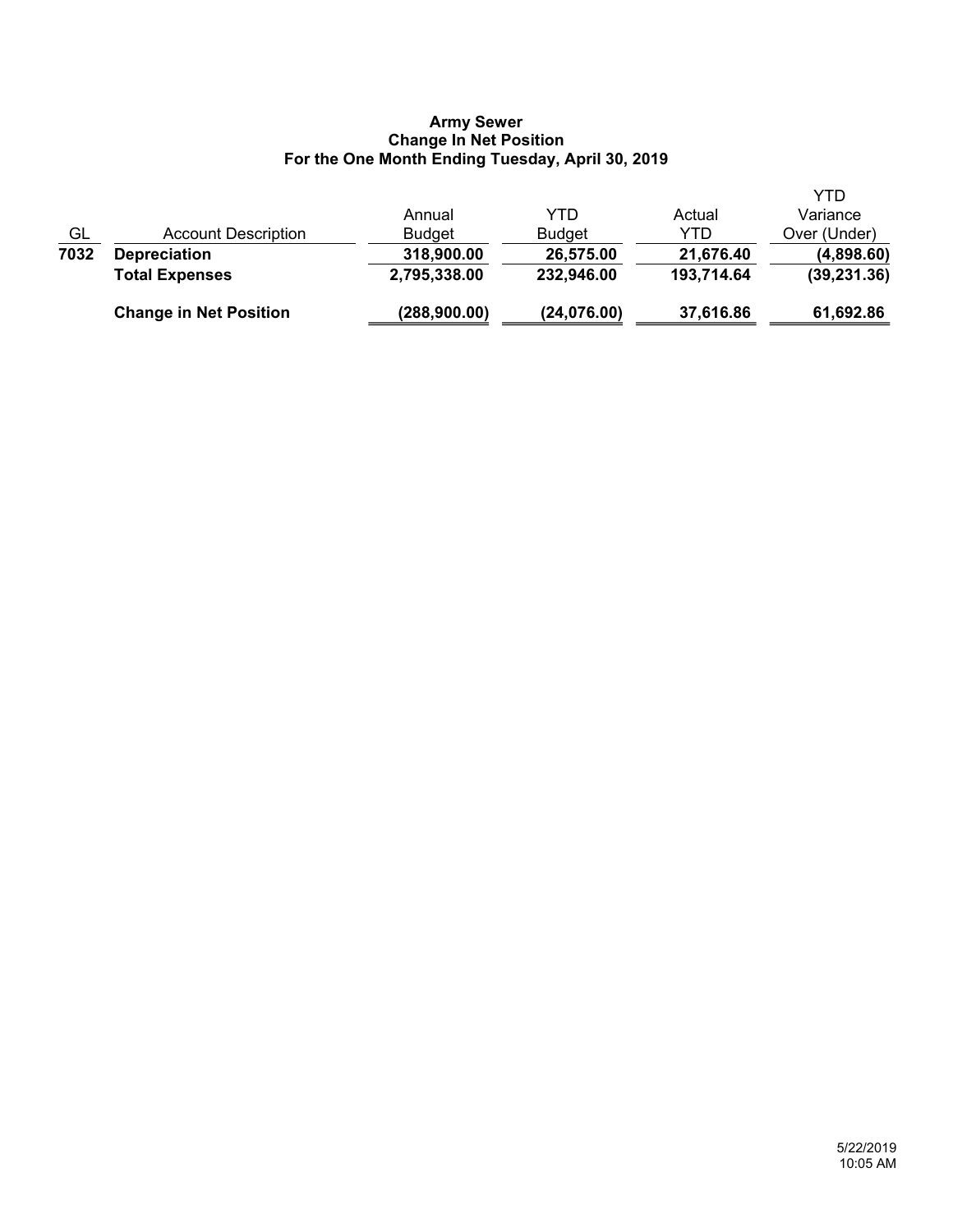## **Army Water Line Change In Net Position For the One Month Ending Tuesday, April 30, 2019**

| GL   | <b>Account Description</b>                | Annual<br><b>Budget</b> | <b>YTD</b><br><b>Budget</b> | Actual<br><b>YTD</b> | <b>YTD</b><br>Variance<br>Over (Under) |
|------|-------------------------------------------|-------------------------|-----------------------------|----------------------|----------------------------------------|
|      | <b>Customer Billings</b>                  |                         |                             |                      |                                        |
| 4001 | <b>Customer Billings</b>                  | \$1,937,009.00          | \$161,417.00                | \$163,552.74         | \$2,135.74                             |
|      | <b>Total Customer Billings</b>            | 1,937,009.00            | 161,417.00                  | 163,552.74           | 2,135.74                               |
|      | <b>Interest Income</b>                    |                         |                             |                      |                                        |
| 4108 | Reserve Interest                          | 22,400.00               | 1,867.00                    | 1,693.52             | (173.48)                               |
| 42   | Mark to Market Adjustment                 | 0.00                    | 0.00                        | (1, 102.83)          | (1, 102.83)                            |
|      | <b>Total Interest Income</b>              | 22,400.00               | 1,867.00                    | 590.69               | (1, 276.31)                            |
|      | <b>Total Income</b>                       | 1,959,409.00            | 163,284.00                  | 164, 143. 43         | 859.43                                 |
|      | <b>Salaries</b>                           |                         |                             |                      |                                        |
| 50   | <b>Engineering Wages</b>                  | 24,726.00               | 2,061.00                    | 1,077.33             | (983.67)                               |
| 50   | <b>Technology Wages</b>                   | 0.00                    | 0.00                        | 360.73               | 360.73                                 |
| 50   | <b>MMF Wages</b>                          | 0.00                    | 0.00                        | 100.17               | 100.17                                 |
| 50   | <b>WQ Wages</b>                           | 283,461.00              | 23,622.00                   | 14,386.14            | (9,235.86)                             |
| 50   | Overtime Wages                            | 5,276.00                | 440.00                      | 149.99               | (290.01)                               |
| 5005 | On-Call Stipend                           | 3,840.00                | 320.00                      | 180.00               | (140.00)                               |
|      | <b>Total Salaries</b>                     | 317,303.00              | 26,443.00                   | 16,254.36            | (10, 188.64)                           |
|      | <b>Fringe Benefits</b>                    |                         |                             |                      |                                        |
| 50   | <b>FICA Expense</b>                       | 24,274.00               | 2,023.00                    | 1,152.67             | (870.33)                               |
| 50   | <b>Pension Expense</b>                    | 41,772.00               | 3,481.00                    | 2,334.40             | (1, 146.60)                            |
| 50   | Health Insurance                          | 43,777.00               | 3,648.00                    | 2,712.58             | (935.42)                               |
| 50   | <b>Workers Comp</b>                       | 19,687.00               | 1,641.00                    | 717.78               | (923.22)                               |
| 50   | <b>Disability Insurance</b>               | 173.00                  | 14.00                       | 14.42                | 0.42                                   |
| 50   | Post Retire Overhead                      | 28,196.00               | 2,350.00                    | 1,472.37             | (877.63)                               |
| 5054 | <b>Employee Physicals &amp; Screening</b> | 2,500.00                | 208.00                      | 0.00                 | (208.00)                               |
|      | <b>Total Fringe Benefits</b>              | 160,379.00              | 13,365.00                   | 8,404.22             | (4,960.78)                             |
|      | <b>Operations &amp; Maintenance</b>       |                         |                             |                      |                                        |
| 5706 | Shop Tools                                | 4,040.00                | 337.00                      | 0.00                 | (337.00)                               |
| 5902 | Lab Fees                                  | 5,000.00                | 417.00                      | 0.00                 | (417.00)                               |
|      | Total O & M                               | 9,040.00                | 754.00                      | 0.00                 | (754.00)                               |
| 6004 | <b>Water Purchases</b>                    | 596,936.00              | 49,745.00                   | 49,744.67            | (0.33)                                 |
|      | <b>Office &amp; Administrative</b>        |                         |                             |                      |                                        |
| 5122 | Public Info & Advertising                 | 1,000.00                | 83.00                       | 0.00                 | (83.00)                                |
| 5202 | Employee Mileage Reimburse                | 100.00                  | 8.00                        | 0.00                 | (8.00)                                 |
|      | <b>Total Office &amp; Admin</b>           | 1,100.00                | 91.00                       | 0.00                 | (91.00)                                |
|      | <b>Utilities</b>                          |                         |                             |                      |                                        |
| 5802 | Gas & Electric                            | 21,250.00               | 1,771.00                    | 0.00                 | (1,771.00)                             |
|      | <b>Total Utilities</b>                    | 21,250.00               | 1,771.00                    | 0.00                 | (1,771.00)                             |
|      | <b>Professional Fees</b>                  |                         |                             |                      |                                        |
| 5924 | Legal                                     | 1,500.00                | 125.00                      | 0.00                 | (125.00)                               |
|      |                                           |                         |                             |                      | 5/22/2019<br>10:05 AM                  |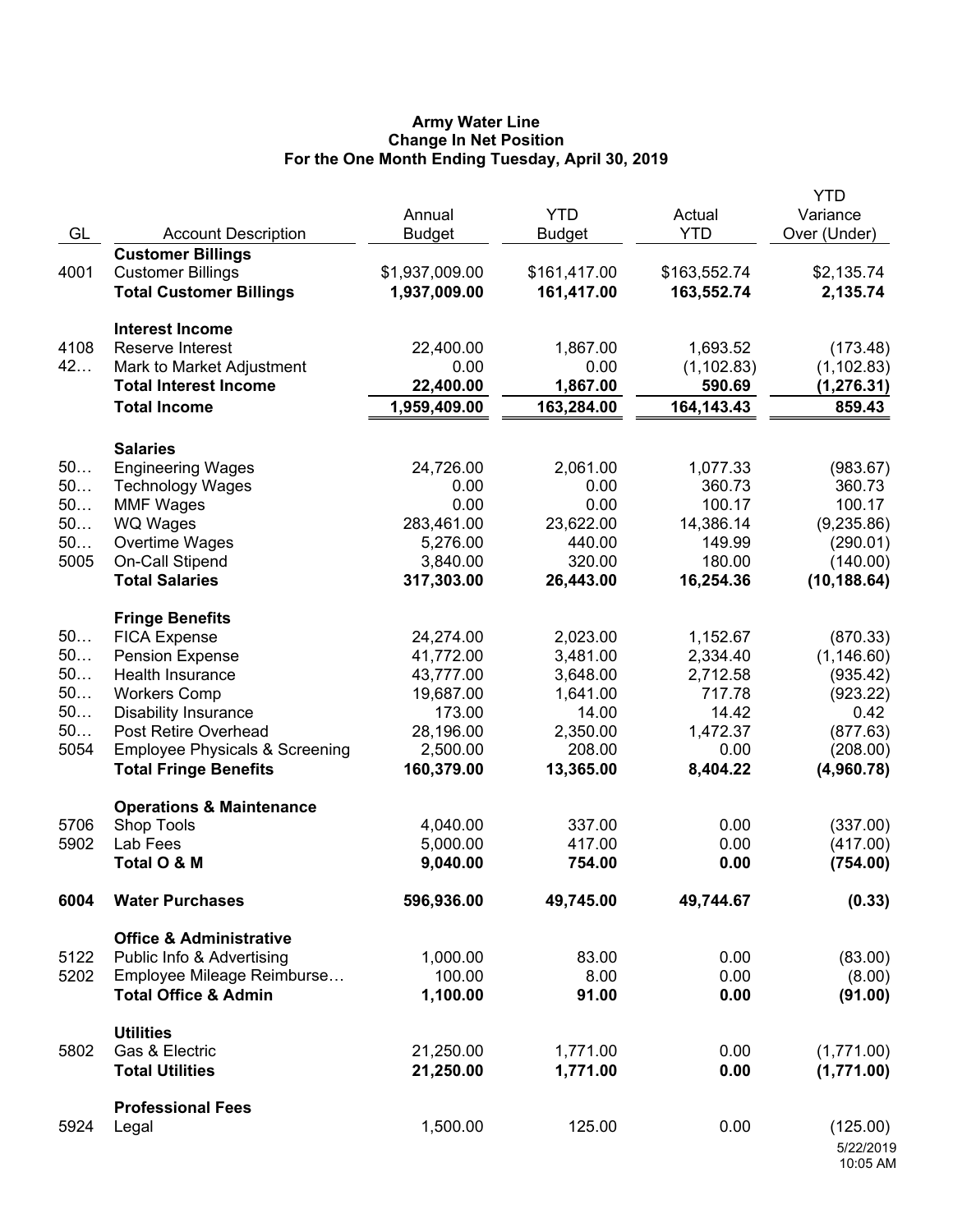# **Army Water Line Change In Net Position For the One Month Ending Tuesday, April 30, 2019**

|      |                                          |              |               |            | YTD          |
|------|------------------------------------------|--------------|---------------|------------|--------------|
|      |                                          | Annual       | <b>YTD</b>    | Actual     | Variance     |
| GL   | <b>Account Description</b>               | Budget       | <b>Budget</b> | <b>YTD</b> | Over (Under) |
| 5926 | <b>Investment Banking Fees</b>           | 745.00       | 62.00         | 141.60     | 79.60        |
|      | <b>Total Professional Fees</b>           | 2,245.00     | 187.00        | 141.60     | (45.40)      |
|      | <b>Repairs &amp; Maintenance</b>         |              |               |            |              |
| 5804 | <b>Building Maintenance &amp; Repair</b> | 4,000.00     | 333.00        | 0.00       | (333.00)     |
| 5808 | Site Maint & Repair                      | 7,000.00     | 583.00        | 555.00     | (28.00)      |
| 5812 | <b>Pipeline Maintenance</b>              | 20,000.00    | 1,667.00      | 895.00     | (772.00)     |
|      | <b>Total Repairs &amp; Maintenance</b>   | 31,000.00    | 2,583.00      | 1,450.00   | (1, 133.00)  |
|      | Computer                                 |              |               |            |              |
| 5124 | <b>Computer Equipment</b>                | 1,700.00     | 142.00        | 0.00       | (142.00)     |
| 5128 | Programming & Software                   | 21,960.00    | 1,830.00      | 0.00       | (1,830.00)   |
|      | <b>Total Computer</b>                    | 23,660.00    | 1,972.00      | 0.00       | (1,972.00)   |
| 6114 | <b>Insurance</b>                         | 25,300.00    | 2,108.00      | 2,108.33   | 0.33         |
| 61   | <b>Admin Allocation</b>                  | 119,182.00   | 9,932.00      | 9,342.25   | (589.75)     |
| 61   | <b>Engineering Allocation</b>            | 10,142.00    | 845.00        | 2,243.27   | 1,398.27     |
| 6208 | <b>NYS Administrative Assessm</b>        | 10,765.00    | 897.00        | 0.00       | (897.00)     |
| 89   | <b>Water Quality Allocation</b>          | 91,107.00    | 7,592.00      | 3,689.44   | (3,902.56)   |
| 7032 | <b>Depreciation</b>                      | 206,700.00   | 17,225.00     | 11,993.59  | (5,231.41)   |
|      | <b>Total Expenses</b>                    | 1,626,109.00 | 135,510.00    | 105,371.73 | (30, 138.27) |
|      | <b>Change in Net Position</b>            | 333,300.00   | 27,774.00     | 58,771.70  | 30,997.70    |
|      |                                          |              |               |            |              |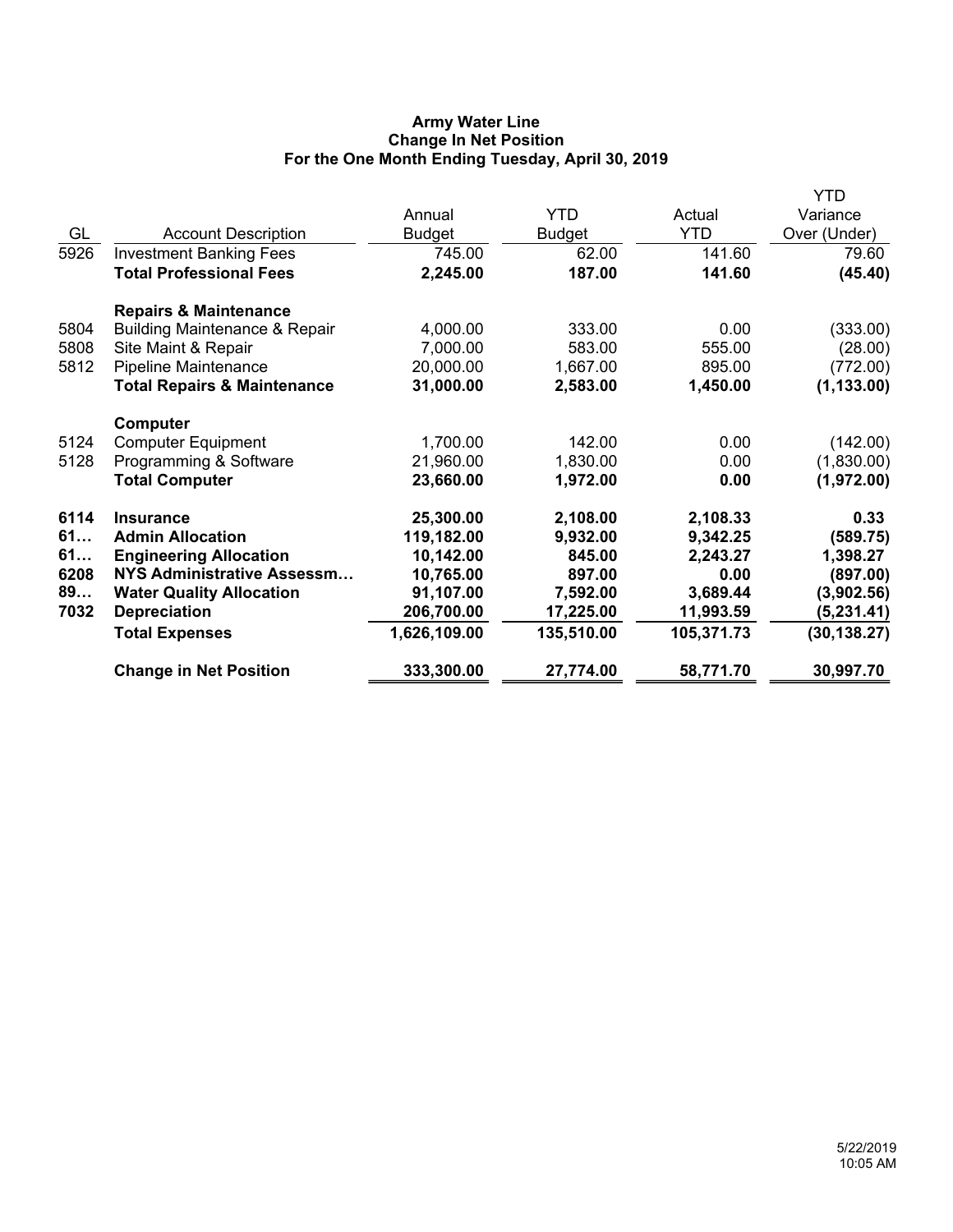## **Regional Water Line Change In Net Position For the One Month Ending Tuesday, April 30, 2019**

| GL       | <b>Account Description</b>                         | Annual<br><b>Budget</b> | <b>YTD</b><br><b>Budget</b> | Actual<br><b>YTD</b> | <b>YTD</b><br>Variance<br>Over (Under) |
|----------|----------------------------------------------------|-------------------------|-----------------------------|----------------------|----------------------------------------|
|          | <b>Customer Billings</b>                           |                         |                             |                      |                                        |
| 4001     | <b>Customer Billings</b>                           | \$106,412.00            | \$8,868.00                  | \$7,147.83           | (\$1,720.17)                           |
| 4005     | <b>Capital Billings</b>                            | 277,287.00              | 23,107.00                   | 23,107.30            | 0.30                                   |
|          | <b>Total Customer Billings</b>                     | 383,699.00              | 31,975.00                   | 30,255.13            | (1,719.87)                             |
|          | <b>Other Income</b>                                |                         |                             |                      |                                        |
| 4164     | Miscellaneous<br><b>Total Other Income</b>         | 0.00<br>0.00            | 0.00<br>0.00                | (0.01)<br>(0.01)     | (0.01)<br>(0.01)                       |
|          | <b>Interest Income</b>                             |                         |                             |                      |                                        |
| 4102     | Investment Interest Income                         | 8,600.00                | 717.00                      | 758.85               | 41.85                                  |
|          | <b>Total Interest Income</b>                       | 8,600.00                | 717.00                      | 758.85               | 41.85                                  |
|          | <b>Total Income</b>                                | 392,299.00              | 32,692.00                   | 31,013.97            | (1,678.03)                             |
|          | <b>Salaries</b>                                    |                         |                             |                      |                                        |
| 50       | <b>Engineering Wages</b>                           | 7,857.00                | 655.00                      | 87.53                | (567.47)                               |
| 50       | <b>WQ Wages</b>                                    | 22,647.00               | 1,887.00                    | 1,650.27             | (236.73)                               |
| 50       | Overtime Wages                                     | 1,381.00                | 115.00                      | 0.00                 | (115.00)                               |
| 5005     | On-Call Stipend                                    | 1,920.00                | 160.00                      | 90.00                | (70.00)                                |
|          | <b>Total Salaries</b>                              | 33,805.00               | 2,817.00                    | 1,827.80             | (989.20)                               |
|          | <b>Fringe Benefits</b>                             |                         |                             |                      |                                        |
| 50       | <b>FICA Expense</b>                                | 2,586.00                | 216.00                      | 122.22               | (93.78)                                |
| 50<br>50 | <b>Pension Expense</b>                             | 4,608.00                | 384.00                      | 240.79               | (143.21)                               |
| 50       | Health Insurance                                   | 4,714.00                | 393.00<br>146.00            | 322.85<br>102.83     | (70.15)                                |
| 50       | <b>Workers Comp</b><br><b>Disability Insurance</b> | 1,753.00<br>17.00       | 1.00                        | 1.42                 | (43.17)<br>0.42                        |
| 50       | Post Retire Overhead                               | 2,887.00                | 241.00                      | 190.50               | (50.50)                                |
|          | <b>Total Fringe Benefits</b>                       | 16,565.00               | 1,381.00                    | 980.61               | (400.39)                               |
|          | <b>Operations &amp; Maintenance</b>                |                         |                             |                      |                                        |
| 5706     | Shop Tools                                         | 500.00                  | 42.00                       | 0.00                 | (42.00)                                |
| 5815     | Chemicals                                          | 3,000.00                | 250.00                      | 0.00                 | (250.00)                               |
| 5902     | Lab Fees                                           | 3,600.00                | 300.00                      | 0.00                 | (300.00)                               |
| 6010     | <b>Cape Vincent Reserve</b>                        | 700.00                  | 58.00                       | 0.00                 | (58.00)                                |
|          | Total O & M                                        | 7,800.00                | 650.00                      | 0.00                 | (650.00)                               |
| 6004     | <b>Water Purchases</b>                             | 106,412.00              | 8,868.00                    | 6,366.24             | (2,501.76)                             |
|          | <b>Office &amp; Administrative</b>                 |                         |                             |                      |                                        |
| 5122     | Public Info & Advertising                          | 250.00                  | 21.00                       | 0.00                 | (21.00)                                |
| 5202     | Employee Mileage Reimburse                         | 100.00                  | 8.00                        | 0.00                 | (8.00)                                 |
|          | <b>Total Office &amp; Admin</b>                    | 350.00                  | 29.00                       | 0.00                 | (29.00)                                |
|          | <b>Utilities</b>                                   |                         |                             |                      |                                        |
| 5802     | Gas & Electric                                     | 25,000.00               | 2,083.00                    | 1,476.67             | (606.33)                               |
|          | <b>Total Utilities</b>                             | 25,000.00               | 2,083.00                    | 1,476.67             | (606.33)                               |
|          |                                                    |                         |                             |                      | 5/22/2019<br>10:05 AM                  |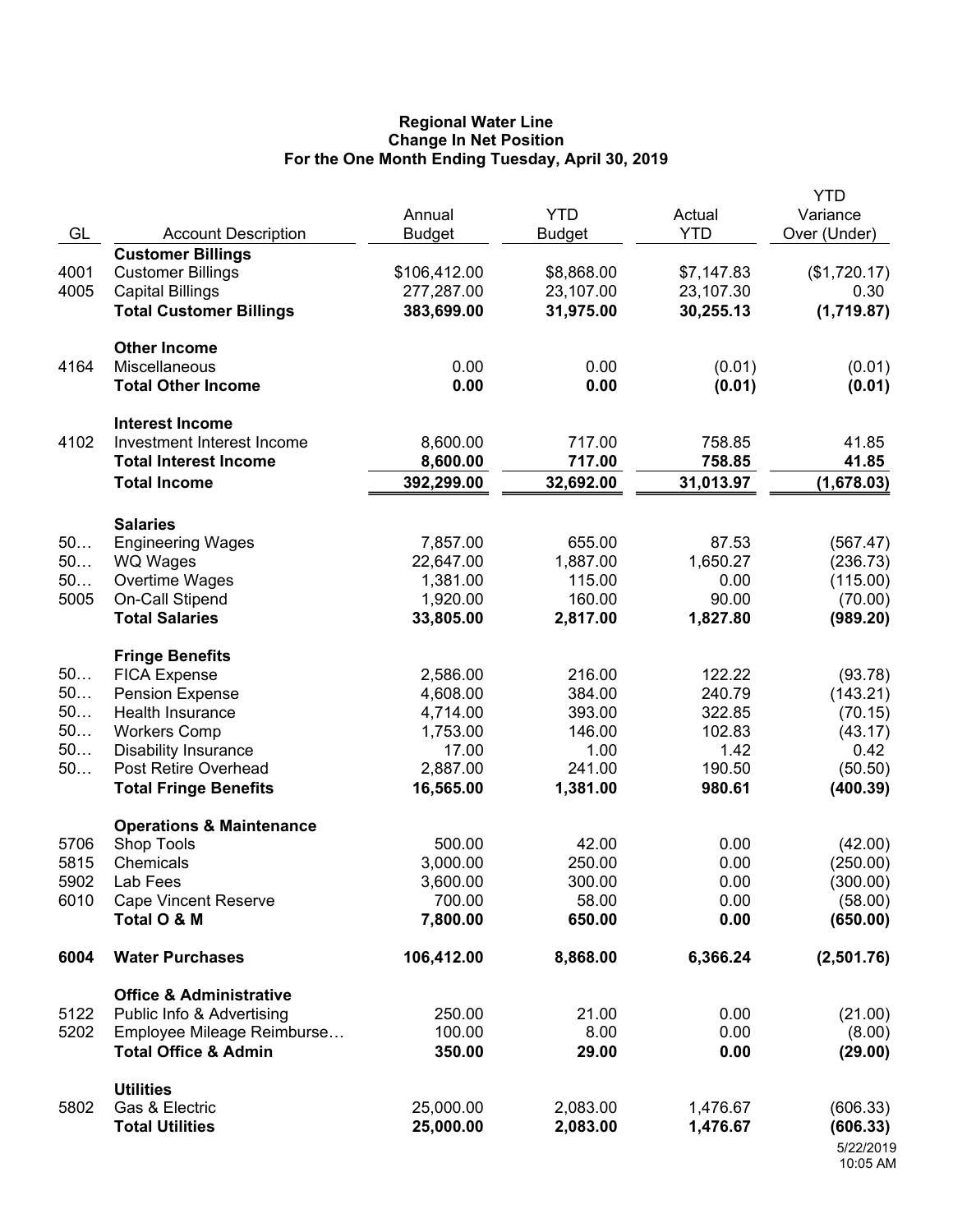# **Regional Water Line Change In Net Position For the One Month Ending Tuesday, April 30, 2019**

| GL                                                     | <b>Account Description</b>                                                                                                                                                                                                               | Annual<br><b>Budget</b>                                                                                         | <b>YTD</b><br><b>Budget</b>                                                                        | Actual<br><b>YTD</b>                                                                         | <b>YTD</b><br>Variance<br>Over (Under)                                                             |
|--------------------------------------------------------|------------------------------------------------------------------------------------------------------------------------------------------------------------------------------------------------------------------------------------------|-----------------------------------------------------------------------------------------------------------------|----------------------------------------------------------------------------------------------------|----------------------------------------------------------------------------------------------|----------------------------------------------------------------------------------------------------|
| 5924                                                   | <b>Professional Fees</b><br>Legal<br><b>Total Professional Fees</b>                                                                                                                                                                      | 500.00<br>500.00                                                                                                | 42.00<br>42.00                                                                                     | 0.00<br>0.00                                                                                 | (42.00)<br>(42.00)                                                                                 |
| 5804<br>5808<br>5812                                   | <b>Repairs &amp; Maintenance</b><br><b>Building Maintenance &amp; Repair</b><br>Site Maint & Repair<br>Pipeline Maintenance<br><b>Total Repairs &amp; Maintenance</b>                                                                    | 9,000.00<br>3,500.00<br>20,000.00<br>32,500.00                                                                  | 750.00<br>292.00<br>1,667.00<br>2,709.00                                                           | 0.00<br>0.00<br>804.80<br>804.80                                                             | (750.00)<br>(292.00)<br>(862.20)<br>(1,904.20)                                                     |
| 6114<br>61<br>61<br>6208<br>89<br>7032<br>7002<br>6202 | <b>Insurance</b><br><b>Admin Allocation</b><br><b>Engineering Allocation</b><br>NYS Administrative Assessm<br><b>Water Quality Allocation</b><br><b>Depreciation</b><br>Amortization<br><b>Interest Expense</b><br><b>Total Expenses</b> | 4,800.00<br>16,492.00<br>5,259.00<br>2,131.00<br>7,759.00<br>141,800.00<br>24,400.00<br>61,902.00<br>487,475.00 | 400.00<br>1,374.00<br>438.00<br>178.00<br>647.00<br>11,817.00<br>2,033.00<br>5,159.00<br>40,625.00 | 400.00<br>1,298.84<br>988.04<br>0.00<br>505.60<br>11,854.73<br>2,030.56<br>0.00<br>28,533.89 | 0.00<br>(75.16)<br>550.04<br>(178.00)<br>(141.40)<br>37.73<br>(2.44)<br>(5, 159.00)<br>(12,091.11) |
|                                                        | <b>Change in Net Position</b>                                                                                                                                                                                                            | (95, 176.00)                                                                                                    | (7,933.00)                                                                                         | 2,480.08                                                                                     | 10,413.08                                                                                          |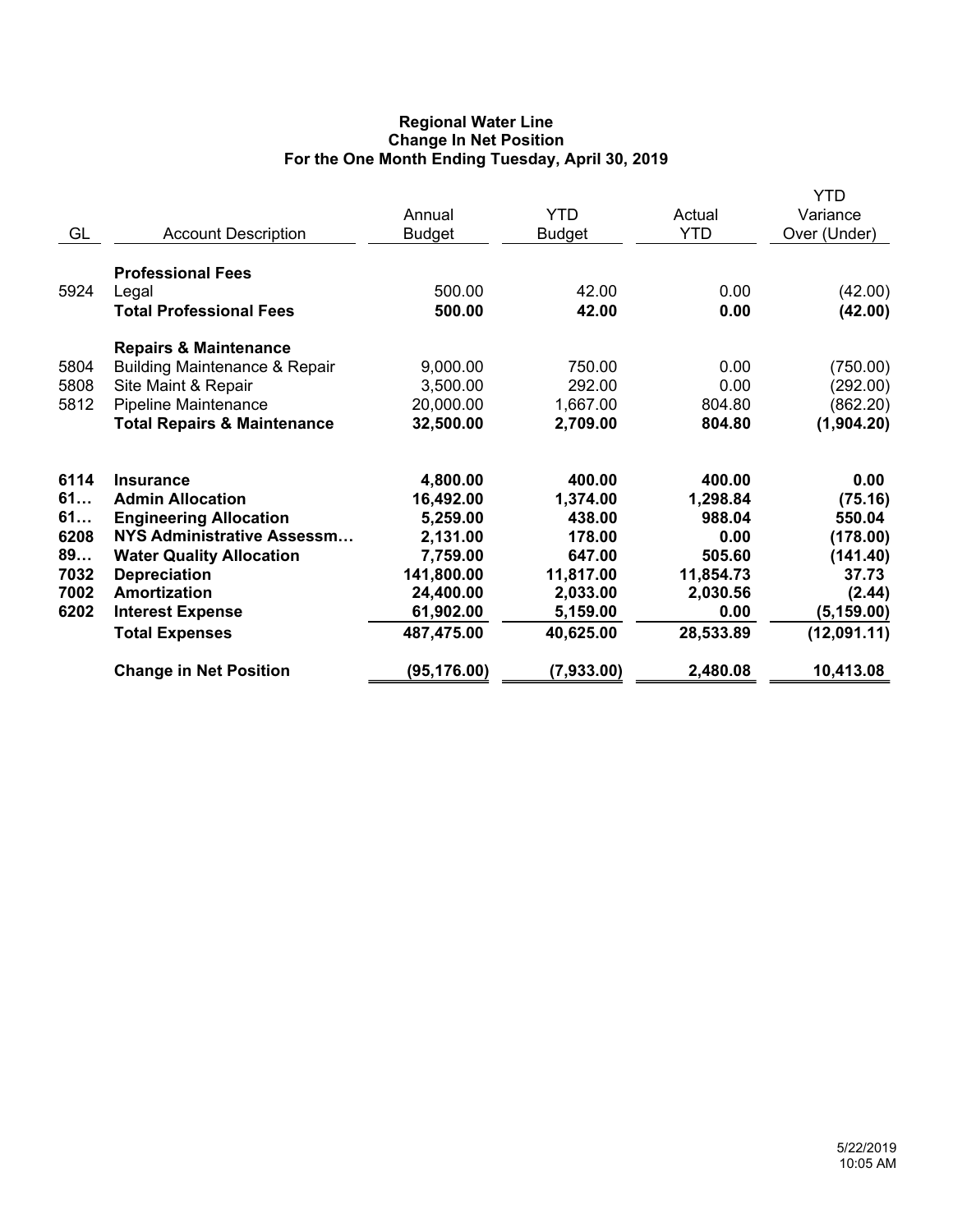# **Water Sewer Contracts Change In Net Position For the One Month Ending Tuesday, April 30, 2019**

|      |                                                            |               |                          |             | <b>YTD</b>                 |
|------|------------------------------------------------------------|---------------|--------------------------|-------------|----------------------------|
|      |                                                            | Annual        | <b>YTD</b>               | Actual      | Variance                   |
| GL   | <b>Account Description</b>                                 | <b>Budget</b> | <b>Budget</b>            | <b>YTD</b>  | Over (Under)               |
| 4001 | <b>Customer Billings</b>                                   | \$809,980.00  |                          | \$62,724.32 |                            |
|      | <b>Customer Billings</b><br><b>Total Customer Billings</b> | 809,980.00    | \$67,498.00<br>67,498.00 | 62,724.32   | (\$4,773.68)<br>(4,773.68) |
|      |                                                            |               |                          |             |                            |
|      | <b>Total Income</b>                                        | 809,980.00    | 67,498.00                | 62,724.32   | (4,773.68)                 |
|      | <b>Salaries</b>                                            |               |                          |             |                            |
| 50   | <b>Engineering Wages</b>                                   | 17,941.00     | 1,495.00                 | 707.91      | (787.09)                   |
| 50   | <b>WQ Wages</b>                                            | 271,162.00    | 22,597.00                | 30,240.66   | 7,643.66                   |
| 50   | Overtime Wages                                             | 82,514.00     | 6,876.00                 | 4,906.70    | (1,969.30)                 |
| 5005 | On-Call Stipend                                            | 8,400.00      | 700.00                   | 450.00      | (250.00)                   |
|      | <b>Total Salaries</b>                                      | 380,017.00    | 31,668.00                | 36,305.27   | 4,637.27                   |
|      |                                                            |               |                          |             |                            |
| 50   | <b>Fringe Benefits</b><br><b>FICA Expense</b>              | 29,025.00     | 2,419.00                 | 2,584.86    | 165.86                     |
| 50   | <b>Pension Expense</b>                                     | 50,112.00     | 4,176.00                 | 4,695.51    | 519.51                     |
| 50   | <b>Health Insurance</b>                                    | 51,753.00     | 4,313.00                 | 4,491.50    | 178.50                     |
| 50   | <b>Workers Comp</b>                                        | 24,253.00     | 2,021.00                 | 2,894.87    | 873.87                     |
| 50   | <b>Disability Insurance</b>                                | 200.00        | 17.00                    | 16.67       | (0.33)                     |
| 50   | Post Retire Overhead                                       | 33,902.00     | 2,825.00                 | 3,739.50    | 914.50                     |
|      | <b>Total Fringe Benefits</b>                               | 189,245.00    | 15,771.00                | 18,422.91   | 2,651.91                   |
|      | <b>Operations &amp; Maintenance</b>                        |               |                          |             |                            |
| 5704 | <b>O&amp;M Supplies</b>                                    | 500.00        | 42.00                    | 0.00        | (42.00)                    |
| 5770 | Other Tool, Equip & O&M                                    | 500.00        | 42.00                    | 0.00        | (42.00)                    |
| 8090 | <b>Purchases for Resale</b>                                | 50,000.00     | 4,167.00                 | 1,137.09    | (3,029.91)                 |
|      | Total O & M                                                | 51,000.00     | 4,251.00                 | 1,137.09    | (3, 113.91)                |
|      |                                                            |               |                          |             |                            |
|      | <b>Office &amp; Administrative</b>                         |               |                          |             |                            |
| 5202 | Employee Mileage Reimburse                                 | 500.00        | 42.00                    | 0.00        | (42.00)                    |
| 5270 | <b>Travel &amp; Meeting Expense</b>                        | 300.00        | 25.00                    | 0.00        | (25.00)                    |
|      | <b>Total Office &amp; Admin</b>                            | 800.00        | 67.00                    | 0.00        | (67.00)                    |
|      |                                                            |               |                          |             |                            |
| 6114 | <b>Insurance</b>                                           | 14,600.00     | 1,217.00                 | 1,216.67    | (0.33)                     |
| 61   | <b>Admin Allocation</b>                                    | 35,970.00     | 2,998.00                 | 2,816.76    | (181.24)                   |
| 61   | <b>Engineering Allocation</b>                              | 16,542.00     | 1,379.00                 | 1,080.70    | (298.30)                   |
| 6208 | NYS Administrative Assessm                                 | 4,503.00      | 375.00                   | 0.00        | (375.00)                   |
| 89   | <b>Water Quality Allocation</b>                            | 110,930.00    | 9,244.00                 | 10,012.26   | 768.26                     |
|      | <b>Total Expenses</b>                                      | 803,607.00    | 66,970.00                | 70,991.66   | 4,021.66                   |
|      | <b>Change in Net Position</b>                              | 6,373.00      | 528.00                   | (8, 267.34) | (8,795.34)                 |
|      |                                                            |               |                          |             |                            |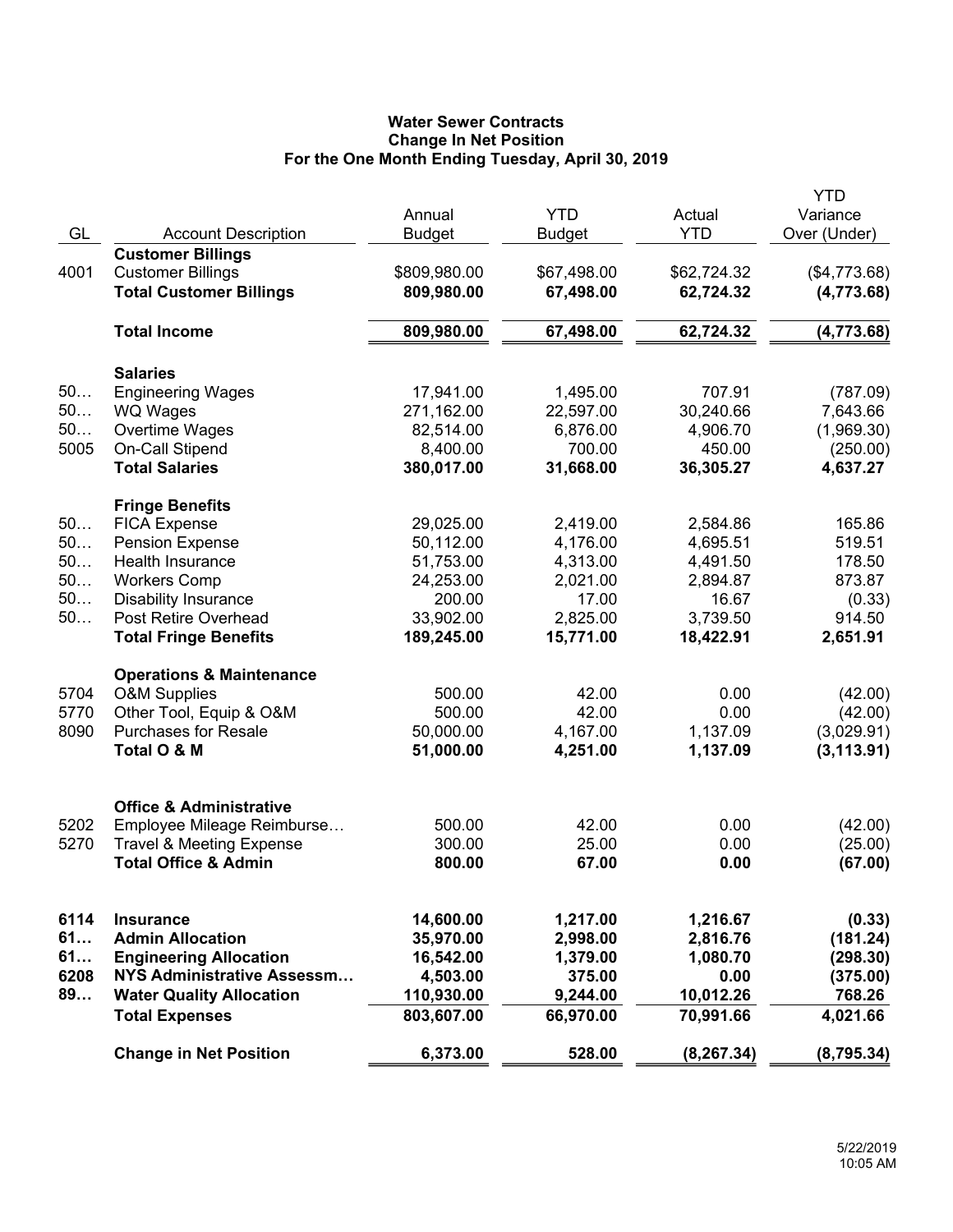#### **Engineering Change In Net Position For the One Month Ending Tuesday, April 30, 2019**

|      |                                           | Annual         | <b>YTD</b>    | Actual       | YTD<br>Variance |
|------|-------------------------------------------|----------------|---------------|--------------|-----------------|
| GL   | <b>Account Description</b>                | <b>Budget</b>  | <b>Budget</b> | <b>YTD</b>   | Over (Under)    |
|      | <b>Customer Billings</b>                  |                |               |              |                 |
| 4001 | <b>Customer Billings</b>                  | \$1,193,850.00 | \$99,488.00   | \$101,374.90 | \$1,886.90      |
|      | <b>Total Customer Billings</b>            | 1,193,850.00   | 99,488.00     | 101,374.90   | 1,886.90        |
|      | <b>Total Income</b>                       | 1,193,850.00   | 99,488.00     | 101,374.90   | 1,886.90        |
|      | <b>Salaries</b>                           |                |               |              |                 |
| 50   | <b>Engineering Wages</b>                  | 653,301.00     | 54,442.00     | 56,964.07    | 2,522.07        |
| 50   | <b>Technology Wages</b>                   | 0.00           | 0.00          | 360.72       | 360.72          |
| 50   | <b>WQ Wages</b>                           | 0.00           | 0.00          | 132.20       | 132.20          |
| 50   | Overtime Wages                            | 270.00         | 23.00         | 0.00         | (23.00)         |
|      | <b>Total Salaries</b>                     | 653,571.00     | 54,465.00     | 57,456.99    | 2,991.99        |
|      | <b>Fringe Benefits</b>                    |                |               |              |                 |
| 50   | <b>FICA Expense</b>                       | 49,998.00      | 4,167.00      | 3,998.49     | (168.51)        |
| 50   | <b>Pension Expense</b>                    | 75,685.00      | 6,307.00      | 6,801.59     | 494.59          |
| 50   | Health Insurance                          | 94,411.00      | 7,868.00      | 8,567.06     | 699.06          |
| 50   | <b>Workers Comp</b>                       | 31,229.00      | 2,602.00      | 3,053.26     | 451.26          |
| 50   | <b>Disability Insurance</b>               | 404.00         | 34.00         | 33.67        | (0.33)          |
| 50   | Post Retire Overhead                      | 47,619.00      | 3,968.00      | 4,413.15     | 445.15          |
| 5054 | <b>Employee Physicals &amp; Screening</b> | 500.00         | 42.00         | 0.00         | (42.00)         |
|      | <b>Total Fringe Benefits</b>              | 299,846.00     | 24,988.00     | 26,867.22    | 1,879.22        |
|      | <b>Operations &amp; Maintenance</b>       |                |               |              |                 |
| 5403 | <b>Safety Equipment &amp; Supplies</b>    | 1,000.00       | 83.00         | 0.00         | (83.00)         |
| 5904 | <b>SCADA</b>                              | 28,820.00      | 2,402.00      | (0.05)       | (2,402.05)      |
| 8090 | <b>Purchases for Resale</b>               | 47,000.00      | 3,917.00      | 4,414.54     | 497.54          |
|      | Total O & M                               | 76,820.00      | 6,402.00      | 4,414.49     | (1,987.51)      |
|      | <b>Office &amp; Administrative</b>        |                |               |              |                 |
| 5053 | Misc Employee Costs                       | 1,000.00       | 83.00         | 0.00         | (83.00)         |
| 5102 | <b>Office Rent</b>                        | 10,761.00      | 897.00        | 896.75       | (0.25)          |
| 5104 | <b>Office Supplies</b>                    | 2,800.00       | 233.00        | 0.00         | (233.00)        |
| 5112 | Telephone                                 | 3,240.00       | 270.00        | 664.84       | 394.84          |
| 5114 | <b>Cellular Services</b>                  | 6,800.00       | 567.00        | 40.01        | (526.99)        |
| 5120 | Dues & Subscriptions                      | 1,000.00       | 83.00         | 0.00         | (83.00)         |
| 5122 | Public Info & Advertising                 | 500.00         | 42.00         | 0.00         | (42.00)         |
| 5130 | <b>Office Equipment</b>                   | 6,000.00       | 500.00        | (4.94)       | (504.94)        |
| 5202 | Employee Mileage Reimburse                | 14,500.00      | 1,208.00      | 0.00         | (1,208.00)      |
| 5204 | Empl. Meals & Incidental                  | 2,500.00       | 208.00        | 0.00         | (208.00)        |
| 5206 | Empl. Lodging                             | 7,000.00       | 583.00        | 0.00         | (583.00)        |
| 5370 | Training & Development                    | 8,000.00       | 667.00        | 0.00         | (667.00)        |
| 5402 | <b>Employee Uniforms</b>                  | 1,175.00       | 98.00         | 0.00         | (98.00)         |
|      | <b>Total Office &amp; Admin</b>           | 65,276.00      | 5,439.00      | 1,596.66     | (3,842.34)      |

**Professional Fees**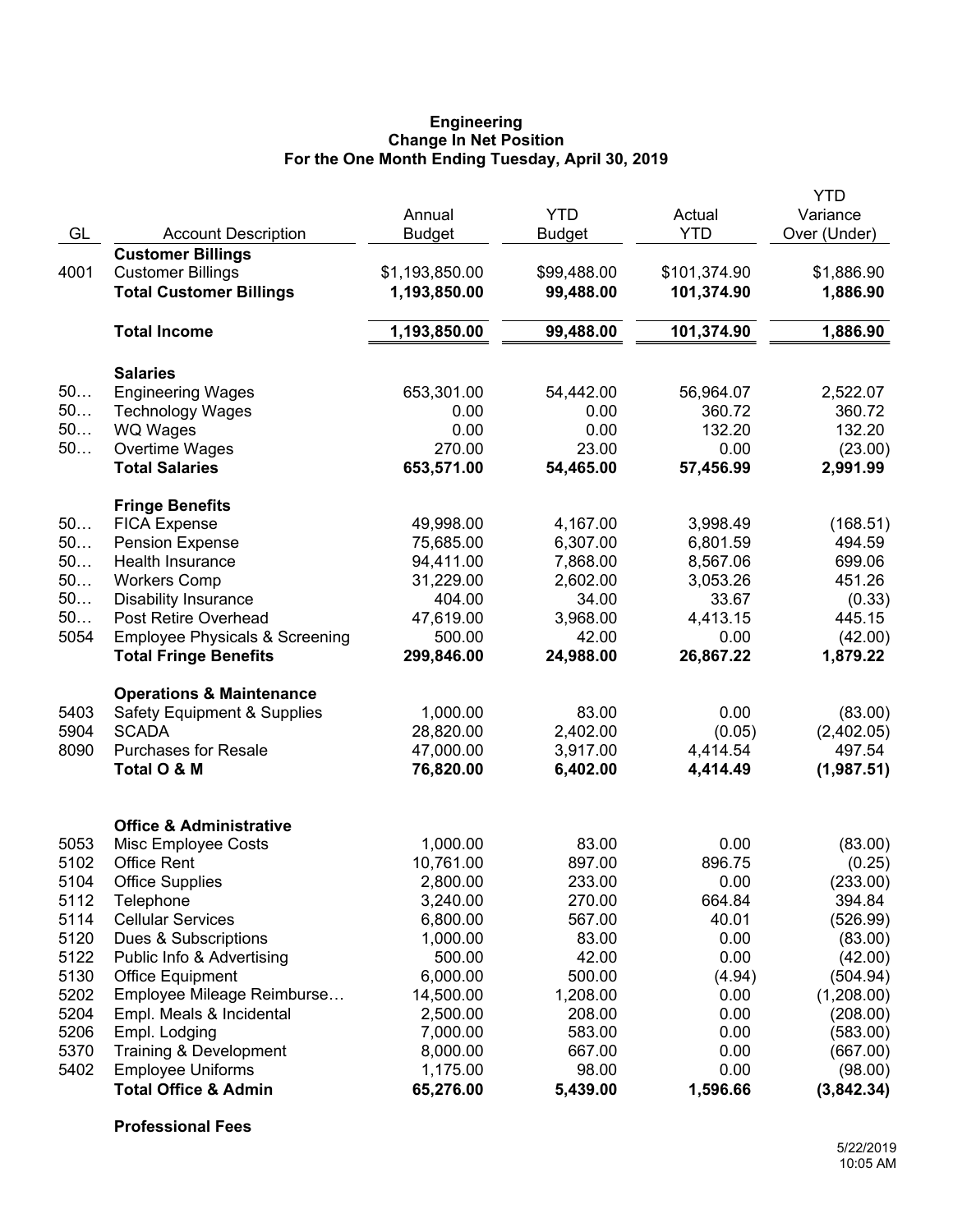# **Engineering Change In Net Position For the One Month Ending Tuesday, April 30, 2019**

|      |                                |               |               |              | YTD          |
|------|--------------------------------|---------------|---------------|--------------|--------------|
|      |                                | Annual        | <b>YTD</b>    | Actual       | Variance     |
| GL   | <b>Account Description</b>     | <b>Budget</b> | <b>Budget</b> | <b>YTD</b>   | Over (Under) |
| 5924 | Legal                          | 500.00        | 42.00         | 0.00         | (42.00)      |
|      | <b>Total Professional Fees</b> | 500.00        | 42.00         | 0.00         | (42.00)      |
|      | <b>Automobile</b>              |               |               |              |              |
| 5601 | Auto/Light Truck Rep. & Maint. | 2,877.00      | 240.00        | 39.98        | (200.02)     |
| 5602 | <b>Auto/Light Truck Fuel</b>   | 6,000.00      | 500.00        | 0.00         | (500.00)     |
| 5603 | Auto/Light Truck Rental/Lease  | 8,600.00      | 717.00        | 1,013.67     | 296.67       |
| 5605 | Vehicle Ins                    | 2,700.00      | 225.00        | 225.00       | 0.00         |
|      | <b>Total Automobile</b>        | 20,177.00     | 1,682.00      | 1,278.65     | (403.35)     |
|      | Computer                       |               |               |              |              |
| 5124 | <b>Computer Equipment</b>      | 3,100.00      | 258.00        | 846.30       | 588.30       |
| 5128 | Programming & Software         | 1,103.00      | 92.00         | 0.00         | (92.00)      |
| 5906 | <b>GIS</b>                     | 42,450.00     | 3,538.00      | 20,372.81    | 16,834.81    |
|      | <b>Total Computer</b>          | 46,653.00     | 3,888.00      | 21,219.11    | 17,331.11    |
| 6114 | <b>Insurance</b>               | 26,300.00     | 2,192.00      | 2,191.67     | (0.33)       |
| 61   | <b>Admin Allocation</b>        | 51,513.00     | 4,293.00      | 4,037.36     | (255.64)     |
| 61   | <b>Engineering Allocation</b>  | (99, 330.00)  | (8, 278.00)   | (17, 889.44) | (9,611.44)   |
| 6208 | NYS Administrative Assessm     | 6,637.00      | 553.00        | 0.00         | (553.00)     |
| 7032 | <b>Depreciation</b>            | 35,600.00     | 2,967.00      | 2,905.41     | (61.59)      |
|      | <b>Total Expenses</b>          | 1,183,563.00  | 98,633.00     | 104,078.12   | 5,445.12     |
|      | <b>Change in Net Position</b>  | 10,287.00     | 855.00        | (2,703.22)   | (3, 558.22)  |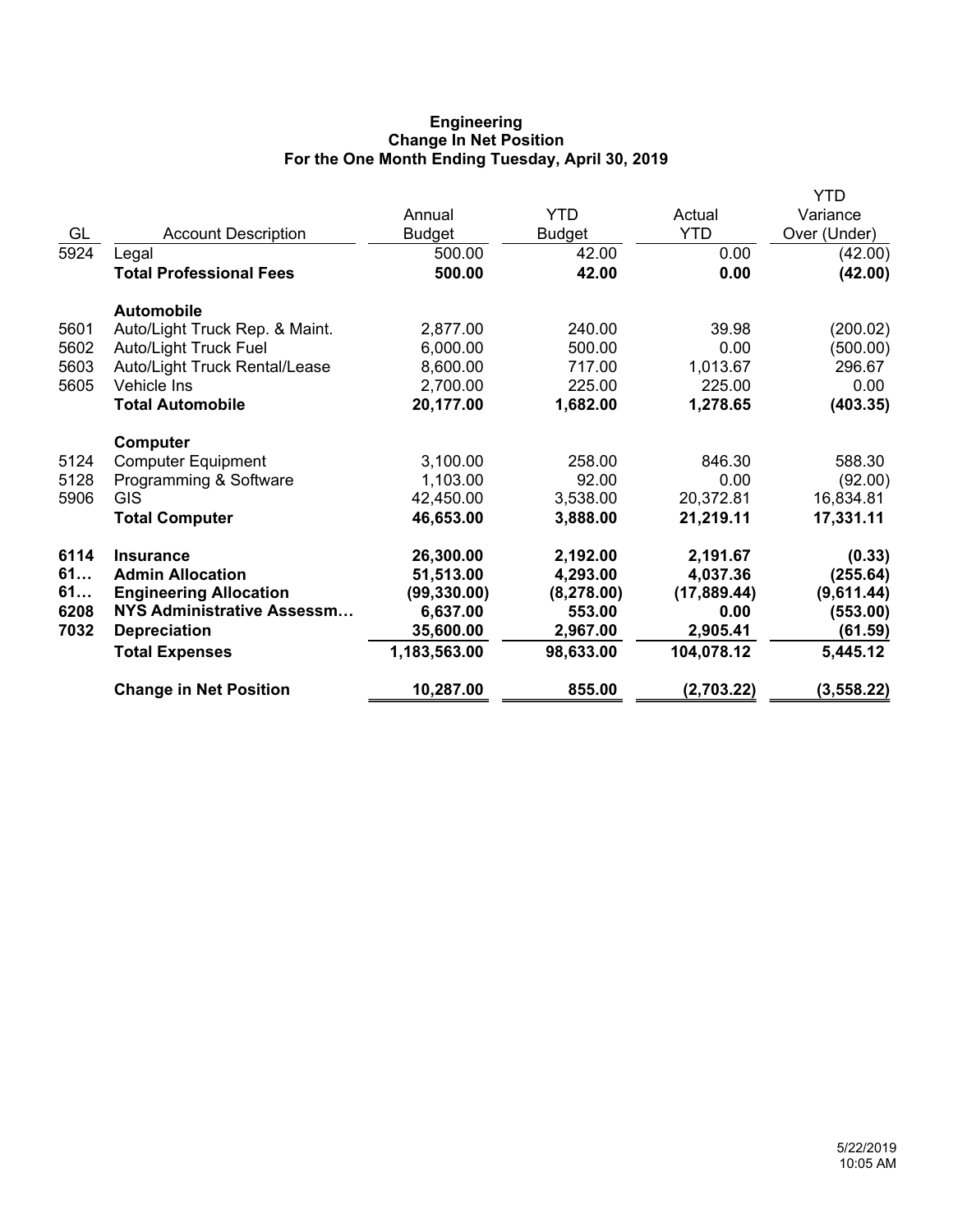## **Regional Development Change In Net Position For the One Month Ending Tuesday, April 30, 2019**

| GL         | <b>Account Description</b>                                                             | Annual<br><b>Budget</b>    | <b>YTD</b><br><b>Budget</b> | Actual<br><b>YTD</b>     | <b>YTD</b><br>Variance<br>Over (Under) |
|------------|----------------------------------------------------------------------------------------|----------------------------|-----------------------------|--------------------------|----------------------------------------|
| 4001       | <b>Customer Billings</b><br><b>Customer Billings</b><br><b>Total Customer Billings</b> | \$187,091.00<br>187,091.00 | \$15,591.00<br>15,591.00    | \$13,666.10<br>13,666.10 | (\$1,924.90)<br>(1,924.90)             |
|            |                                                                                        |                            |                             |                          |                                        |
| 4181       | <b>Grant Revenue</b><br><b>Federal Grant Income</b>                                    | 253,465.00                 | 21,122.00                   | 0.00                     | (21, 122.00)                           |
| 4183       | <b>NY State Grants</b>                                                                 | 2,069,996.00               | 172,500.00                  | 254,638.72               | 82,138.72                              |
| 4184       | <b>Other Grants</b>                                                                    | 40,000.00                  | 3,333.00                    | 0.00                     | (3,333.00)                             |
|            | <b>Total Grant Revenue</b>                                                             | 2,363,461.00               | 196,955.00                  | 254,638.72               | 57,683.72                              |
| 4104       | <b>Loan Interest Income</b>                                                            | 699,000.00                 | 58,251.00                   | 50,155.20                | (8,095.80)                             |
|            | <b>Other Income</b>                                                                    |                            |                             |                          |                                        |
| 4162       | <b>Processing Fees</b>                                                                 | 29,575.00                  | 2,465.00                    | 10,325.00                | 7,860.00                               |
| 4164       | Miscellaneous                                                                          | 17,000.00                  | 1,416.00                    | 6,731.62                 | 5,315.62                               |
|            | <b>Total Other Income</b>                                                              | 46,575.00                  | 3,881.00                    | 17,056.62                | 13,175.62                              |
|            | <b>Interest Income</b>                                                                 |                            |                             |                          |                                        |
| 4102<br>42 | Investment Interest Income                                                             | 428,940.00                 | 35,745.00                   | 34,876.80                | (868.20)                               |
|            | Mark to Market Adjustment<br><b>Total Interest Income</b>                              | 0.00<br>428,940.00         | 0.00<br>35,745.00           | 5,709.83<br>40,586.63    | 5,709.83<br>4,841.63                   |
|            | <b>Total Income</b>                                                                    | 3,725,067.00               | 310,423.00                  | 376,103.27               | 65,680.27                              |
|            |                                                                                        |                            |                             |                          |                                        |
|            | <b>Salaries</b>                                                                        |                            |                             |                          |                                        |
| 50<br>50   | <b>Administrative Wages</b>                                                            | 11,161.00<br>41,682.00     | 930.00<br>3,474.00          | 1,105.56<br>2,030.46     | 175.56                                 |
| 50         | <b>Engineering Wages</b><br><b>Regional Development Wages</b>                          | 338,503.00                 | 28,209.00                   | 23,331.48                | (1,443.54)<br>(4,877.52)               |
|            | <b>Total Salaries</b>                                                                  | 391,346.00                 | 32,613.00                   | 26,467.50                | (6, 145.50)                            |
|            | <b>Fringe Benefits</b>                                                                 |                            |                             |                          |                                        |
| 50         | <b>FICA Expense</b>                                                                    | 29,939.00                  | 2,494.00                    | 1,781.41                 | (712.59)                               |
| 50         | <b>Pension Expense</b>                                                                 | 54,477.00                  | 4,539.00                    | 3,927.49                 | (611.51)                               |
| 50         | Health Insurance                                                                       | 52,309.00                  | 4,359.00                    | 3,910.61                 | (448.39)                               |
| 50         | <b>Workers Comp</b>                                                                    | 935.00                     | 78.00                       | 60.33                    | (17.67)                                |
| 50         | <b>Disability Insurance</b>                                                            | 327.00                     | 29.00                       | 27.25                    | (1.75)                                 |
| 50         | Post Retire Overhead                                                                   | 26,441.00                  | 2,204.00                    | 1,871.79                 | (332.21)                               |
|            | <b>Total Fringe Benefits</b>                                                           | 164,428.00                 | 13,703.00                   | 11,578.88                | (2, 124.12)                            |
|            | <b>Operations &amp; Maintenance</b>                                                    |                            |                             |                          |                                        |
| 6110       | Marketing                                                                              | 5,000.00                   | 417.00                      | 0.00                     | (417.00)                               |
| 8090       | <b>Purchases for Resale</b><br>Total O & M                                             | 7,000.00<br>12,000.00      | 583.00<br>1,000.00          | 0.00<br>0.00             | (583.00)<br>(1,000.00)                 |
|            |                                                                                        |                            |                             |                          |                                        |
| 6006       | <b>Host Community Benefits</b>                                                         | 88,943.00                  | 7,412.00                    | 0.00                     | (7, 412.00)                            |
|            | <b>Office &amp; Administrative</b>                                                     |                            |                             |                          |                                        |
| 5104       | <b>Office Supplies</b>                                                                 | 250.00                     | 21.00                       | 0.00                     | (21.00)<br>5/22/2019<br>10:05 AM       |